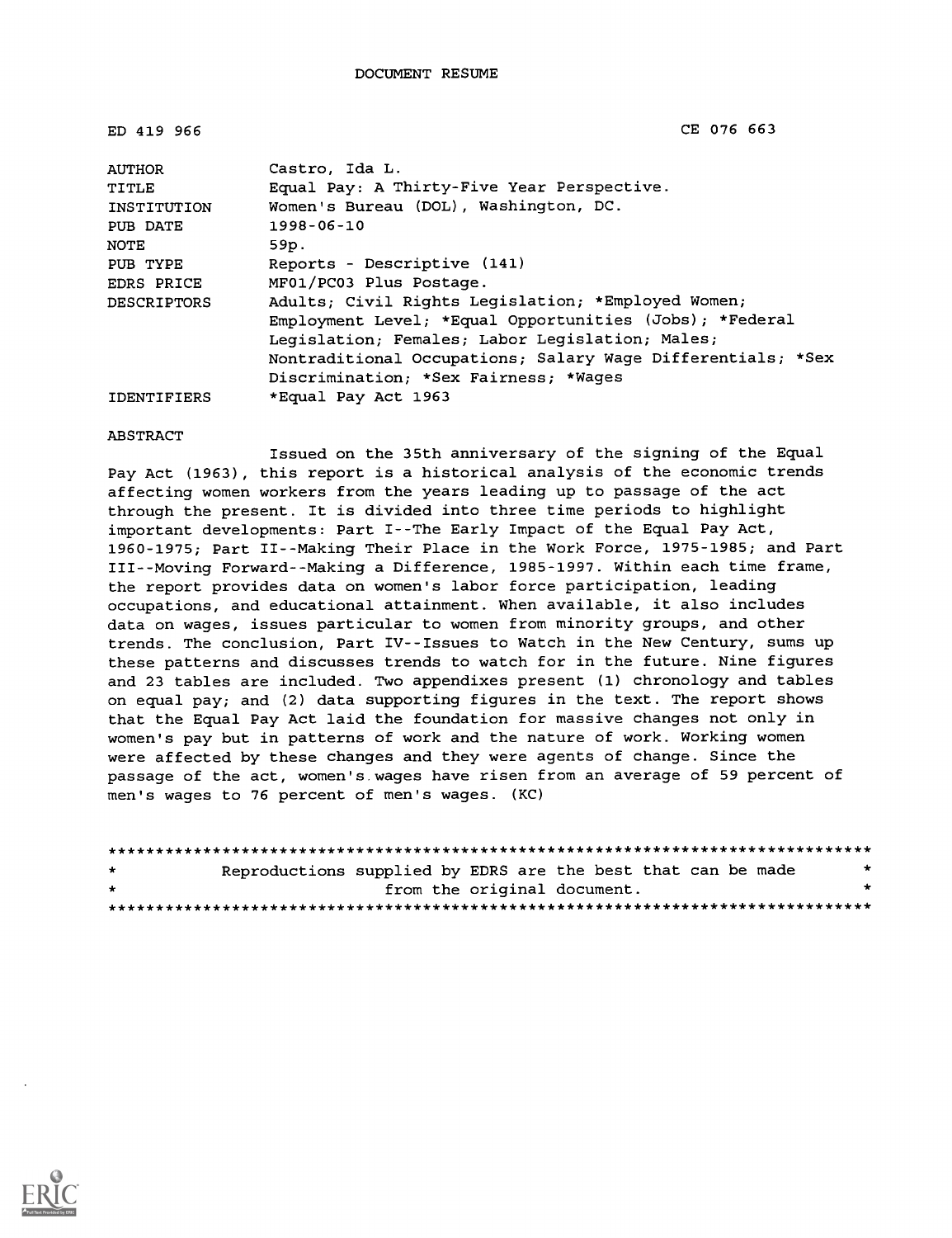# EQUAL PAY: **EQUAL PAY:**<br> **44 A THIRTY-FIVE YEAR PERSPECTIVE**

U.S. Department of Labor Alexis M. Herman, Secretary

> Women's Bureau Ida L. Castro

June 10, 1998

.8. DEPARTMENT OF EDUCATION On ot Educational Research and Improvement EDUCATIONAL RESOURCES INFORMATION

This document has been reproduCed as received from the person or organization originating it.

0 Minor changes have been made to improve reproduction quality.

Points of view or opinions stated in this docu-<br>ment do not necessarily represent official<br>QERI position or policy.

1-800-827-5335 http://www.dol.gov/dol/wb/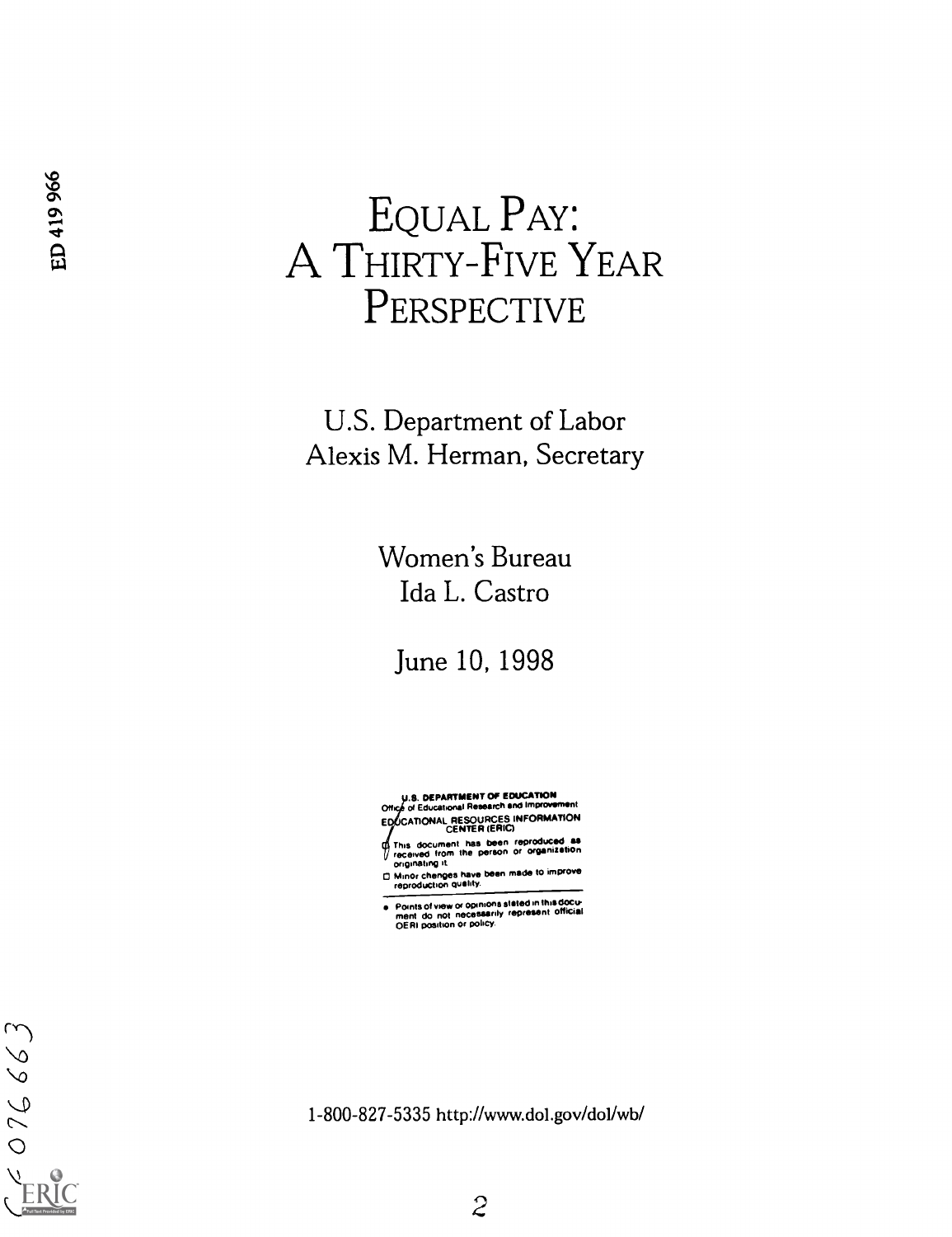

In the John F. Kennedy Library Photo #DX65-27:7 10 Jun 1963

PRESIDENT JOHN F. KENNEDY SIGNS THE EQUAL PAY ACT ON JUNE 10, 1963.

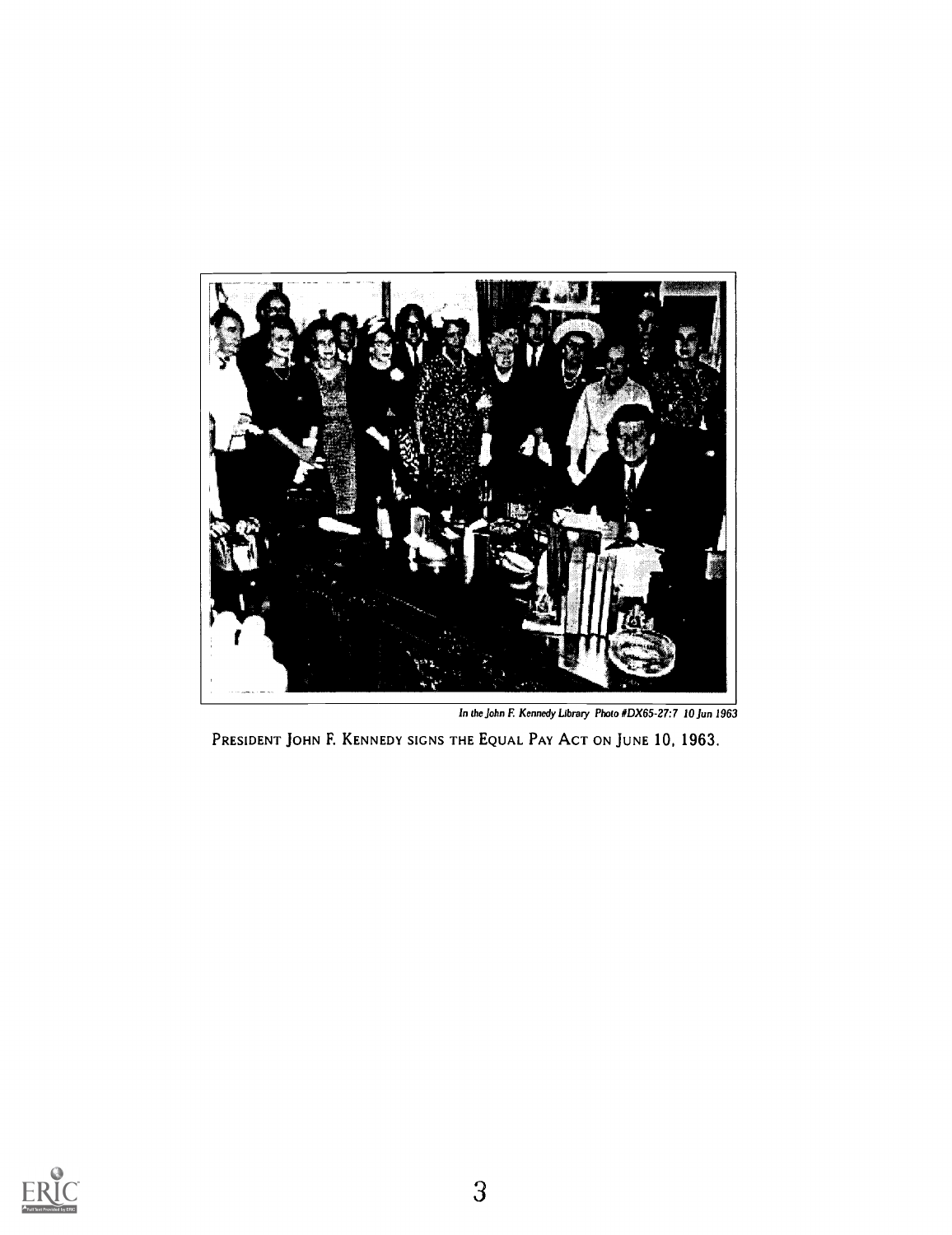Public Law 88-38 88th Congress, S. 1409 June 10, 1963

2111 Act

To prohibit discrimination on account of sex in the payment of wages by employers engaged in commerce or in the production of goods for commerce.

Be it enacted by the Senate and House of Representatives of the<br>United States of America in Congress assembled, That this Act may Equal Pay Act<br>be cited as the "Equal Pay Act of 1963.".

#### DECLARATION OF PURPOSE

Sec. 2. (a) The Congress hereby finds that the existence in industries engaged in commerce or in the production of goods for commerce of wage differentials based on sex—<br>(1) depresses wages and living standards for employ

extry for their health and efficiency; sary for their health and efficiency; (2) prevents the maximum utilization of the available labor resources;

(3) tends to cause labor disputes, thereby burdening, affecting, and obstructing commerce;

(4) burdens commerce and the free flow of goods in commerce: and

(5) constitutes an unfair method of competition. (b) It is hereby declared to be the policy of this Act, through exercise by Congress of its power to regulate commerce among the several States and with foreign nations, to correct the conditions above

referred to in such industries.<br>
SEC. 3. Section 6 of the Fair Labor Standards Act of 1938, as Disorinination<br>
smended (29 U.S.C. et seq.), is amended by adding thereto a new prohibited. SEC. 3. Section 6 of the Fair Labor Staudards Act of 1938, as Disorimination amended (29 U.S.C. et seq.), is amended by adding thereto a new prohibited.<br>subsection (d) as follows:<br>"(d) (1) No employer having employees subj

of this section shall discriminate, within any establishment in which 29 use 206'

such employees are employed, between employees on the basis of sex<br>by paying wages to employees in such establishment at a rate less 77 STAT. 56.<br>than the rate at which he pays wages to employees of the opposite 77 STAT. 5 performed under similar working conditions, except where such payment is made pursuant to (i) a seniority system; (ii) a merit system;<br>(iii) a system which measures earnings by quantity or quality of<br>production; or (iv) a sex : Provided, That an employer who is paying a wage rate differential<br>in violation of this subsection shall not, in order to comply with the<br>in violation of this subsection shall not, in order to comply with the

in violation of this subsection, reduce the wage rate of any employee. " $(2)$  No labor organization, or its agents, representing employees of an employer having employees subject to any provisions of this section shall ca nate against an employee in violation of paragraph (1) of this

subsection.<br>
"(3) For purposes of administration and enforcement, any amounts owing to any employee which have been withheld in violation of this aubsection shall be deemed to be unpaid minimum wages or unpaid

overtime compensation under this Act.<br>
"(4) As used in this subsection, the term 'labor organization' means "labor organ{..."<br>
any organization of any kind, or any agency or employee represents- zatfon." tion committee or plan, in which employees participate and which

exists for the purpose, in whole or in: part, of dealing with employers concerning grievances, labor disputes, wages, rates of pay, hours of employment, or conditions of work."

77 STAT. 57.

srreotive date. Sao. 4. The amendments made by this Act shall take effect upon the expiration of one year from the date of its enactment: Provided, That in the case of employees covered by a bona fide oolleotive bargaining agreement in effect at least thirty days prior to the date of enactment<br>of this Act, entered into by a labor organization (as defined in section<br>6(d) (4) of the Fair Labor Standards Act of 1938, as amended), the amendments made by this Act shall take effect upon the termination of such collective bargaining agreement or upon the expiration of two<br>years from the date of enactment of this Act, whichever shall first<br>occur.<br>Approved June 10, 1963, 12:00 m.

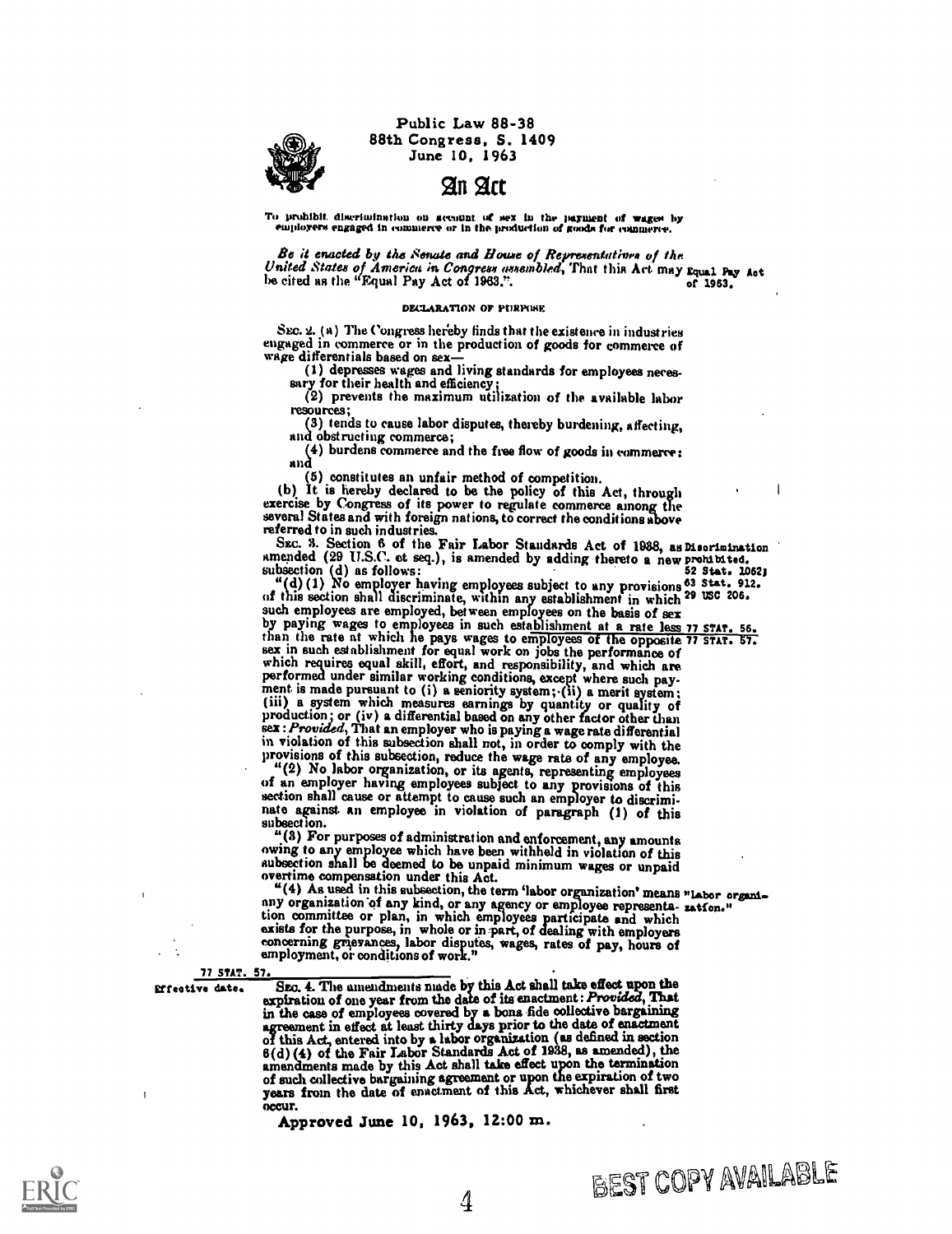# EQUAL PAY: A THIRTY-FIVE YEAR PERSPECTIVE TABLE OF CONTENTS

| Part I. The Early Impact of the Equal Pay Act: 1960-1975  15  |  |
|---------------------------------------------------------------|--|
|                                                               |  |
| Part III. Moving Forward — Making a Difference: 1985-1997  29 |  |
|                                                               |  |
|                                                               |  |
|                                                               |  |

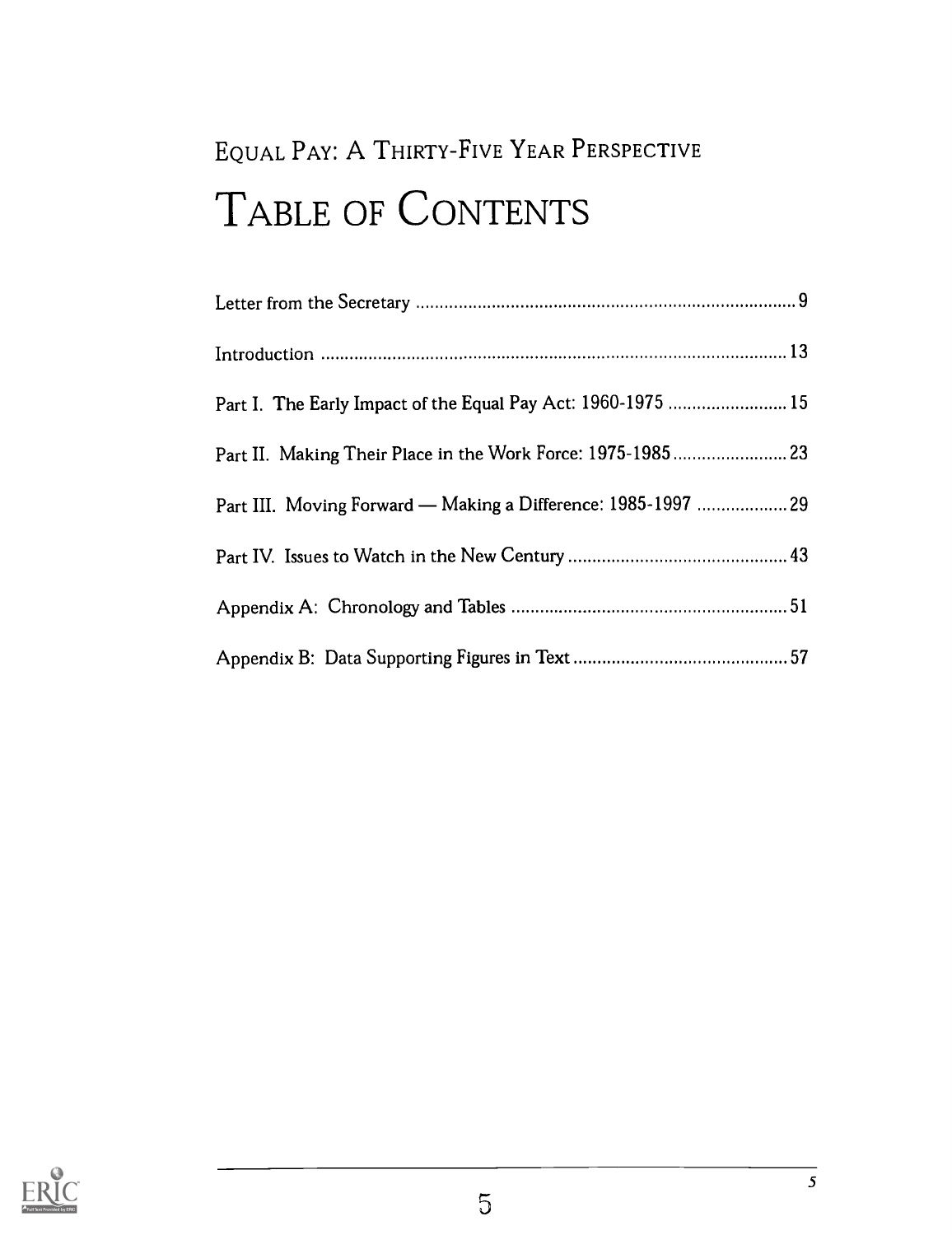# LISTING OF FIGURES AND TABLES

Part I

| Table 2. Leading Nontraditional Occupations for Women, 1960-1980  19            |  |
|---------------------------------------------------------------------------------|--|
| Table 3. Important Federal Court Cases Related to the Equal Pay Act of 1963  21 |  |

### Part II

| Figure 3a. Labor Force Participation Rate of Women by Age, 1950-1990  23 |  |
|--------------------------------------------------------------------------|--|
| Figure 3b. Labor Force Participation Rate of Men by Age, 1950-1990  24   |  |
| Table 4. 10 Leading Occupations for Women With Median Weekly             |  |
| Figure 4. Earnings of Persons Age 25-54 by Race, Ethnicity and Gender 27 |  |

### Part III

| Figure 5. Earnings by Sex/Race/Ethnic Type for                       |  |
|----------------------------------------------------------------------|--|
| Figure 6. Percent of Family Earnings Contributed by Wives, 1997  34  |  |
| Table 5. Leading Nontraditional Occupations for Women, 1985-1997  36 |  |
| Table 6. Median Weekly Earnings of Full-Time Workers                 |  |
|                                                                      |  |
| Figure 8. Sales/Receipts and Payrolls for                            |  |
| Figure 9. Number of Workers Employed by                              |  |

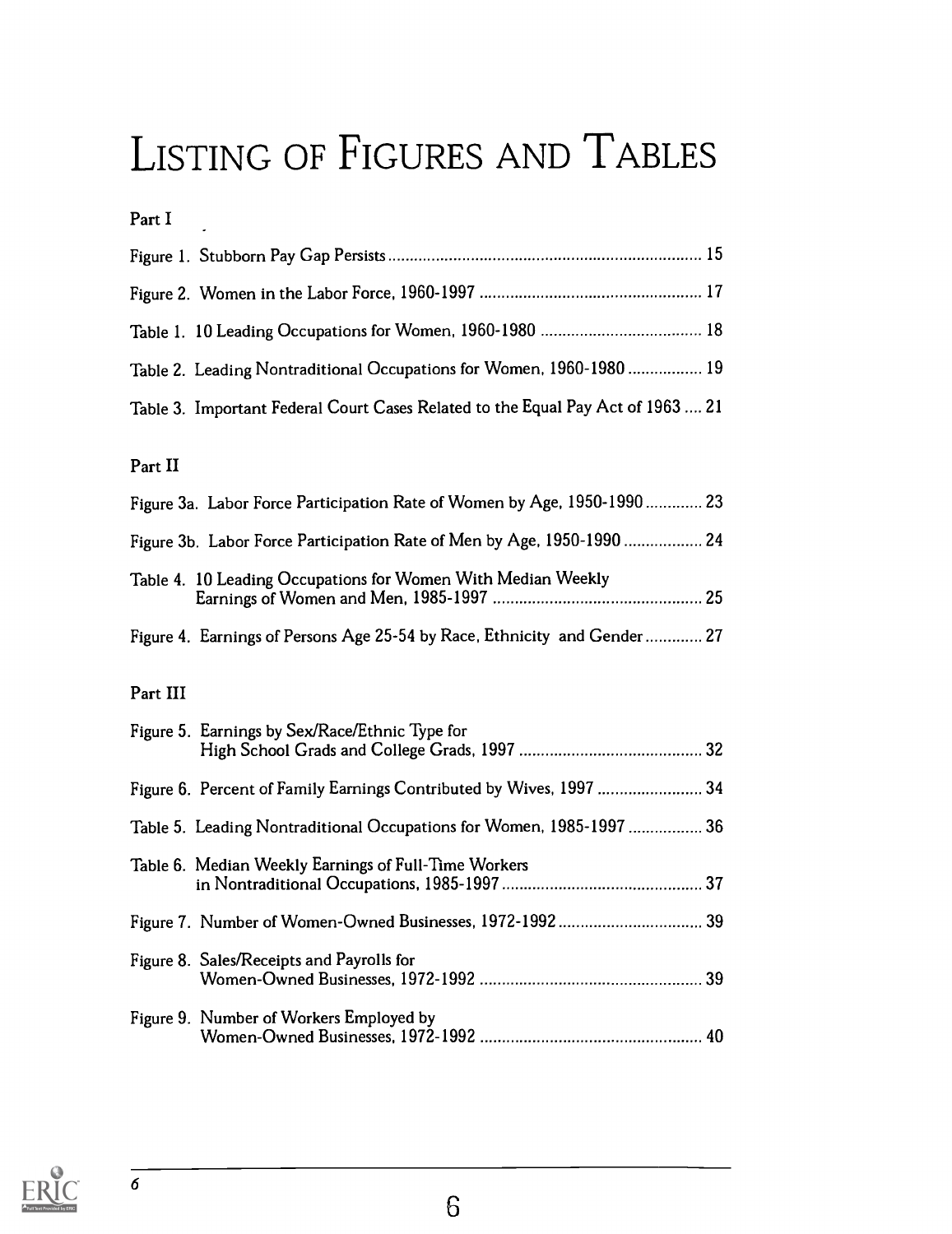### Part IV

| Table 8. Industries With Fastest Employment Growth, 1996-2006  44                                                       |  |
|-------------------------------------------------------------------------------------------------------------------------|--|
| Appendix A: Chronology and Tables                                                                                       |  |
|                                                                                                                         |  |
| Table 1. Labor Force Participation Rate of Women, 1960-1997  53                                                         |  |
|                                                                                                                         |  |
| Table 3. Underpayments Found by the U.S. Department of Labor<br>Under the Equal Pay Act, Number of Employees Underpaid, |  |
|                                                                                                                         |  |
| Table 5. Full-Time/Part-Time Job Status of Working Women, 1960-1997  56                                                 |  |
| Appendix B: Data Supporting Figures in Text                                                                             |  |
|                                                                                                                         |  |
|                                                                                                                         |  |
| Table 3a. Labor Force Participation Rate of Women by Age, 1950-1990 59                                                  |  |
| Table 3b. Labor Force Participation Rate of Men by Age, 1950-1990  59                                                   |  |
| Table 4. Earnings of Persons Age 25-54 by Race, Ethnicity and Gender  60                                                |  |
| Table 5. Earnings by Sex/Race/Ethnic Type for                                                                           |  |
| Table 6. Percent of Family Earnings Contributed by Wives, 1997  61                                                      |  |
| Table 7. Number of Women-Owned Businesses, 1972-1992  62                                                                |  |
| Table 8. Sales/Receipts and Payrolls for                                                                                |  |
| Table 9. Number of Workers Employed by                                                                                  |  |

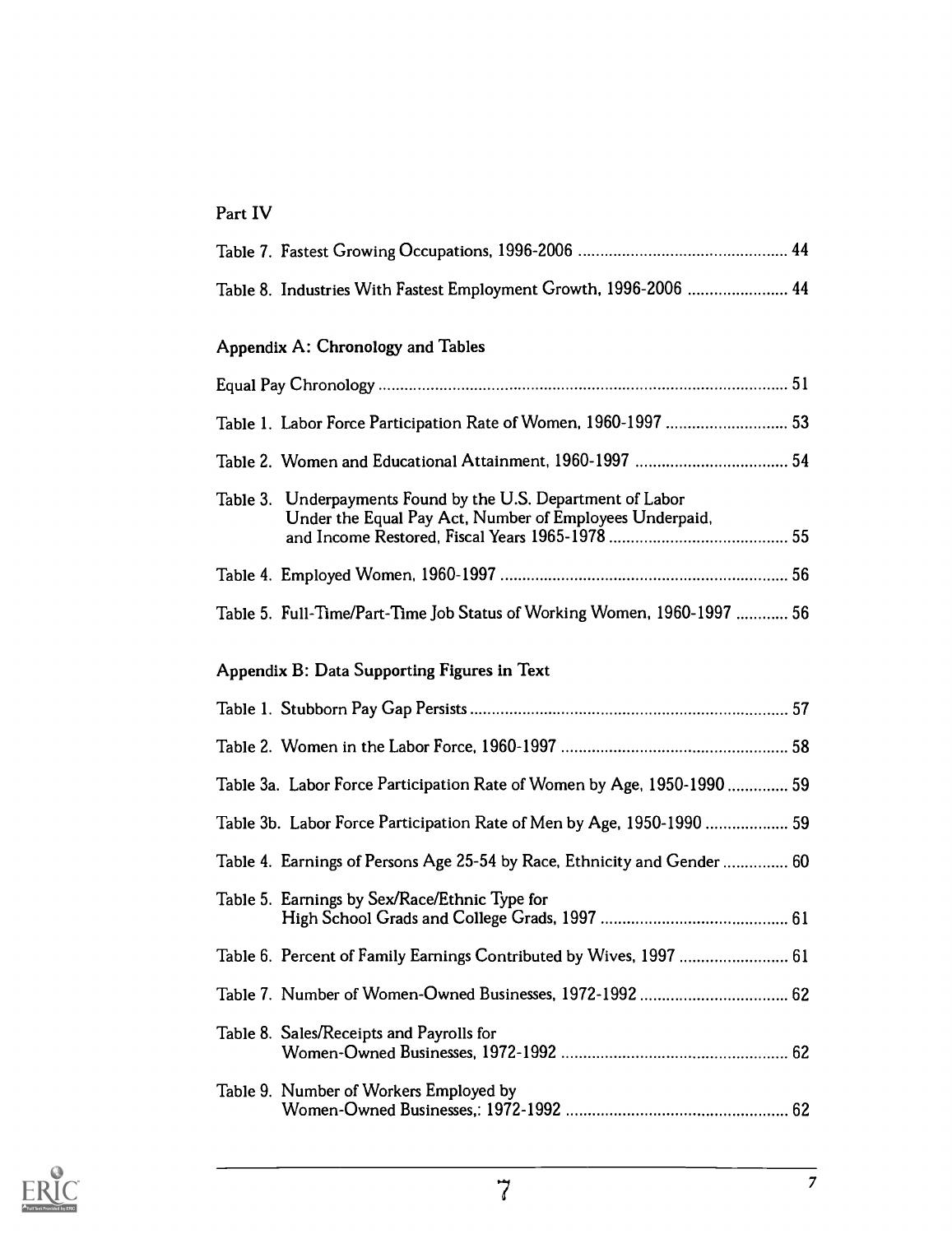# LETTER FROM THE SECRETARY

hirty-five years ago, President John F. Kennedy signed historic, landmark legislation to guarantee equal pay for women and men who held the same job. The Equal Pay Act changed the legal landscape for working women and laid a firm foundation for the beginning of their unprecedented movement into the paid labor force.

At the signing ceremony for the Equal Pay Act on June 10, 1963, special recognition was given to women's leaders, Members of Congress, and government officials, such as Business and Professional Women President Dr. Minnie Miles, National Council of Negro Women President Dr. Dorothy Height, Congresswomen Edith Green and Edna Kelly and Assistant Secretary of Labor Esther Peterson, who were lauded for their leadership and vision.

These leaders understood that the Equal Pay Act was necessary  $-$  not just for the many women who were already holding down jobs essential to their well-being and that of their families  $-\frac{1}{2}$  but for the next generation of women seeking to expand their horizons beyond the familiar sphere of family and community volunteer work. They were visionaries who understood the dignity of work and the moral imperative of equal pay. They blazed a trail for a new generation of women. Women who would come of age in a world where social customs, workplace trends, and occupations would be vastly different from those in 1963.

The Equal Pay Act is as relevant today as it was on the day it was signed. The law provides a critical foundation for women seeking greater opportunities in the workplace and a paycheck free from stereotypes about the value of women's work.

The women who share their 35th birthday with the Equal Pay Act need and depend on the law as much as their mothers did in 1963. Although they have benefited from a generation of phenomenal progress for working women, there is still a wage gap  $-$  full-time working women between the ages of 25 and 35 earn only 84 percent of the weekly earnings of men their age.

8

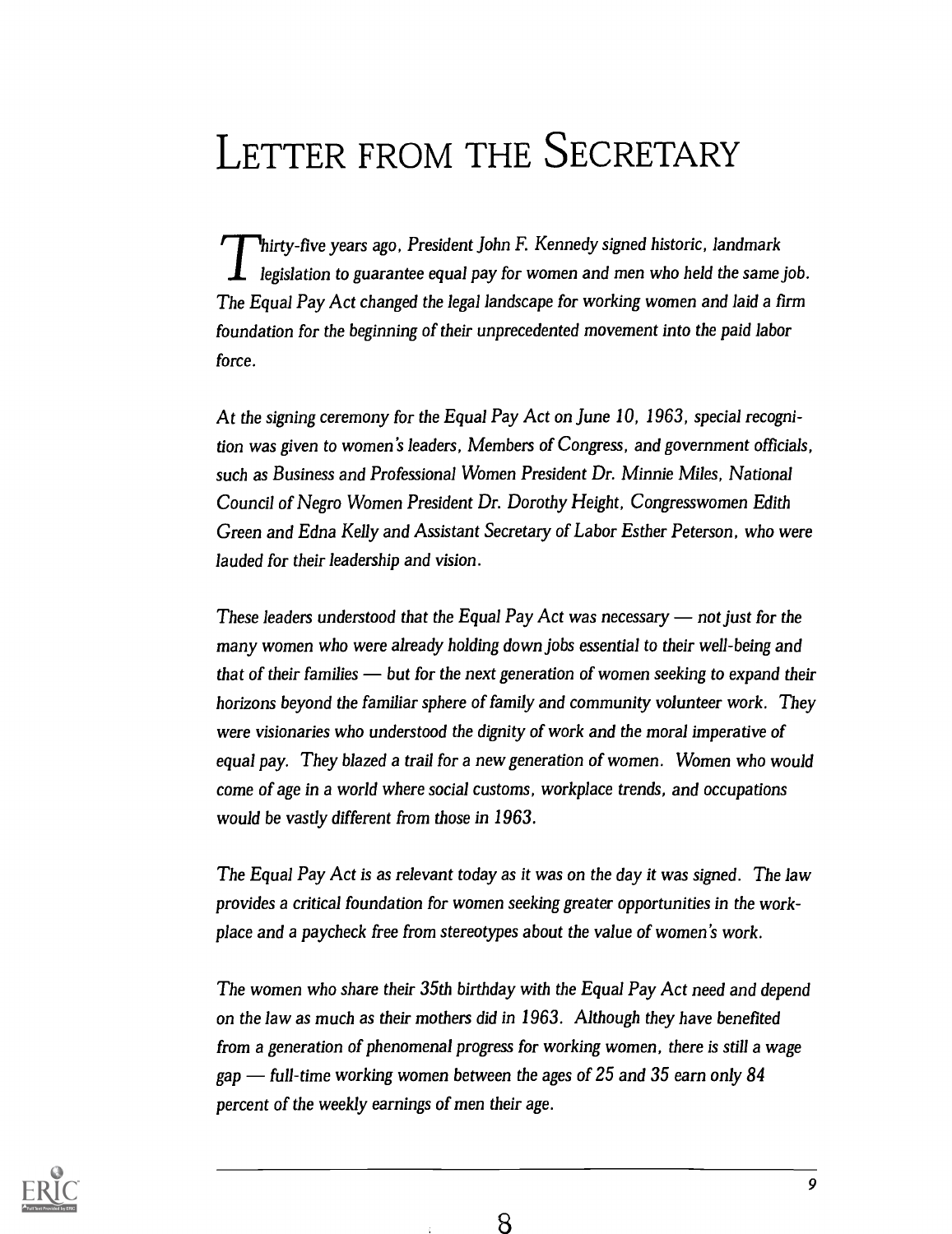This generation of women has invested greatly in education, returned quickly to the labor force after child birth, held more full-time jobs and sought more nontraditional jobs than any in our nation's history. Their mere presence in the labor force has transformed our work culture, spurred new industries, and infused the nation's labor force with a ready supply of educated and skilled workers. It is difficult to imagine our nation's economy without them.

The Equal Pay Act has lived up to the promise articulated by the great Esther Peterson when she said, "Most of our major legislation to meet human needs had to run the painful gauntlet of bitter resistance and attack. Yet in retrospect, we can see that these laws will serve the cause of freedom. Without them our nation would not be so strong or respected."

During an 18 year long effort to enact the legislation into law, the Equal Pay Act weathered intense criticism that the test of time has proven unfounded. The law is a basic foundation for women's economic empowerment that has served as a path for our progress and a model for other nations.

In the early 1960s, there were many who resisted the Equal Pay Act, and there are many today who question the motivation of those who seek to expand this law. In fact, the arguments against our progress today are frighteningly similar to those raised in the past.

There are three fundamental reasons why equal pay is in America's best interests.

First, this is a family issue. Today, nearly three out of four women with children work. In many cases, women are the sole breadwinners. When women aren't paid equally, the whole family suffers. Second, it's good business sense. Women make America work. They comprise nearly half of our workforce. Equal pay is essential to attracting good workers and keeping America competitive in this global economy. Finally, this is a kitchen table economic issue and an issue about simple right and wrong. Working women pay the same as men for goods and services  $-$  and should be paid the same for their work in producing goods and services.

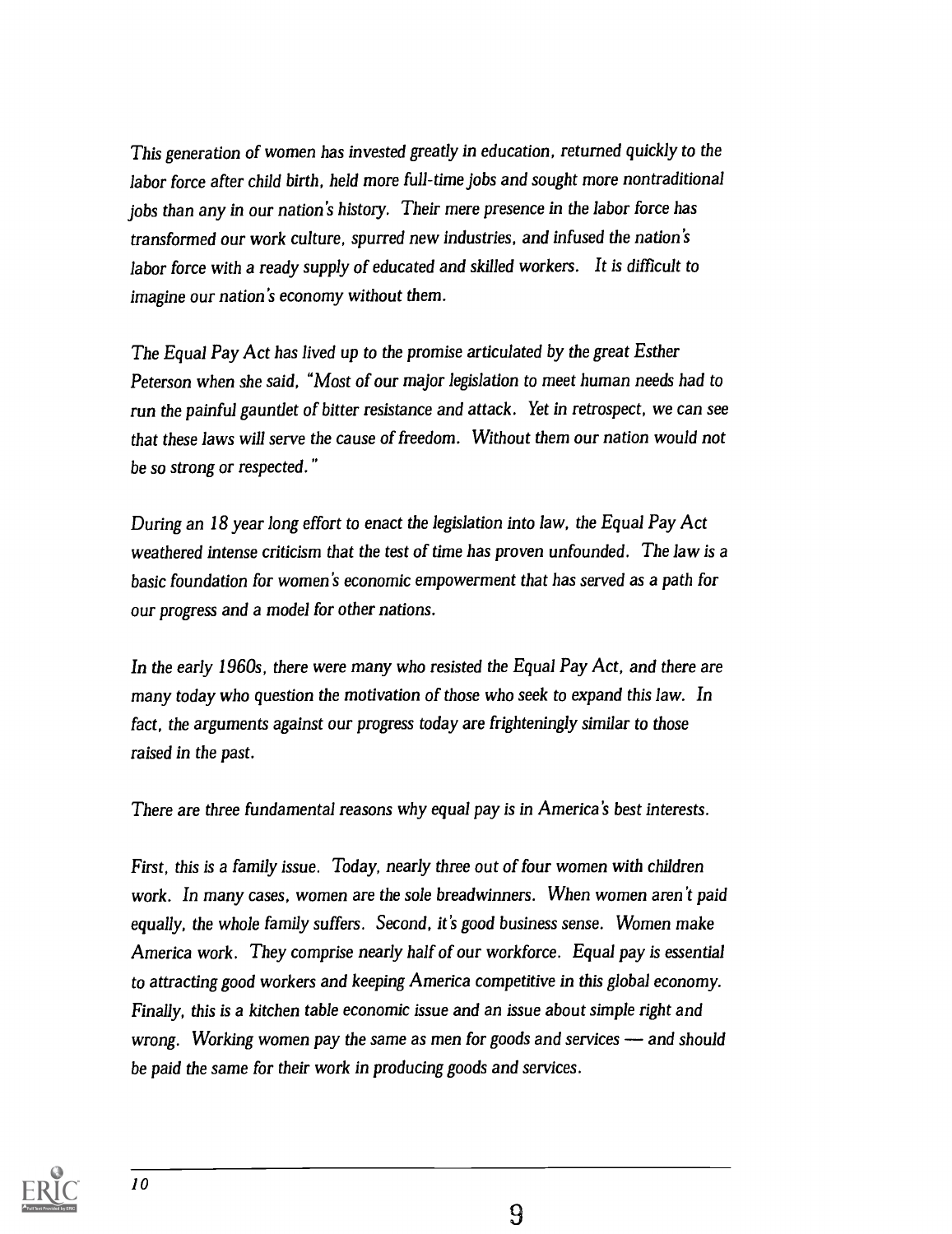This report presents a look at where we have come from, where we are today and where we need to go tomorrow to build on our commitment to equal pay and to continue to reap its benefits. We can make no greater investment in our future than valuing and rewarding all of our workers equally, regardless of our gender, race or other nonmaterial differences. Our challenge is to keep working for equal pay until every American can say they work for equal pay.

alexion dem

Alexis M. Herman Secretary of Labor

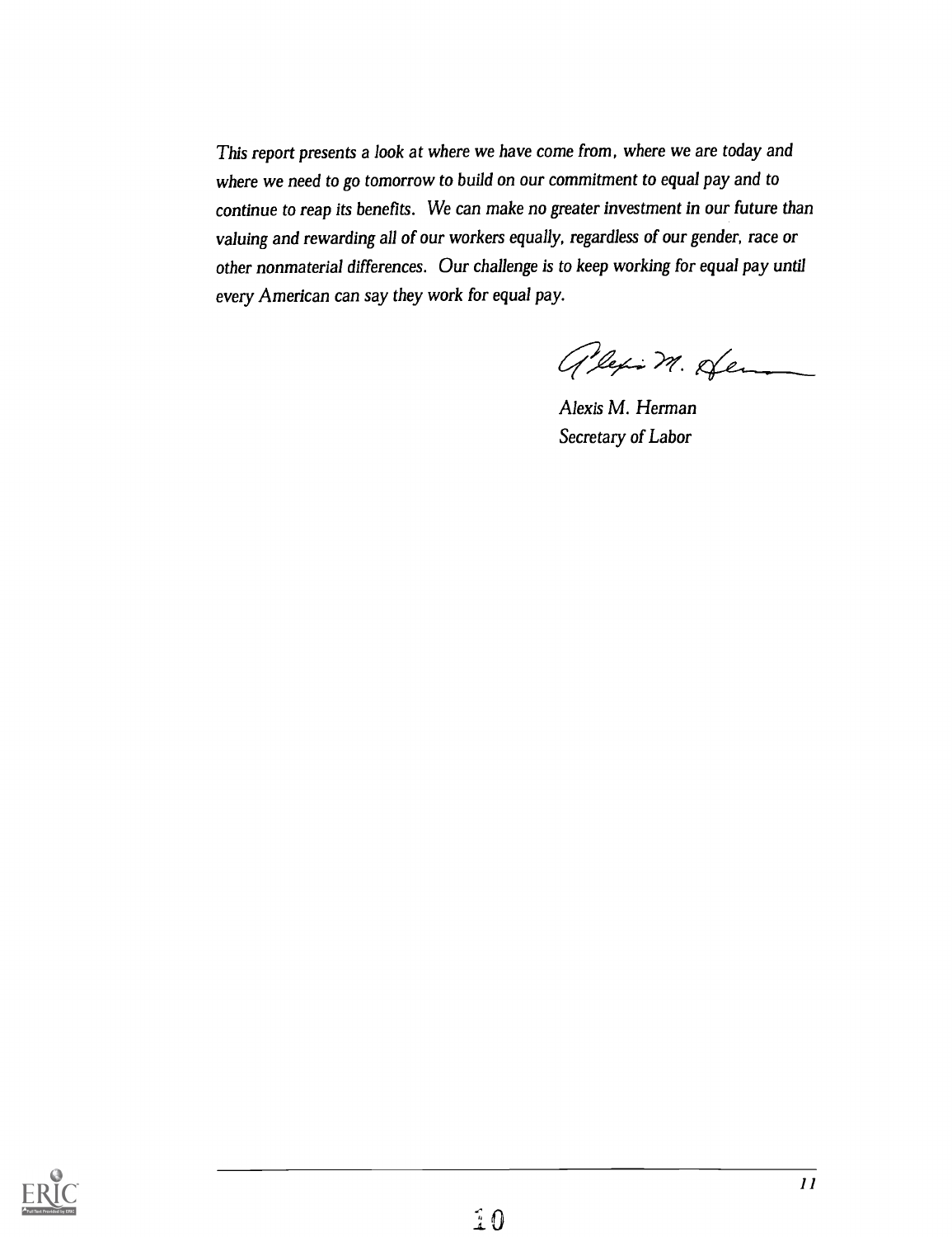# INTRODUCTION

In June 1998, we commemorate the anniversaries of two very important events for working women  $-$  the 78th anniversary of the founding of the Women's Bureau and the 35th anniversary of the Equal Pay Act. In honor of these two occasions, we are pleased to present Equal Pay: A Thirty-Five Year Perspective. This report is a historical analysis of the economic trends affecting women workers from the years leading up to Equal Pay Act passage through the present. It is divided into three time periods to highlight important developments: Part I. The Early Impact of the Equal Pay Act: 1960-1975; Part II. Making Their Place in the Work Force: 1975-1985; and Part III. Moving Forward — Making a Difference: 1985-1997. Within each time frame, the report provides data on women's labor force participation, leading occupations and educational attainment. When available, it also includes data on wages, issues particular to women of color and other important trends.

In some cases, in order to frame an important issue or trend, the report presents statistics outside of the section in which readers would expect them. The conclusion, Part IV. Issues to Watch in the New Century, sums up these patterns and discusses trends to watch for in the future.

The report makes clear that the Equal Pay Act laid the foundation for massive changes not only in women's pay but in patterns of work and the nature of work itself. Working women were affected by these changes and they, themselves, were the agents of change.

When President Kennedy signed the Equal Pay Act, 35 years ago, the wage gap stood at 59 percent. Women earned 59 cents, on average, for every dollar earned by men. Job advertisements in newspapers nationwide listed separate openings with separate pay scales  $\sim$  for women and men doing the exact same jobs. And women were explicitly discouraged from applying for many jobs, which fell only under the category "Help Wanted  $-$  Male."

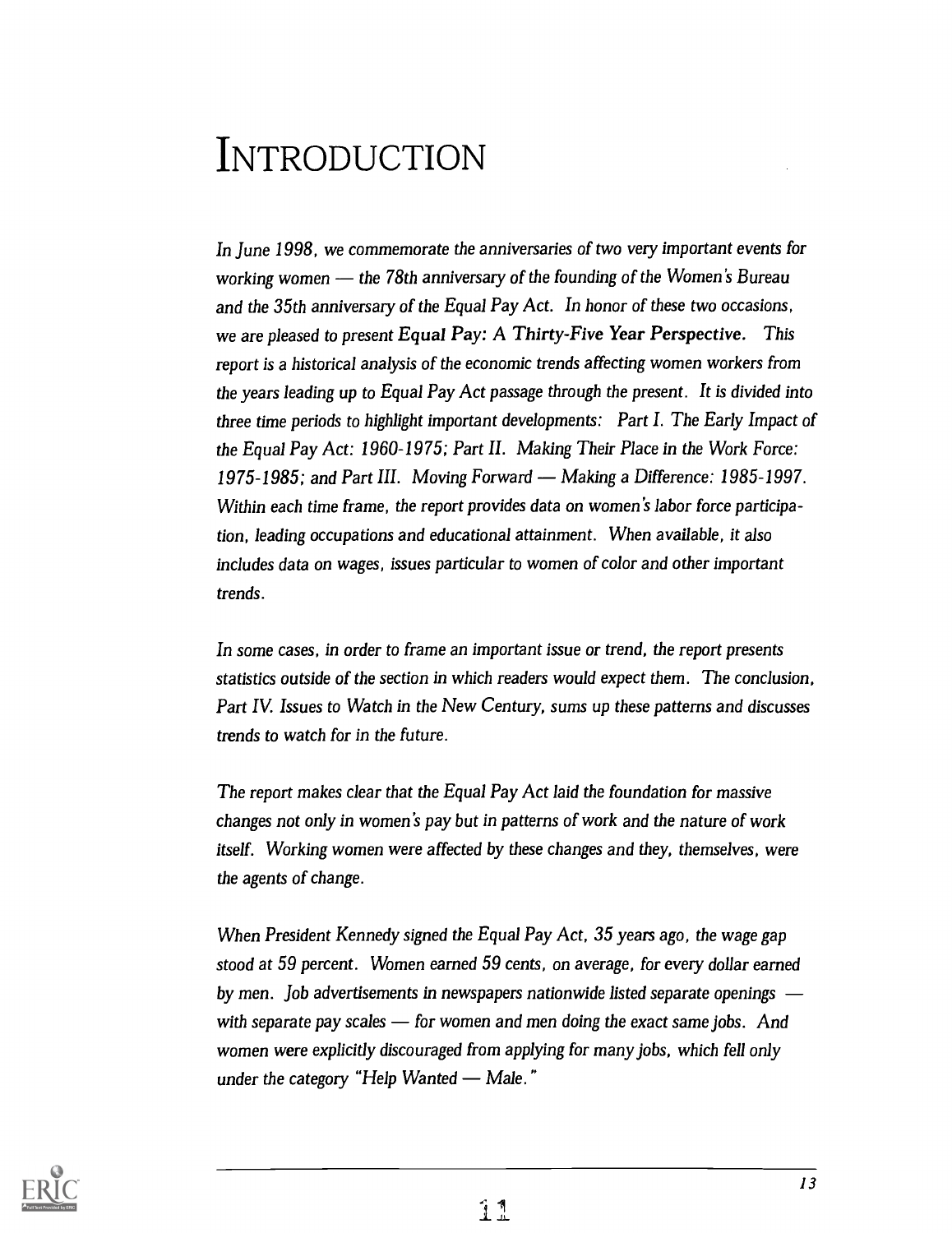In 1997, women earned 74 cents for every dollar men earned, on average. For the first quarter of 1998, the weekly wage ratio reached 76.3 percent. The gendersegregated newspaper ads, with their separate pay scales for men and women, are long gone. Equal Pay Act enforcement has ensured that employers understand the law, and working women understand their rights.

The Women's Bureau is extremely proud of the role of former Director Esther Peterson, who fought tirelessly for passage of the Equal Pay Act. And we honor all the former Women's Bureau directors  $-$  including our current Secretary Alexis M. Herman  $-$  for the many and significant milestones they have achieved for women workers. The Women's Bureau will continue to serve as a voice for working women and a partner with business, government and labor to further women's economic opportunity and security. As First Lady Hillary Rodham Clinton said at the Fourth World Conference on Women in Beijing, China, "If women have a chance to work and earn as full and equal partners in society, their families will flourish. And when families flourish, communities and nations will flourish.

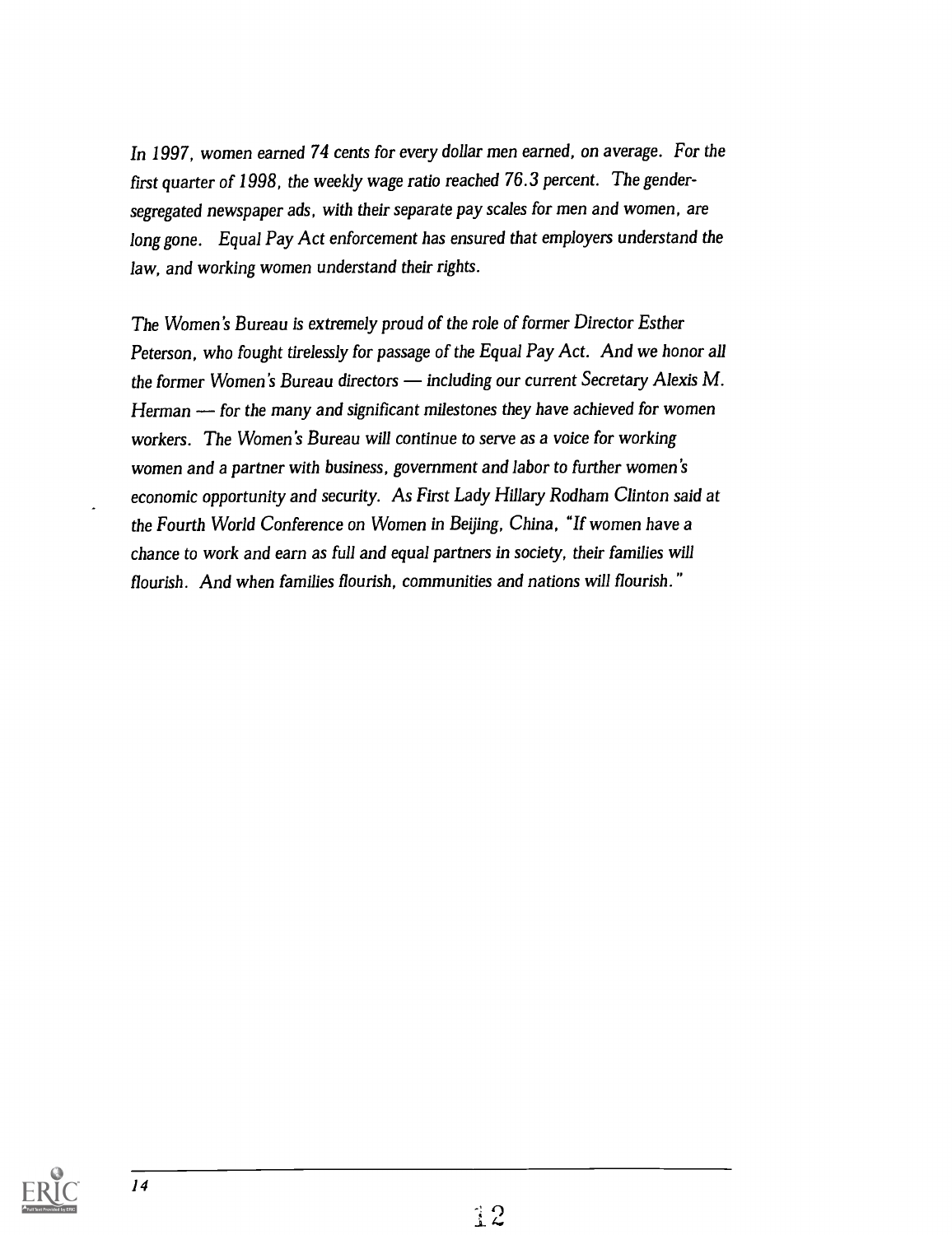# PART I. THE EARLY IMPACT OF THE EQUAL PAY ACT: 1960-1975

### Passage of the Equal Pay Act Establishes A Critical Threshold for Working Women

For two years before the Equal Pay Act passed Congress, Assistant Secretary of Labor and Director of the Women's Bureau, Esther Peterson, traveled throughout the nation sharing poignant and passionate stories of women she had met throughout the nation who desperately needed this legislation. "I see the unequal pay problem not only nationally and economically, but I see it as reflected in the lives of women workers I have met throughout the country. I have seen its sharp and painful thrust in factories in which women and men stand side by side doing the same work but receiving different pay."'





 $15$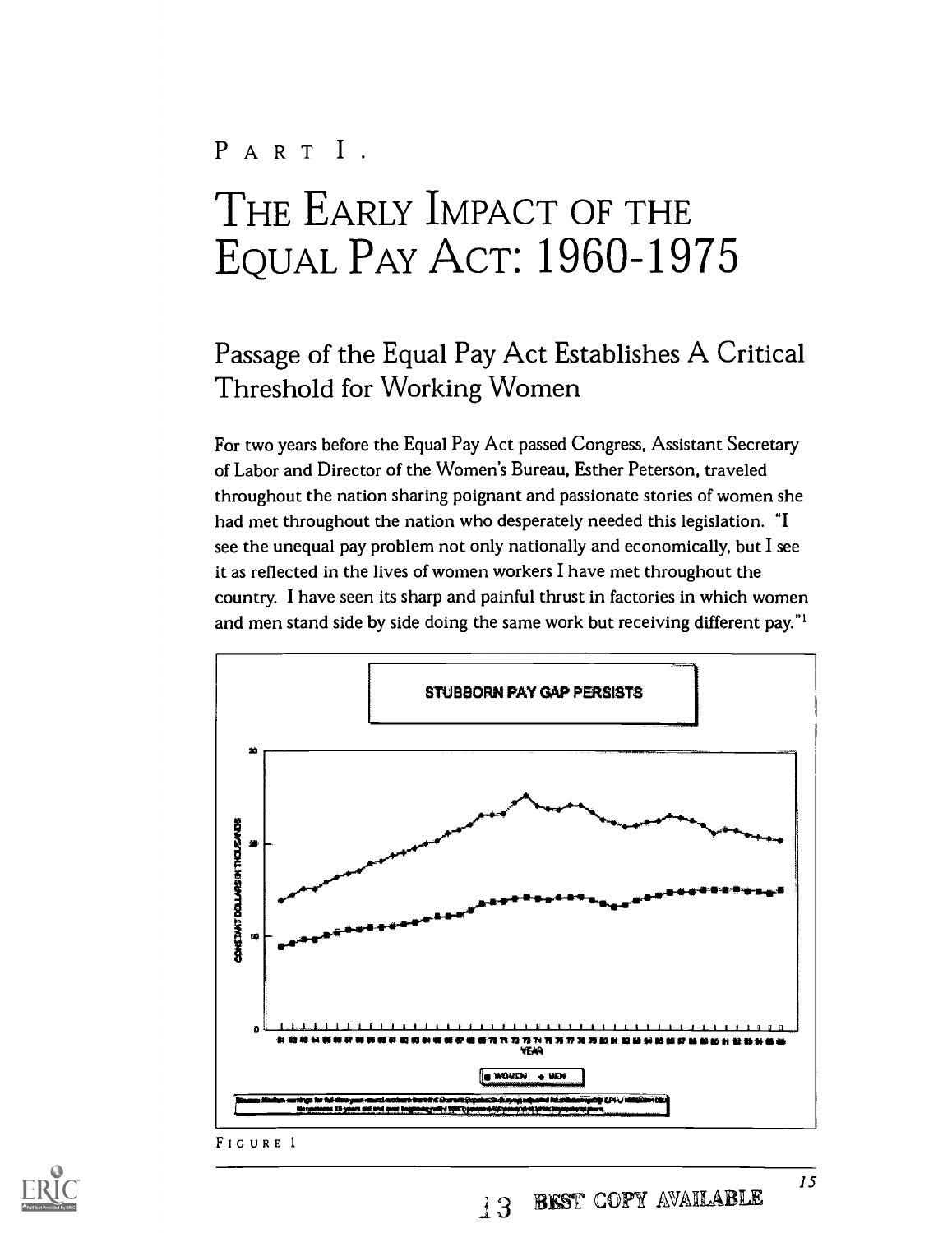The Equal Pay Act set a basic labor standard that reversed the historical practice of paying women less than men for their work. Under the new law, employers could no longer pay women lower wages than men for doing essentially the same job, unless they could show that the wage differential was clearly based on seniority, merit, the quality or quantity of work or another factor other than sex.

Passage of the Equal Pay Act firmly supported women's economic rights, and improved earnings of those women who worked with men in a range of occupations. It was later expanded to cover employees in executive, administrative, professional and outside sales jobs.

In 1963, stereotypes about the appropriate role for women  $-$  particularly married women with children - made it extraordinarily difficult for women to obtain the types of jobs that men held. Women were discouraged from seeking education and training for fields such as medicine, law and business and restricted from apprenticeships for skilled trades. In 1963, among fulltime, year-round workers, the average woman earned only 59 percent of the wages of the average man. (See Figure 1. Supporting data in Appendix B: Table 1.)

### Increases in Women's Labor Force Participation and Education

After the law was passed, women's labor force participation rate (the combined percentage of women holding jobs and those looking for work) continued to increase while growing numbers of women sought to continue their education. Women's labor force participation rate rose from 37.7 percent in 1960 to 46.3 percent in 1975. (See Appendix A: Table 1.) The number of women in the labor force increased from 23.2 million in 1960 to 37.5 million in 1975  $-$  a 61.3 percent increase.<sup>2</sup> (See Figure 2. Supporting data in Appendix B: Table 2.)

The expansion of the female labor force in the 1960s and 1970s largely reflected the entry of married women into the labor force, especially those with children. In 1960, only a quarter of married women with children worked or were looking for work. By 1975, 44.9 percent of married mothers were in the labor force. (See Appendix A: Table 1.)

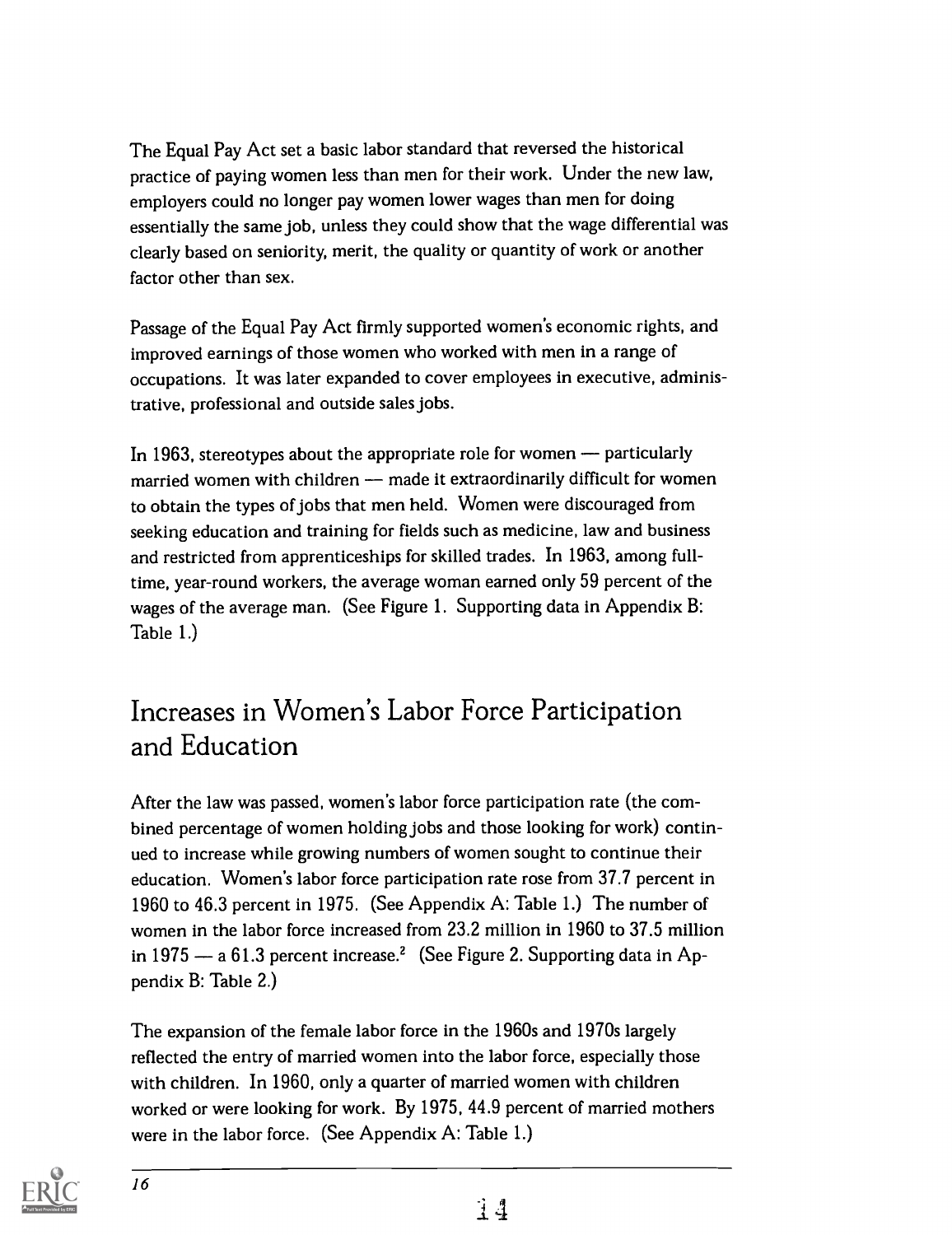The numbers of women graduating from college or graduate school grew as well. In 1960, 35.3 percent of all bachelor's and first professional degrees were awarded to women. By 1975, 45.3 percent of all bachelor's degrees went to women. (See Appendix A: Table 2.)

### Women Remain Employed in Traditional Women's **Occupations**

Between 1960 and 1972, the top ten occupations held by women were in areas employing few male workers. (See Table 1.) In 1965, nearly two-thirds of women were employed in clerical, service or sales positions. Thirteen percent of women held professional and technical jobs, yet even these were likely to be traditional women's jobs, such as teachers or nurses.<sup>3</sup>

While women's participation in the paid labor force increased steadily from 1960 to 1975, the mix of occupations that women were employed in did not change significantly. By 1975, private household worker was no longer the



FIGURE 2

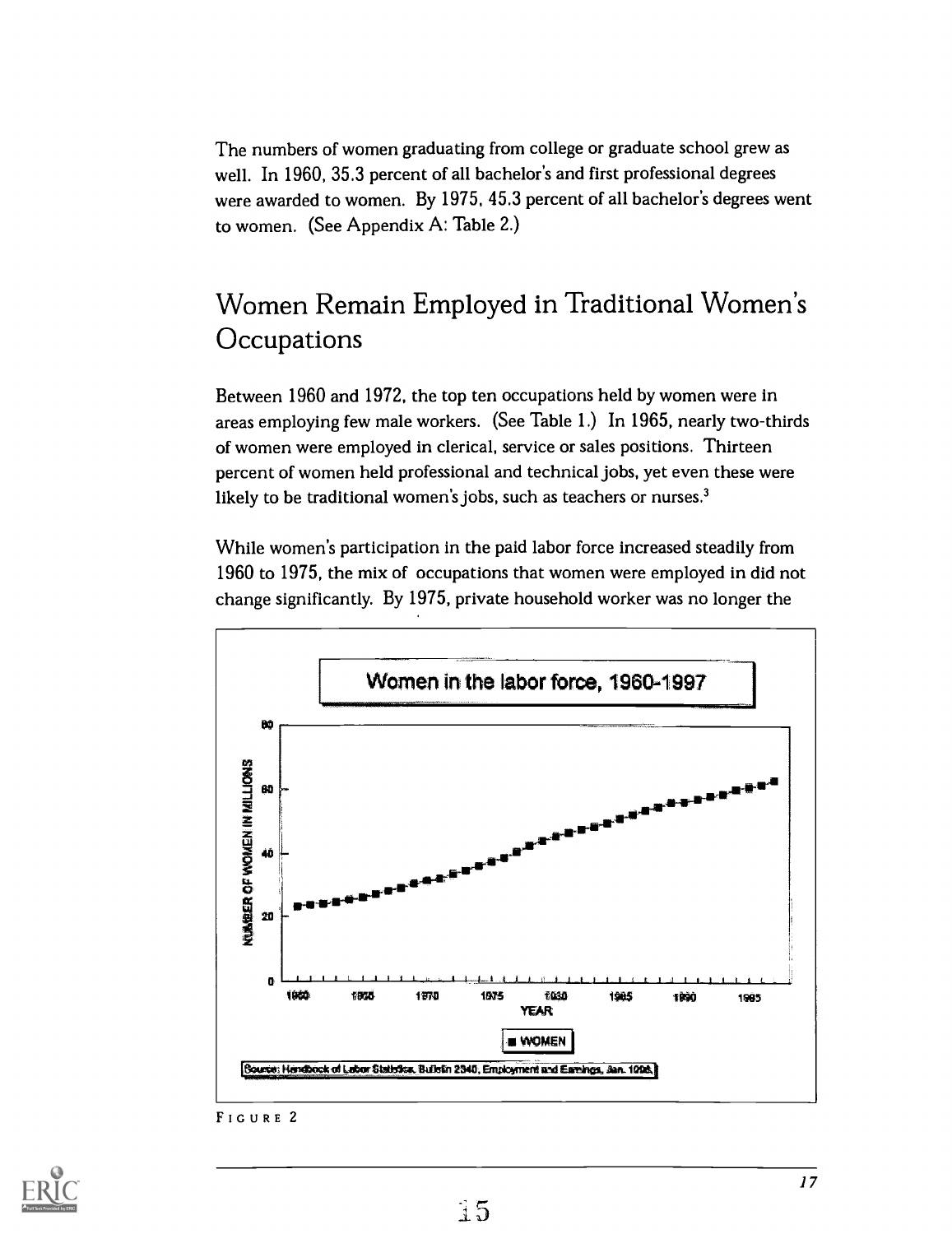|                                          | 1960 | 1972 | <u> 1975 </u> | <u> 1980</u> |
|------------------------------------------|------|------|---------------|--------------|
| Private bousehold workers                |      |      |               |              |
| Secretaries                              |      |      |               |              |
| Retail trade, sales clerks               |      |      |               |              |
| Elementary school teachers               |      |      |               |              |
| <b>Bookkeepers</b>                       |      |      |               |              |
| <b>Waiters</b>                           |      |      | 6             |              |
| Nurses, professional (RNs)               |      | 10   | 9             | 6            |
| Sewers and stitchers, manufacturing      |      |      |               |              |
| <b>Typists</b>                           | 9    |      |               | 9            |
| Cashiers                                 | 10   |      |               |              |
| Nursing aides, orderlies, and attendants |      |      | 10            | 10           |

TABLE 1

number one occupation of women, but it was still among the top four jobs, trailing secretaries, retail trade sales clerks and bookkeepers on the top jobs list. Elementary school teachers ranked as the fifth most 'likely job for women, slipping below bookkeepers.

In 1975, the only two occupations to fall from the top ten occupations list were sewers/stitchers and cooks. They were replaced by two other predominantly female jobs, waiters and nursing aides/orderlies/ attendants. The decline of sewers/stitchers and the increase of waiters and nursing aides/ orderlies/attendants were reflectors of the emergence of the service sector and the decline of the manufacturing sector. (See Table 1.)

Women who did work in the nontraditional occupations  $-$  those employing fewer than 25 percent women — mainly worked on farms, as janitors or in retail sales. (See Table 2.)

### Women of Color in the Labor Force

Until the mid-1970s, when labor force participation rates for white women started increasing rapidly, black women had much higher participation rates than white women. In 1964, a higher proportion of non-white than white

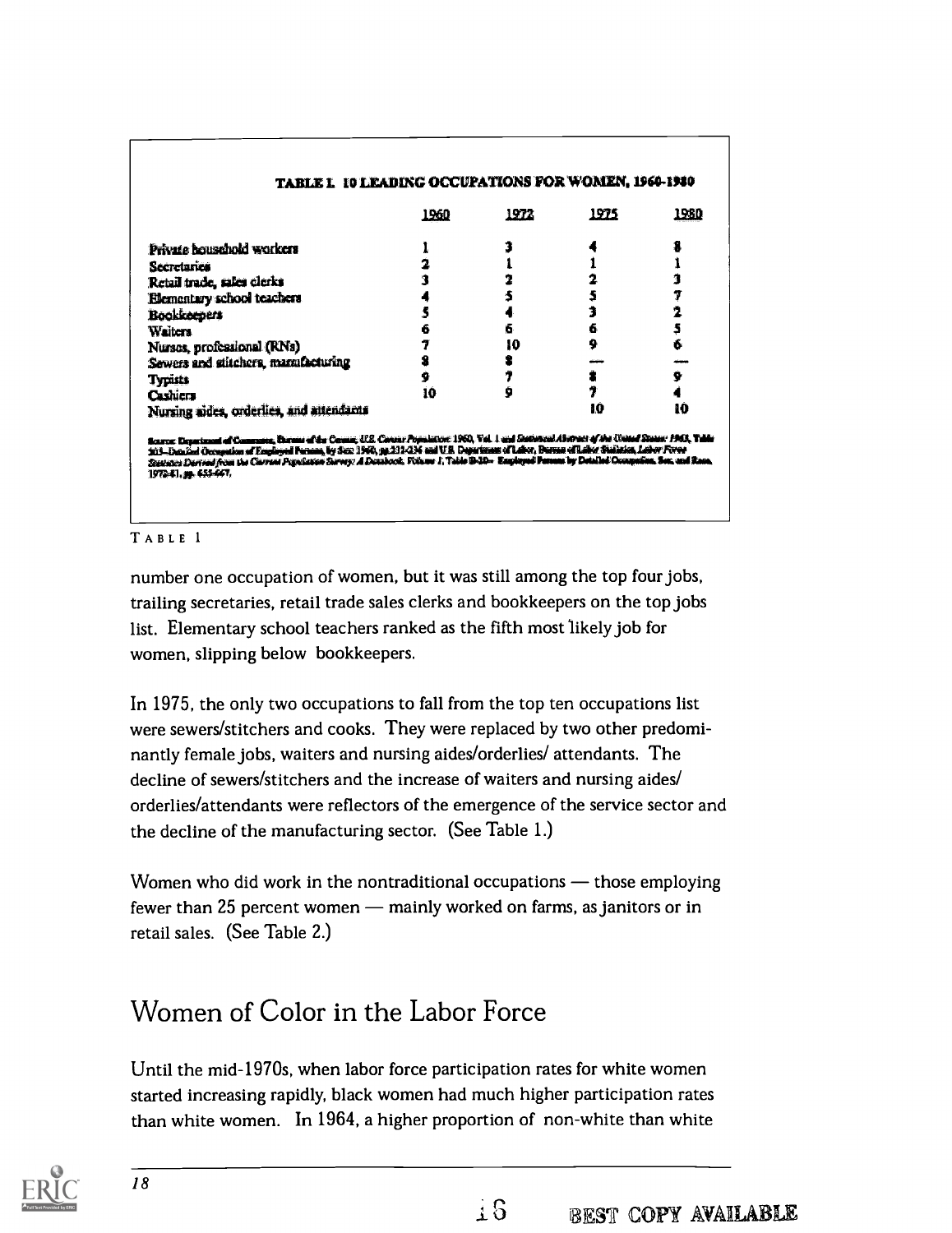#### TABLE 2. LEADING NONTRADITIONAL OCCUPATIONS FOR WOMEN, 1960-1980

Numbers in Thousands

| Occupation                                      | 1960 | 1972 | 1975 | 1980 |
|-------------------------------------------------|------|------|------|------|
| Farmers, managers, and tenant farmer            |      | 7    | 8    | 5    |
| Farm laborers, wage workers                     |      |      |      | 6    |
| Accountants and auditors                        |      |      |      |      |
| <b>Janitors and sextons</b>                     |      |      |      | ,    |
| Buyers and department heads, stores             |      |      |      |      |
| Stock clerks and storekeepers                   |      | 6    |      |      |
| Salesmen&sales clerks, manufacturing            |      |      |      |      |
| Real estate agents and brokers                  | 8    |      |      |      |
| Managers, food and dairy stores                 | 9    |      |      |      |
| Postal clerks                                   | 10   |      |      |      |
| Nonfarm laborers -- stock handlers              |      | 5    |      |      |
| Transport equipment operatives                  |      |      |      |      |
| Bank officials and financial managers           |      | 8    |      |      |
| Buyers and purchasing agents                    |      | 9    |      |      |
| Engineering and science technicians             |      | 10   | 7    |      |
| Computer specialist                             |      |      | 9    | 2    |
| Shipping and receiving clerks                   |      |      | 10   |      |
| Protective service                              |      |      |      | 7    |
| Physicians, dentists, and related practitioners |      |      |      | 9    |
| Sales workers, except clerks, retail trade      |      |      |      | 10   |

#### TABLE 2

women were in the labor force, most strikingly among the 25 to 34 year age group, among which 53 percent of non-white women, but only 35 percent of white women held jobs. Data for wages by race and gender were not collected during this time.4

Title VII of the Civil Rights Act of 1964, which prohibited discrimination in employment on the basis of race and gender, was generally acknowledged to be more significant in furthering employment opportunities for women of color. Under Title VII, employers were prohibited from discriminating in hiring, promotion and wages.

### Enforcement and Expansion of the Equal Pay Act

In the early 1970s there were a number of court cases and administrative actions that increased the effectiveness of the Equal Pay Act. A case that was decided in 1970, Schultz v. Wheaton Glass Co., 421 F.2d 259 (3rdCir. 1970),

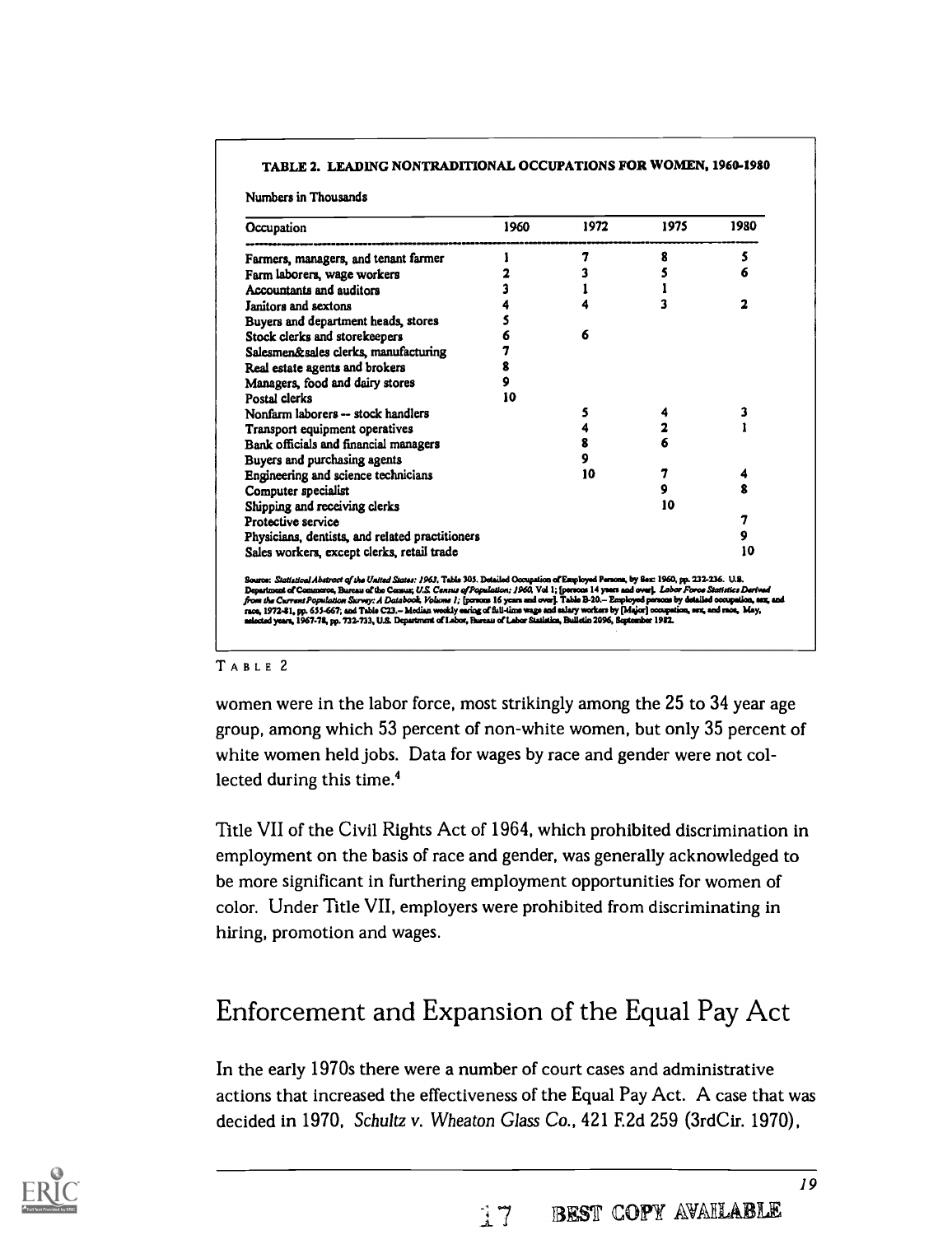affirmed that the Equal Pay Act was "intended as a broad charter of women's rights in the economic field," and that it sought to "overcome the age-old belief in women's inferiority and to eliminate the depressing effect on living standards of reduced wages for female workers and the economic and social consequences which flow from it."

This case clarified for the first time that jobs need only be "substantially equal" not "identical" to fall under the protection of the Equal Pay Act. This equal work standard strengthened the law by ensuring that employers could not simply change the job titles for women and men performing basically the same jobs to justify a pay differential.

Four years later, the court further clarified that employers could not justify lower pay for women through a defense that the "going market rate" for women's labor was lower than men's, or that employing women at different times of the day than men for the same jobs entitled the employer to pay lower wages to women. In Corning Glass Works v. Brennan, 417 US 188 (1974), the Supreme Court held that a wage differential arising "simply because men would not work at the low rates paid women" was illegal under the Equal Pay Act. (See Table 3.)

Between June 1964 and January 1971, under the Equal Pay Act, the Department of Labor found underpayments amounting to over \$26 million due to nearly 71,000 employees, almost all of them women. The Department filed over 200 lawsuits, about 75 percent of which were decided or settled, most of them favorably.<sup>5</sup> (See Appendix A: Table 3.) At that time, the Equal Pay Act covered most employees who worked in manufacturing, processing, and distributing establishments; in telephone, telegraph, radio, television, and transportation industries; in banks, insurance companies, and advertising agencies; in laundries and dry cleaning establishments; most hospitals and nursing homes; and most schools (both public and private); in the larger hotels, motels, restaurants; and other retail and service establishments.<sup>6</sup>

The following year, the law was broadened to cover executive, administrative, professional and outside sales employees by the Education Amendments Act of 1972. In 1974, equal pay protections were further extended to public sector workers in the states and their political subdivisions by the Extension of Equal Pay Act.

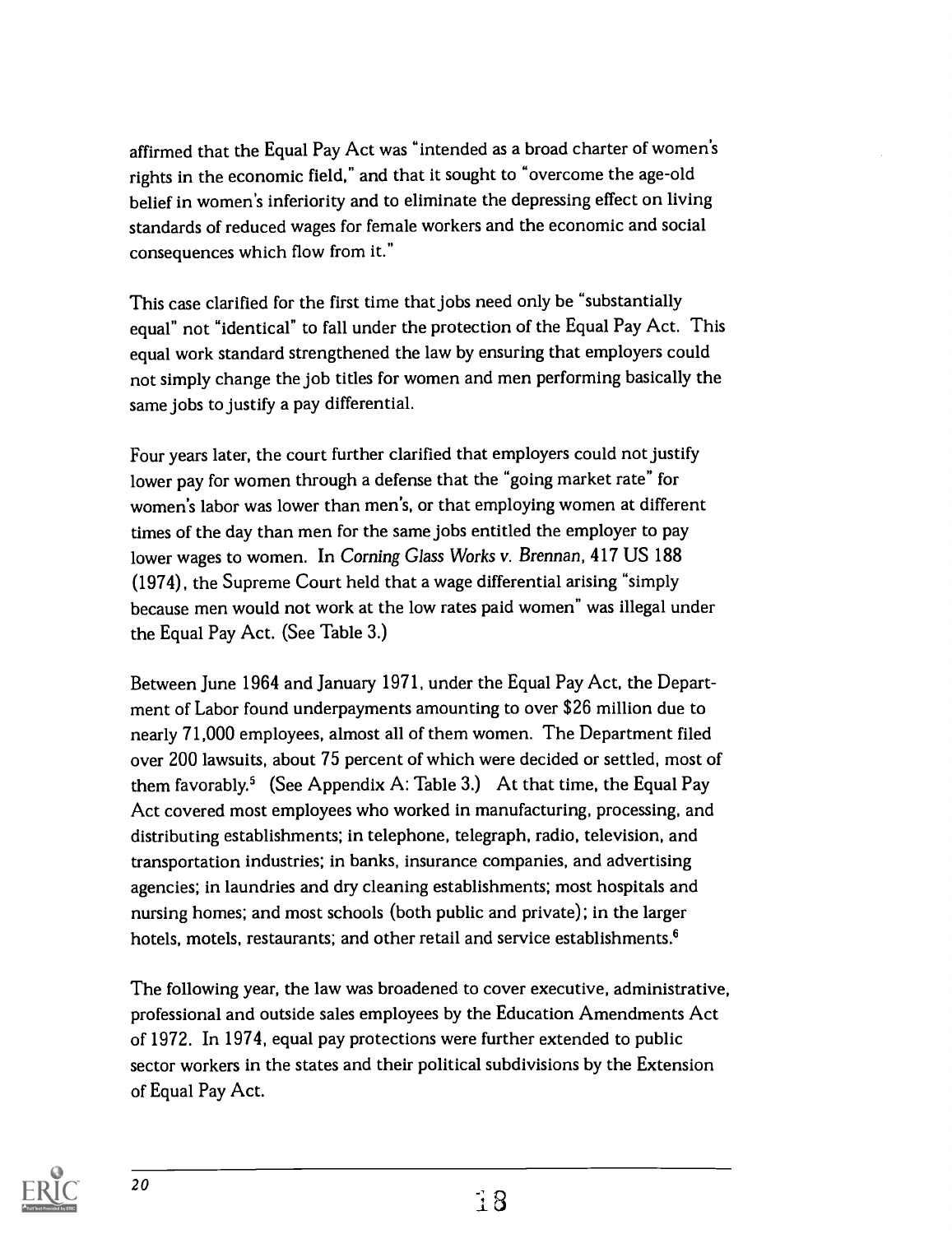| <b>Court Cases</b>                                                                                 | <b>Issue</b>                                                                                                                                                                                                                       | Significance                                                                                                                                                                                                                                                                                                                                                                   |
|----------------------------------------------------------------------------------------------------|------------------------------------------------------------------------------------------------------------------------------------------------------------------------------------------------------------------------------------|--------------------------------------------------------------------------------------------------------------------------------------------------------------------------------------------------------------------------------------------------------------------------------------------------------------------------------------------------------------------------------|
| Schultz v. Wheaton<br>Glass Co., 421 F.2d<br>259 (3rd Cir. 1970),<br>cert. denied 398 U.S.<br>905. | Whether a defendant bears<br>the burden of proving an<br>alleged "factor other than<br>sex" defense when the<br>plaintiff has established a<br>prima facie case under the<br>Equal Pay Act.                                        | The Third Federal Circuit Court held<br>that once a plaintiff has clearly<br>proven a prima facie case under the<br>Equal Pay Act, the burden shifts to<br>the defendant to establish his/her<br>defense. Most notably, this case<br>clarified that jobs need only be<br>"substantially equal" and not<br>"identical" to fall under the analysis<br>and protection of the Act. |
| <b>Corning Glass Works</b><br>v. Brennan, 417<br>U.S.188 (1974)                                    | Whether the Corning Glass<br>Company had violated the<br>Equal Pay Act when it paid a<br>higher wage rate to male<br>night shift inspectors than it<br>paid to female inspectors<br>performing the same tasks as<br>the day shift. | The Supreme Court held that the<br>Equal Pay Act had been violated.<br>The Court completely rejected the<br>"Market Rate" defense used by<br>businesses as a "factor other than<br>sex" exception to the Act's<br>applicability. This defense<br>traditionally espoused that males<br>were paid higher wages because they<br>would not work at the rates paid to<br>women.     |
| Los Angeles Dept. Of<br>Water & Power v.<br>Manhart, 435 U.S.<br>702 (1978)                        | Whether the existence or<br>nonexistence of<br>"discrimination" is to be<br>determined by a comparison<br>of class characteristics or<br>individual characteristics.                                                               | The Supreme Court determined that<br>there was pay discrimination. The<br>Court stated that the "basic policy<br>of the statute requires [a] focus on<br>fairness to the individual rather than<br>toclasses."                                                                                                                                                                 |
| County of Washington<br>v. Gunther, 452 U.S.<br>161 (1981)                                         | Whether section 703(h) of<br>Title VII of the Civil Rights<br>Act of 1964 restricts Title<br>VII's prohibition of sex-based<br>wage discrimination to claims<br>of equal pay for equal work.                                       | Although this case did not require a<br>ruling as to whether the Equal Pay<br>Act had been violated, the Supreme<br>Court clarified that issues of wage<br>differentials can be brought under<br>Title VII without having to show the<br>"Equal Pay for Equal Work"<br>standards under the Equal Pay Act.                                                                      |

#### TABLE 3. IMPORTANT FEDERAL COURT CASES RELATED TO THE EQUAL PAY ACT OF 1963

### TABLE 3

The expansion of the law brought needed protections to millions of additional women. For instance, in the latter part of 1971, a young woman professor at a small private college inquired at the Department of Labor, Wage and Hour Division about a possible equal pay violation. She had recently discovered that the college hired male professors in her department at an annual salary of \$13,000. The woman, who had been with the school for a year, was earning \$8,500. The case presented by this employee was

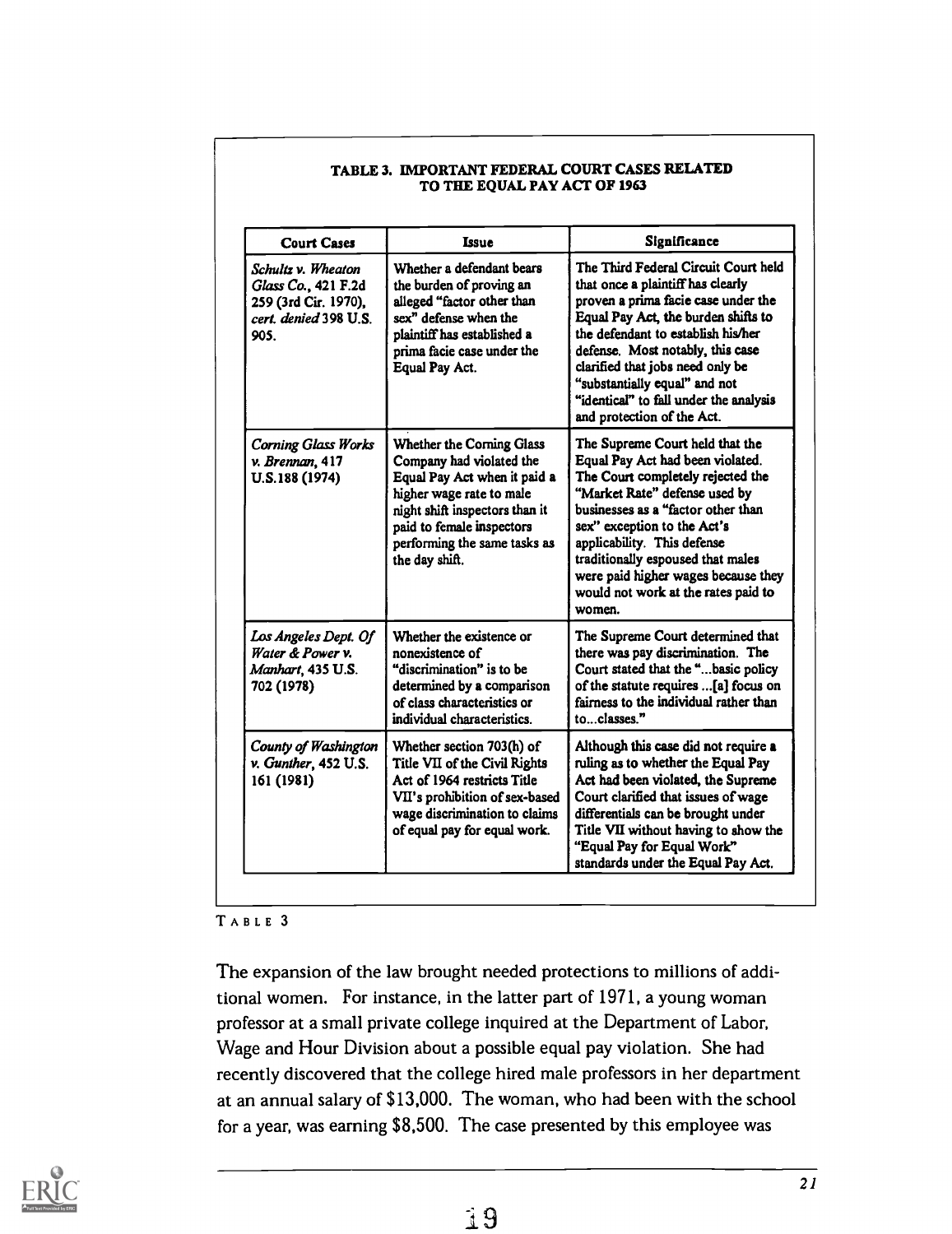undeniably more clear cut than most situations the Division investigated under the statute. However, at that time, college professors and other professional employees were not protected by the Equal Pay Act.' With the expansion, by 1975, total underpayments to employees under the Act reached more than \$125 million affecting nearly a quarter of a million workers.<sup>8</sup>

In 1975, among full-time workers, women's yearly earnings were 58.5 percent of men's earnings. (See Figure 1.)

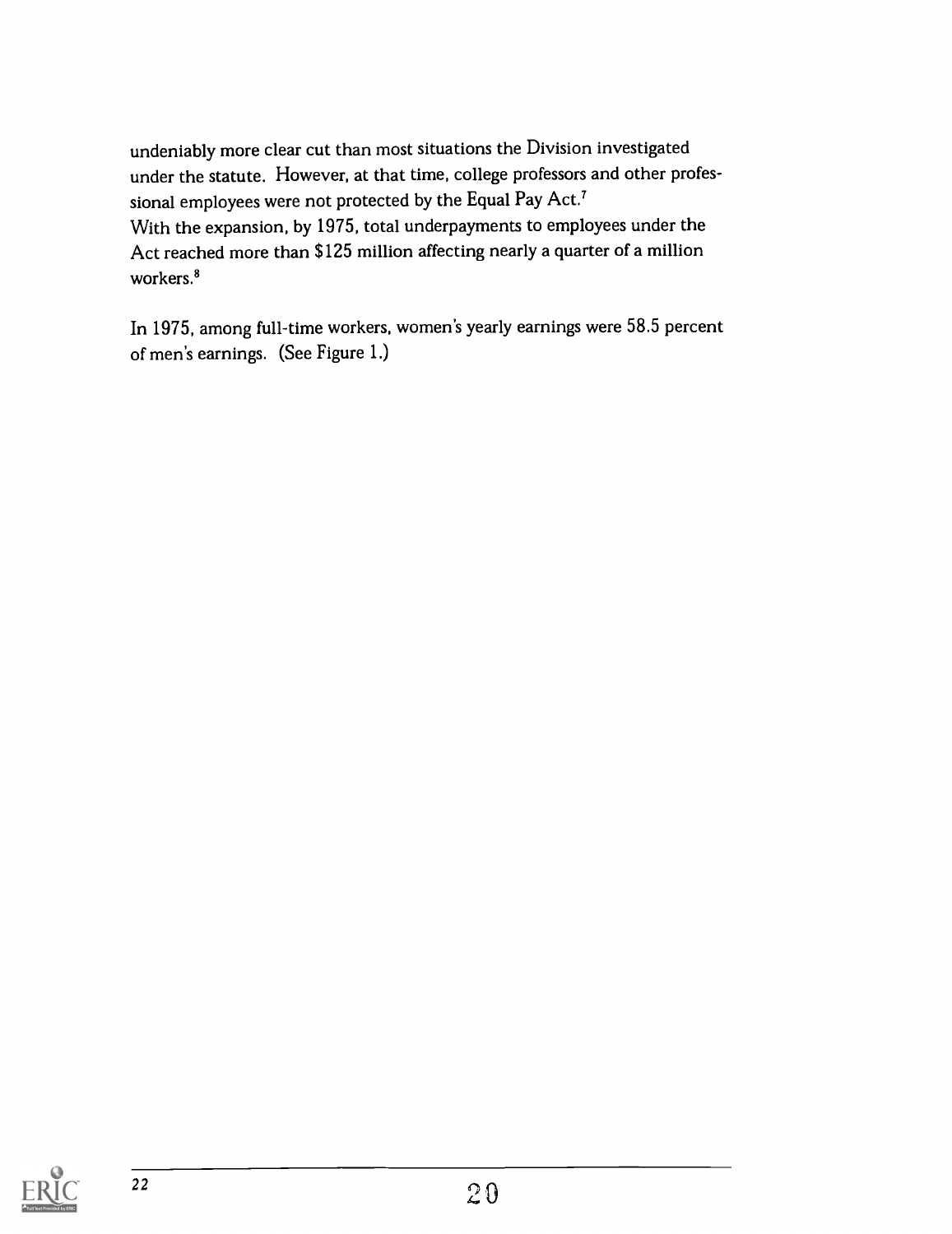## PARTII.

# MAKING THEIR PLACE IN THE WORK FORCE: 1975-1985

## Rise of Women in the Labor Force Continues, With Slow Movement Into Nontraditional Occupations

During the ten-year period between 1975 and 1985, women's labor force participation and education continued to increase. Also, this period marked the beginning of women's movement into more nontraditional jobs.



### FIGURE 3 A

The increase in the number of married mothers in the labor force continued to have a dramatic impact upon the overall labor force participation rates of

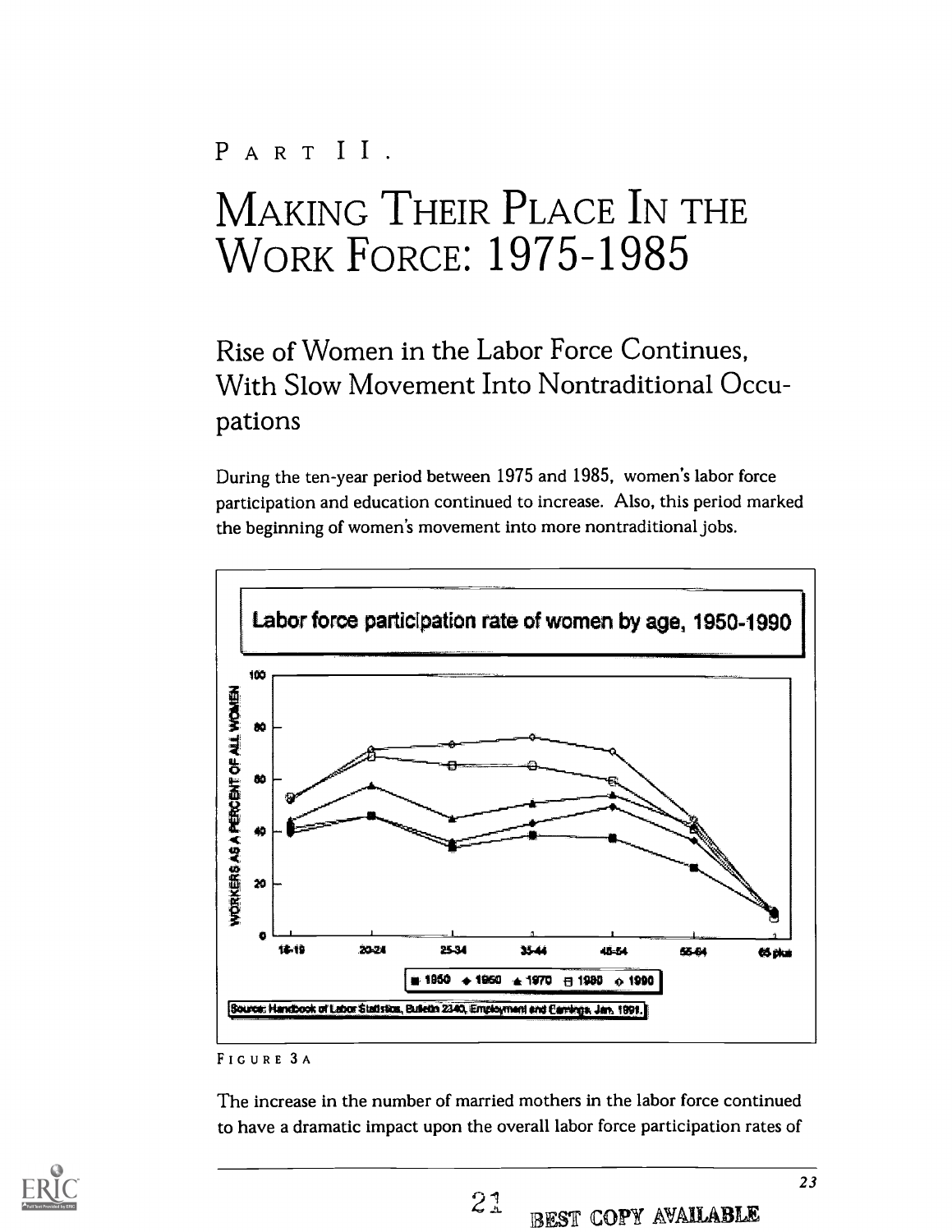

#### FIGURE 3B

women. The labor force participation rate of women over their life span began to resemble the pattern of men's  $-$  it no longer dipped down in the mid-career years, as it had previously when many women left the paid labor force to care for family. (See Figures 3a and 3b. Supporting data in Appendix B: Tables 3a and 3b.)

By 1980, private household worker had fallen to number eight on the list of top ten occupations for women, and by the close of 1985 it dropped completely from the list. At the start of the 1980s, the four most likely jobs for women were still secretaries, bookkeepers, retail trade sales clerks and cashiers. By 1985 a new occupational category made an appearance on the top ten list - managers and administrators, not elsewhere classified (n.e.c.). This job trailed secretaries as the second most likely occupation for women. (See Table 4.)

The appearance of managers/administrators among the top four women's occupations reflected a number of new trends, including the increased education and work experience of women and the growing "office economy," which

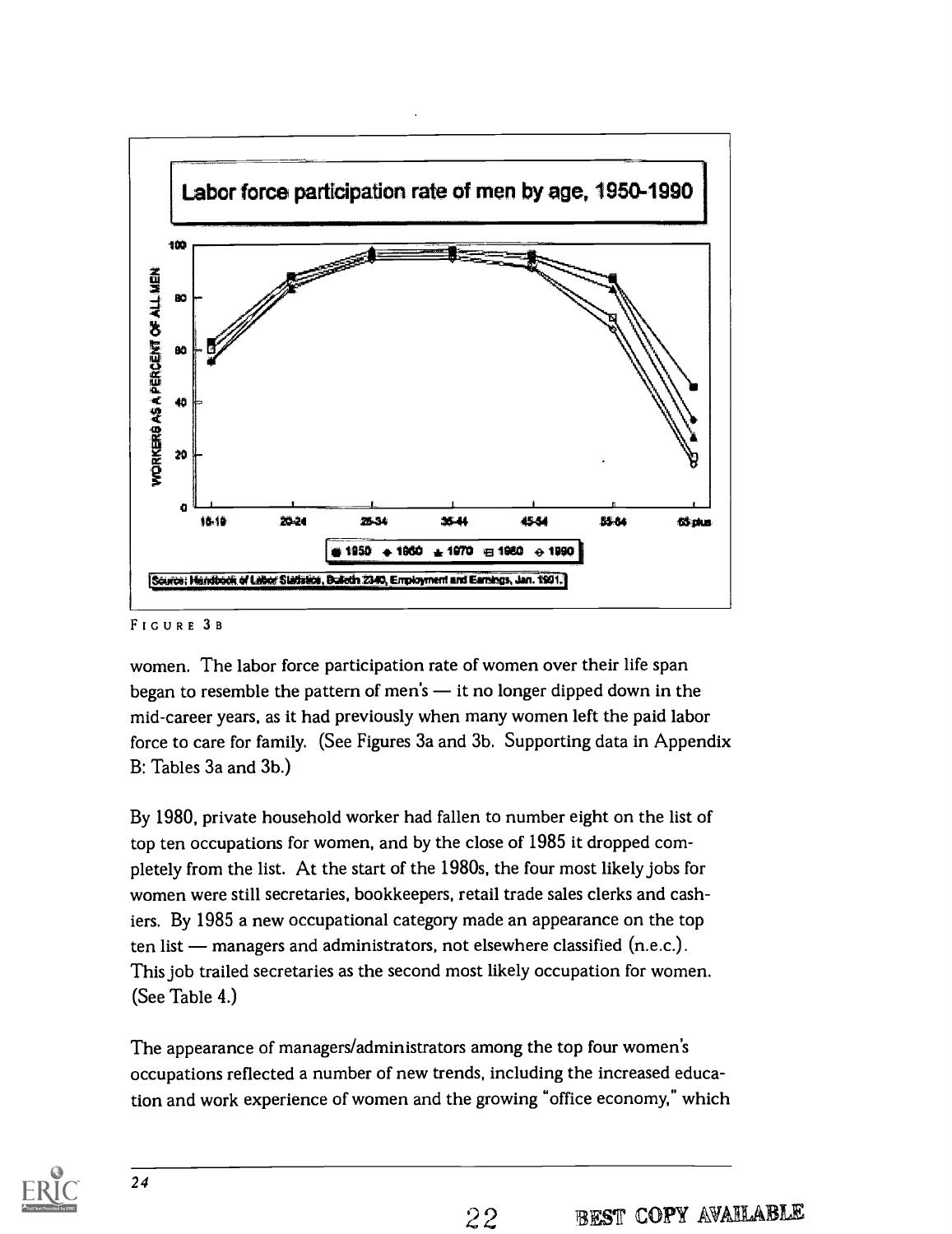|                                                                                                                                                                                                                                                                   |            |                        | Median Weekly Earnings |             |  |  |
|-------------------------------------------------------------------------------------------------------------------------------------------------------------------------------------------------------------------------------------------------------------------|------------|------------------------|------------------------|-------------|--|--|
|                                                                                                                                                                                                                                                                   | Women      | Men                    | Women                  | Men         |  |  |
| Occupations                                                                                                                                                                                                                                                       | 1985       | 1985                   | 1990                   | 1990        |  |  |
| Median Weekly Earnings, Total                                                                                                                                                                                                                                     | \$277      | \$406                  | \$348                  | \$485       |  |  |
| Secretaries                                                                                                                                                                                                                                                       | $1 - $279$ |                        | $1 - $343$             |             |  |  |
| Managers and administrators, n.e.c.                                                                                                                                                                                                                               | $2 - $363$ | \$501                  | $2 - $453$             | \$769       |  |  |
| Bookkeepers, accounting/auditing clerks                                                                                                                                                                                                                           | $2 - $267$ | \$331                  | 4-\$335                | \$391       |  |  |
| <b>Cashiers</b>                                                                                                                                                                                                                                                   | $3 - $172$ | \$209                  | $3 - $210$             | \$242       |  |  |
| Registered nurses                                                                                                                                                                                                                                                 | 4-S431     | \$492                  | 5-\$608                | \$616       |  |  |
| Waiters and waitresses                                                                                                                                                                                                                                            | 5-\$159    | \$236                  | 9-\$194                | \$266       |  |  |
| Elementary school teachers                                                                                                                                                                                                                                        | 6-\$403    | \$468                  | 8-\$513                | <b>S575</b> |  |  |
| Nursing aides, orderlies, and attendants                                                                                                                                                                                                                          | $7 - $199$ | \$234                  | $7 - $248$             | \$284       |  |  |
| Sales workers, other commodities                                                                                                                                                                                                                                  | 8-\$179    | \$272                  | 10-\$225               | \$314       |  |  |
| Sales supervisors and proprietors                                                                                                                                                                                                                                 | $9 - $276$ | \$438                  | 6-S327                 | \$509       |  |  |
| <b>Typists</b>                                                                                                                                                                                                                                                    | 10-\$259   |                        |                        |             |  |  |
|                                                                                                                                                                                                                                                                   |            | Median Weekly Earnings |                        |             |  |  |
|                                                                                                                                                                                                                                                                   | Women      | Men                    | Women                  | Men         |  |  |
| Occupations                                                                                                                                                                                                                                                       | 1995       | 1995                   | 1997                   | 1997        |  |  |
| Median Weekly Earnings, Total                                                                                                                                                                                                                                     | \$406      | \$557                  | \$431                  | \$579       |  |  |
| Secretaries                                                                                                                                                                                                                                                       | 1-\$406    |                        | $1 - $409$             |             |  |  |
| Managers and administrators, n.e.c.                                                                                                                                                                                                                               | $3 - $595$ | \$912                  | 3-\$658                | \$934       |  |  |
| Bookkeepers, accounting/auditing clerks                                                                                                                                                                                                                           | $6 - $382$ | \$445                  | 7-\$418                | \$446       |  |  |
| <b>Cashiers</b>                                                                                                                                                                                                                                                   | $2 - $233$ | \$256                  | 2-\$248                | \$269       |  |  |
| Registered nurses                                                                                                                                                                                                                                                 | 4-\$693    | \$715                  | 4-\$705                | \$778       |  |  |
| Waiters and waitresses                                                                                                                                                                                                                                            | 9-\$258    | \$314                  | $9 - $268$             | \$328       |  |  |
| Elementary school teachers                                                                                                                                                                                                                                        | 8-\$627    | \$713                  | 8-\$655                | \$719       |  |  |
| Nursing aides, orderlies, and attendants                                                                                                                                                                                                                          | $7 - $275$ | \$331                  | $7 - $296$             | \$341       |  |  |
| Sales workers, other commodities                                                                                                                                                                                                                                  | 10-\$270   | \$317                  | 10-\$280               | \$381       |  |  |
| Sales supervisors and proprietors                                                                                                                                                                                                                                 | 5-\$389    | \$591                  | $5 - $438$             | \$619       |  |  |
| Medians are not shown where the base is less than 50,000. Such cases are indicated by dashes.<br>n.e.c. = not elsewhere classified.<br>Source: U.S. Department of Labor, Bureau of Labor Statistics; Employment and Earnings, January 1986, 1991, 1996, and 1992. |            |                        |                        |             |  |  |

#### TABLE 4. 10 LEADING OCCUPATIONS FOR WOMEN WITH MEDIAN WEEKLY EARNINGS OF WOMEN AND MEN, 1985-1997

TABLE 4

demanded new workers with management, administrative and computer skills in government and the service sectors.<sup>9</sup>

The introduction of electronic typewriters and personal computers also had a tremendous impact on women's jobs during this time frame. In 1975, computers were not common office equipment. By 1985, desktop computers emerged as a popular tool for word processing, data analysis and internal communication. This advance in technology revolutionized clerical, administrative, managerial and professional jobs. The advance of the computer has had particular impact on jobs for women, over one quarter of whom held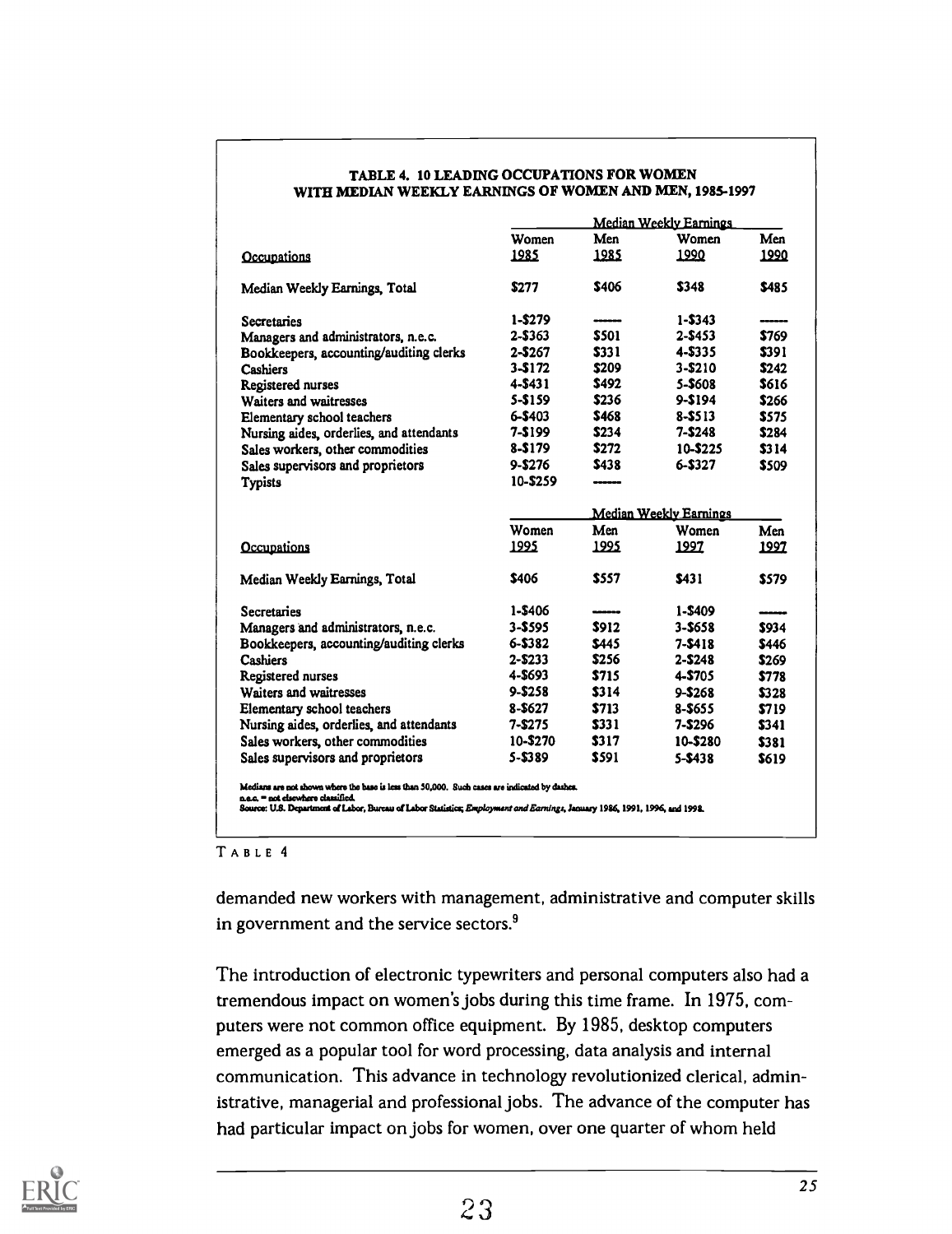administrative and clerical positions during this time period. The number of typists jobs started to decline in the mid 1970s, a pattern which continued throughout the 1980s. By 1985, typists had dropped to number ten on the list of top ten occupations of employed women. By 1990, typists had completely dropped off the top ten list.

## Wage Gap Narrows

As the 1980s began, the wage gap, which had been fairly constant for nearly two decades, began to narrow. The wage ratio between men's and women's earnings improved, going from 56.6 percent in 1973 to 60.2 percent in 1980 and 64.6 percent by 1985. (See Figure 1.)

In 1973, both men and women had experienced a peak in their real earnings, and both felt the effects of a subsequent recession in their paychecks. While women were able to regain ground and increase their earnings, men's earnings have still not fully reached their 1973 heights. Real earnings for women slowly increased between 1973 and 1985 by almost 2 percent, while real earnings for men declined by 10.7 percent. The changes in the wage ratio during these early years reflect both the slow steady climb of women's earnings and the decline in men's earnings.

While women entered more nontraditional, higher paying occupations, they were still unlikely to earn the same wages as men holding those same jobs. For instance, in 1985, women comprised 29 percent of all workers in the category "managers and administrators n.e.c.," yet their wages were only \$363 per week, 72 percent of the \$501 that men in the same occupation earned. (See Table 4.)

# Employment by Race

White, black and Hispanic women all experienced significant employment growth during the decade of the eighties. In 1979, the Department of Labor, Bureau of Labor Statistics began reporting weekly wages for black men and women. It showed that black women, who represented the largest female

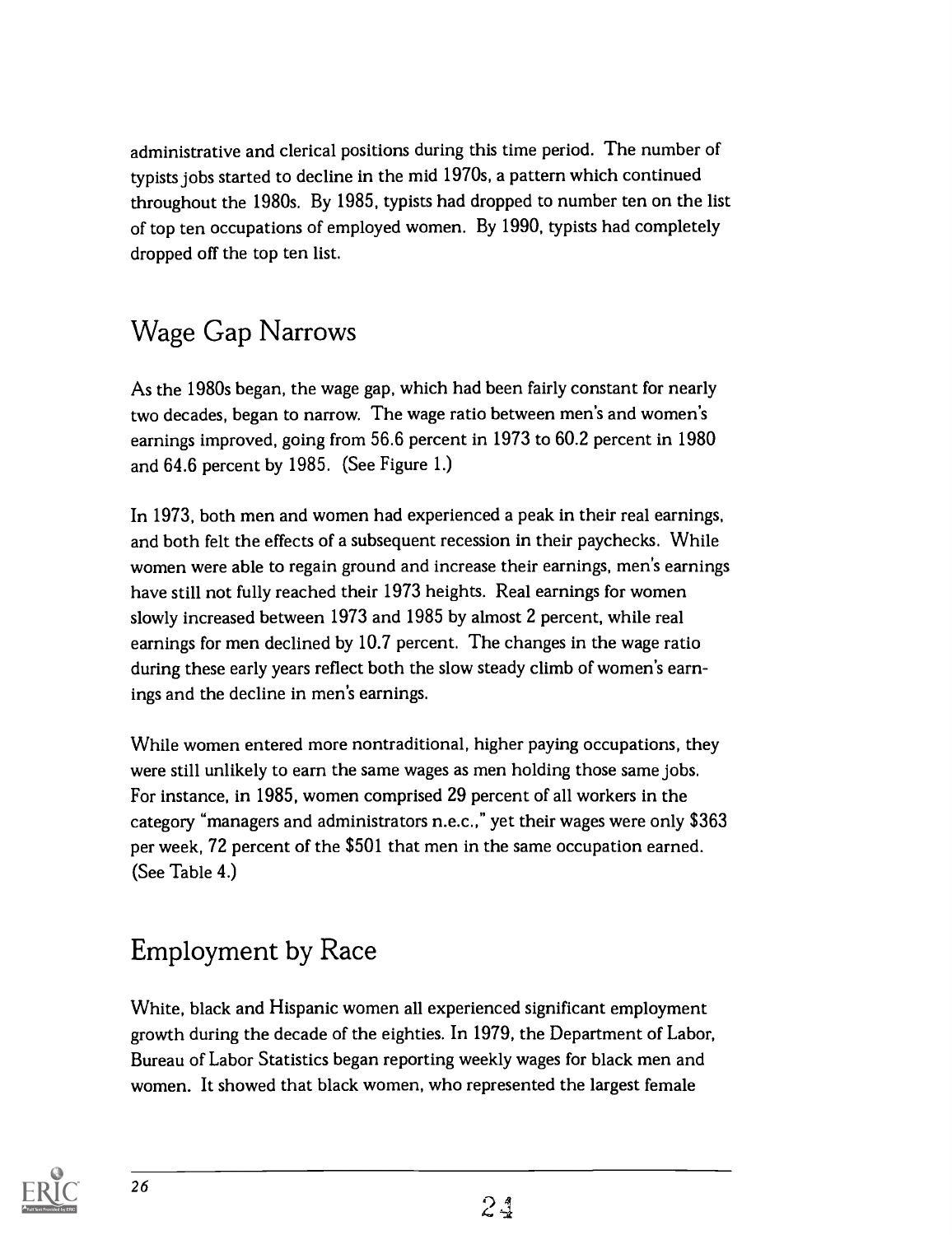minority group, earned 7.9 percent less than their female white counterparts, and 25.6 percent less than black men.

Over the next ten years, earnings for white women grew faster than for black women, particularly in comparison to black men. In 1985, white women earned just 7.8 percent less than black men, while black women earned 17.3 percent less than black men. This trend continued until 1991, when white women reached parity with black men, while black women were still earning 13.8 percent less than black men. (See Figure 4. Supporting data is in Appendix B: Table 4.)



### FIGURE 4

### Growth in Educational Attainment

Another significant trend during this time frame was the growth in women's educational attainment. In 1975, women were earning 45 percent of all bachelor's and master's degrees  $-$  by 1985 they were earning fully half of those degrees. Growth was even more dramatic in the attainment of first professional degrees, which doubled between 1975 and 1980, from 12 percent to 25 percent, and continued to soar to 33 percent by 1985. (See Appendix A: Table 2.)

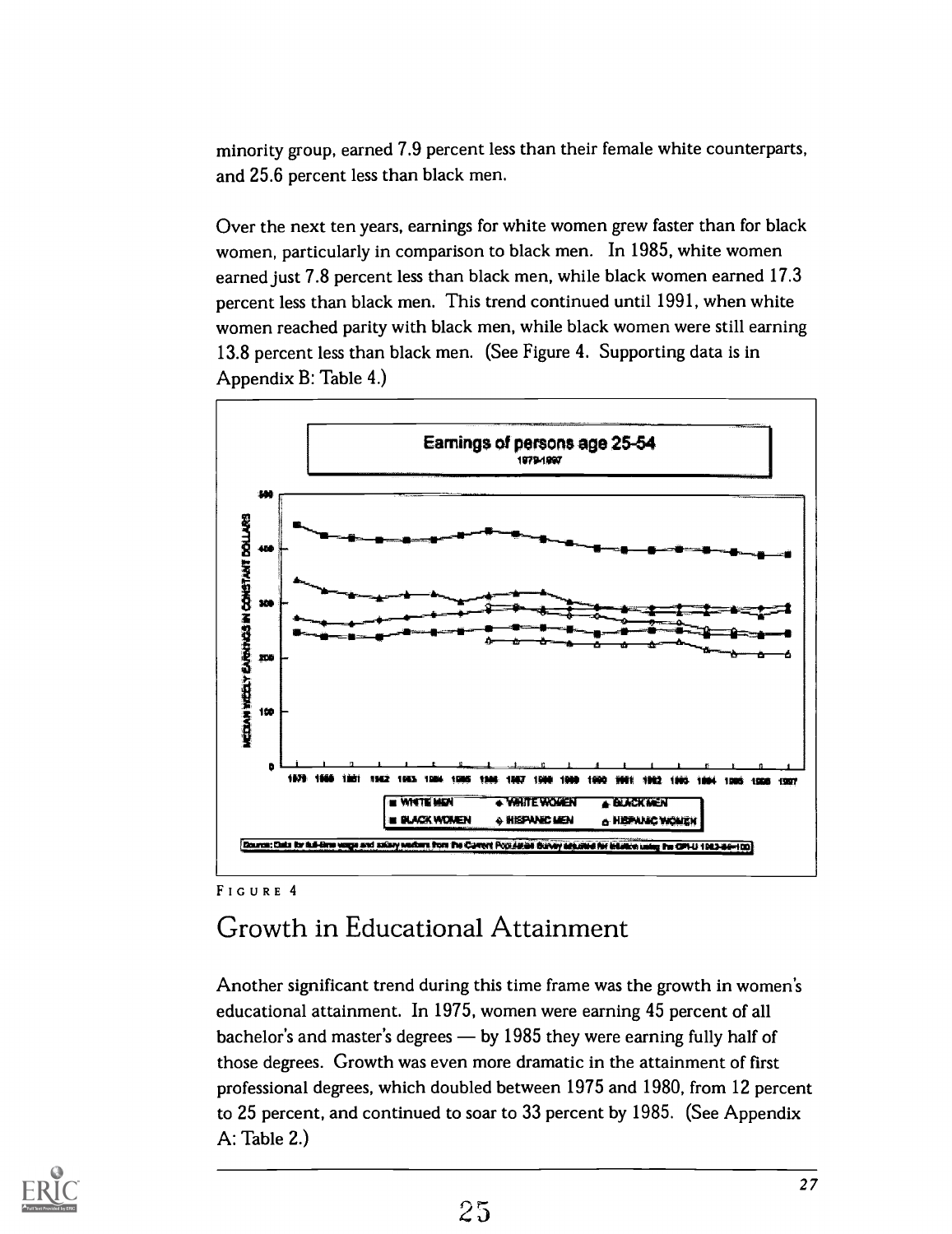The slow gains in women's earning power were of particular concern to leaders in women's organizations and others who monitored women's economic progress. The Women's Bureau's 1975 Handbook on Women Workers published data showing that women with college degrees still earned less than the average man with only a high school diploma, suggesting that the occupations women held were still not compensated for the skills and education that women brought to their work. For instance, in 1979, men with just a high school education earned 8.4 percent more than women with five or more years of college education. Compared to men with similar levels of college education, the women earned 54.9 percent as much.<sup>10</sup> Enforcement Issues

In the late 1970s and early 1980s, a number of important administrative and court actions strengthened enforcement of the Equal Pay Act and improved women's pay. First, on July 1, 1979, all functions related to enforcing or administering the Equal Pay Act were transferred from the U.S. Department of Labor and the Civil Service Commission to the U.S. Equal Employment Opportunity Commission (EEOC) pursuant to Reorganization Plan No. 1 of 1978. Between July and September 1979, the EEOC resolved 350 Equal Pay complaints.<sup>11</sup> (See Appendix A: Equal Pay Chronology)

Second, in 1981, the Supreme Court clarified in County of Washington v. Gunther, 452 U.S. 621 (1981), that Title VII of the Civil Rights Act was not limited by the equal work standard found in the Equal Pay Act. However, this decision did not lay out any new standards by which wage discrimination cases should be analyzed under Title VII. The Court left that discussion to lower courts as individual cases came before them. Many of these cases were lost when plaintiffs, bringing suit under Title VII of the Civil Rights Act could not provide evidence of intentional wage discrimination against women who held similar skills and responsibilities as men, but worked in different occupations. (See Table 3.)

After 1981, Equal Pay Act (EPA) cases were often combined with Title VII suits. A number of cases filed under the EPA were against public employers whom the Commission alleged paid their female employees less than male employees performing substantially equal work. Many of the EPA cases filed against employers in the private sector involved service-related or retailing jobs, such as public health nurses, physician assistants, customer service representatives, and managerial positions.'2

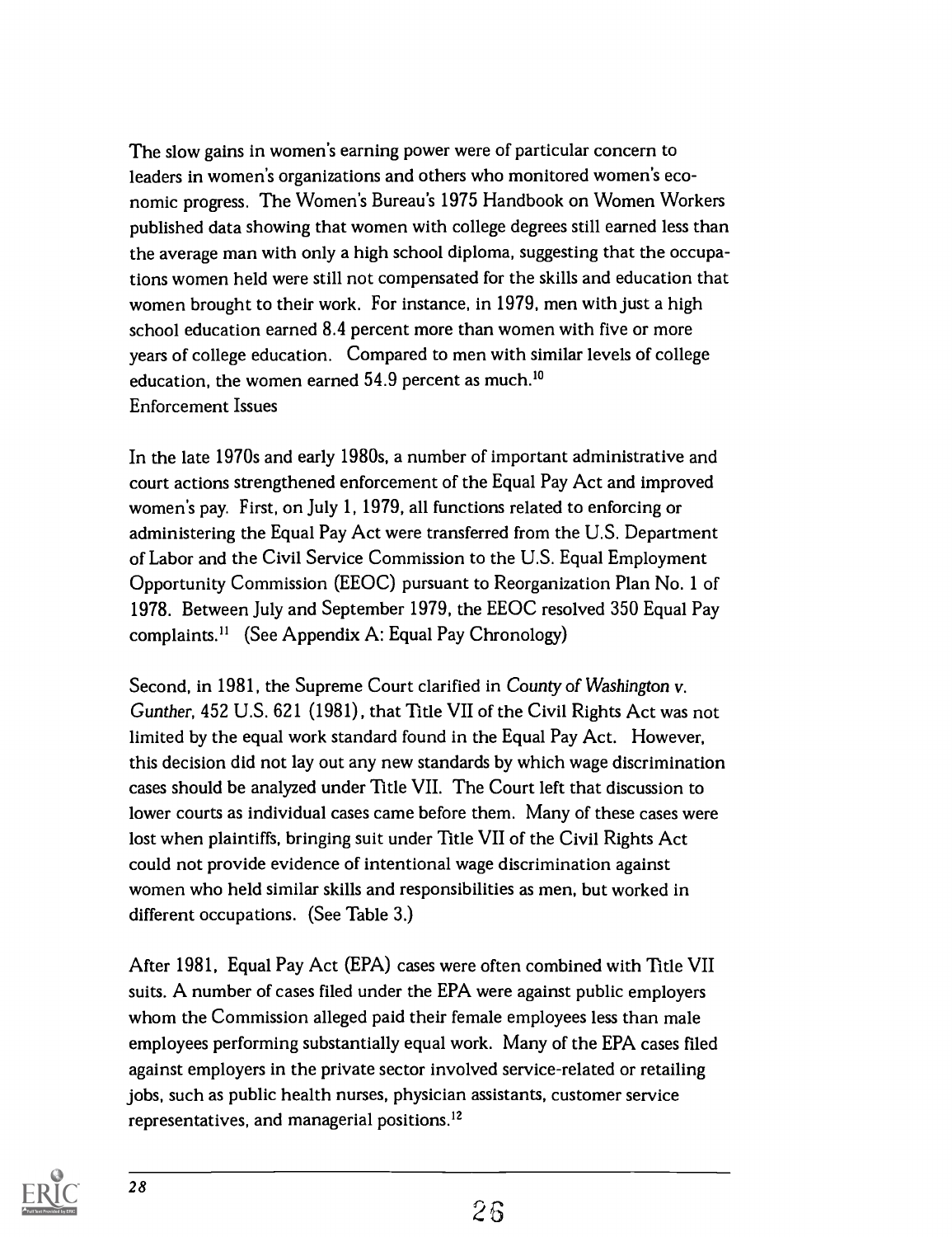# PART III.  $M$ OVING  $F$ ORWARD — MAKING A DIFFERENCE: 1985-1997

Since the Equal Pay Act was passed, women have ensconced themselves firmly in the labor market. Between 1985 and the present, the equal pay issue has continued to resonate as greater numbers of women find themselves working side by side in the same jobs as men, yet earning less pay. A number of new issues related to pay have emerged also. In the late 1980s, a new term, the "glass ceiling" was coined to express women's frustration with their inability to break through to the top paying jobs in corporate America. Another significant issue to gain widespread awareness has been the difficulty in balancing work and family. More married mothers than ever before are working, and their earnings have become a significant factor in family wellbeing. Finally, as computer technology has continued to evolve, home-based businesses and telecommuting have grown and women's business ownership has risen dramatically. In 1994, the U.S. Department of Labor Women's Bureau released the Working Women Count! A Report to the Nation, which showed that improving pay and benefits was one of working women's three main priorities for change, alongside balancing work and family and gaining respect and opportunity on the job. $^{13}$ 

### Labor Force Participation of Women

In 1985, women's overall labor force participation reached 54.5 percent, while the percentage of married women with children in the labor force grew to 60.8 percent. A solid majority of married mothers were working, and their labor force participation rates continued to rise each year, reaching nearly three-quarters by the end of 1997. (See Appendix A: Table 1.)

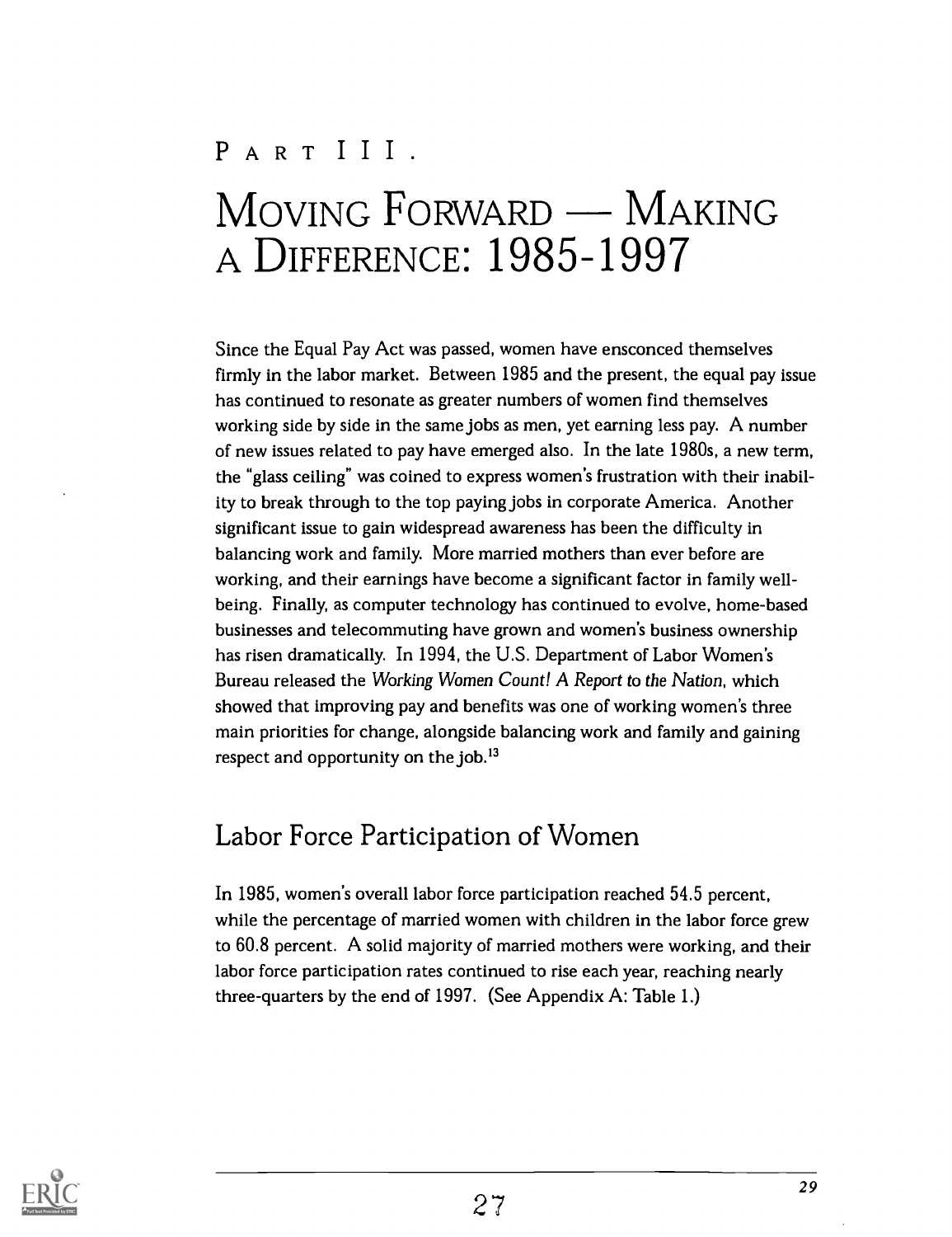## Wage Gap Hits An All Time Low, As Women's Earnings Slowly Rise and Men's Wages Drop

Between 1985 and 1990, the wage gap continued to narrow. By 1990, the wage ratio hit the  $72$  percent mark  $-$  women who worked full time, year round earned 72 cents for each dollar a man earned, based on annual earnings. Yet during the next six years the annual earnings ratio began to follow the "one step up  $-$  two steps back" pattern of preceding years, and slipped back and forth between 70 and 72 percent until 1996, when it reached the current high of 73.8 percent. Weekly wages for women ages 16 and over experienced a similar pattern  $-$  they hit a high ratio of 77.1 percent in 1993, yet slipped down to 74.4 percent by the end of 1997." First quarter data for 1998 look promising for women  $-$  according to the Department of Labor, Bureau of Labor Statistics' median weekly earnings data, women who worked full-time earned 76.3 percent of men's earnings, on average.

In its September 1997 report, Money Income in the United States: 1996, the Census Bureau cautioned specifically that the drop in the wage gap was not necessarily cause for celebration. "Recent increases in the female-to-male earnings ratio have been due more to declines in the earnings of men than to increases in the earnings of women," it said. The report further explained that women's real earnings have remained stagnant since 1990, while men's real earnings have dropped by 3.3 percent.'5

Women's rising level of education and experience in the labor market, and their growing share of better-paying managerial and professional jobs have been critical in increasing women's real earnings during the 1980s and maintaining their level during the 1990s. Yet even within these good-paying jobs, women's average earnings have not reached those of men.'6

1997 Bureau of Labor Statistics weekly wage data show that women earned less than men in 99 percent of all occupations for which data is available. For example, women in the prestigious executive, administrative and managerial occupations earned wages that were 69.7 percent of men's pay, while women in the professional specialty occupations averaged 75.0 percent of men's weekly wages.<sup>17</sup> Even among medicine and health managers, 76.8 percent of whom were women, women earned 74 percent of what men earned.<sup>18</sup>

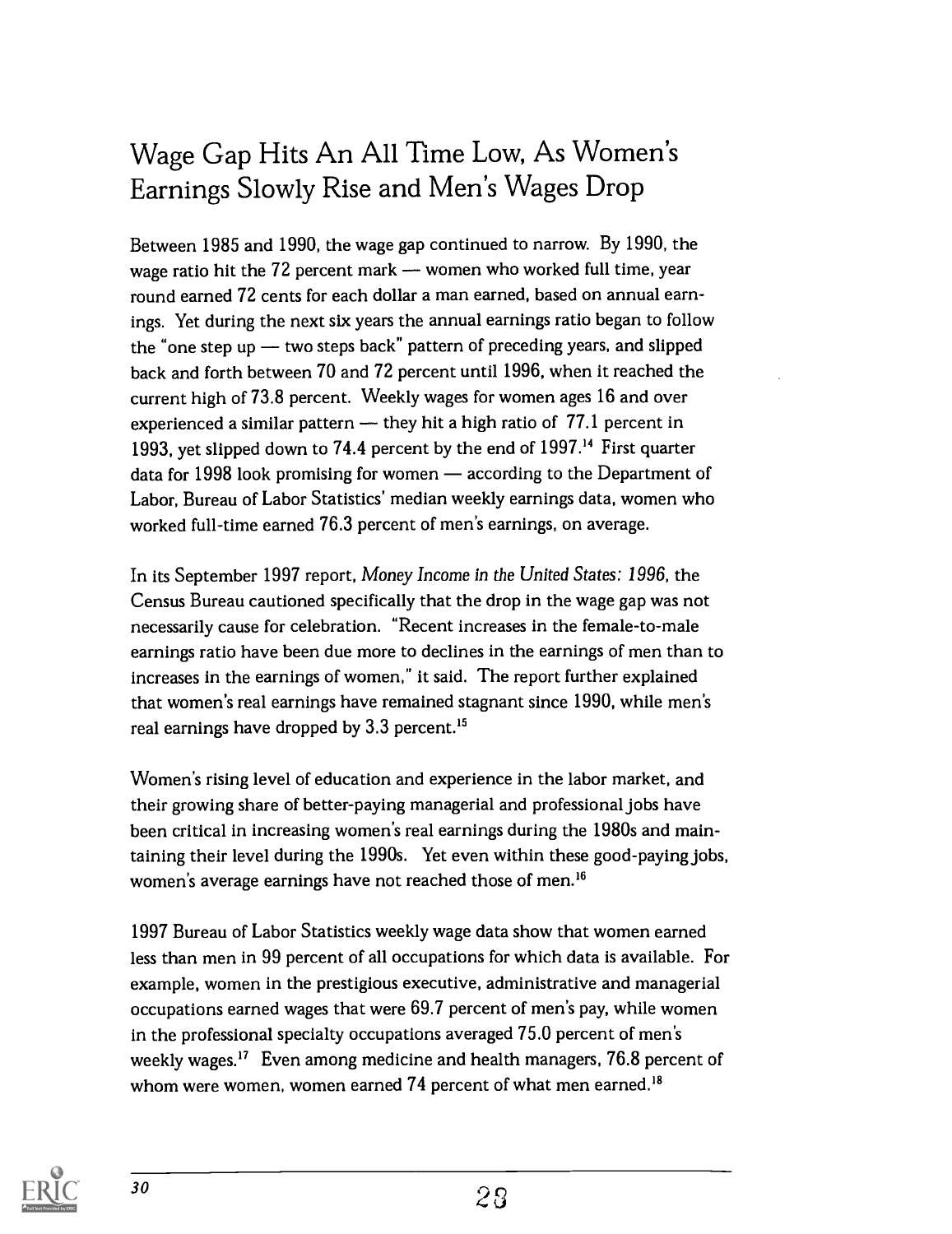## Enforcement at EEOC and OFCCP

From Fiscal Year 1985 through Fiscal Year 1997, EEOC filed 164 cases, resolved 251 lawsuits, and recovered over \$16 million either under the Equal Pay Act alone or under the Equal Pay Act in combination with Title VII of the Civil Rights Act.

While EEOC continued to hold enforcement authority for the Equal Pay Act, in the early 1990s the Department of Labor, Office of Federal Contract Compliance Programs (OFCCP) began meeting with much success in resolving instances of wage discrimination among federal contractors through the Executive Order 11246. Executive Order 11246 (issued in 1965 and amended in 1967 to include gender) requires that non-exempt federal contractors and subcontractors take affirmative action in employment and prohibits discrimination in employment on the basis of sex, among other things. OFCCP ensures compliance with equal employment opportunity laws through routine compliance evaluations and complaint investigations. Women have benefitted greatly as a result - since OFCCP implemented a specific focus on corporate management practices in 1993, there have been over sixteen compensation settlements, awarding women and minority workers over \$5 million to correct discriminatory wage practices.

## Education Levels Soar, Pushing Overall Earnings for Women Up

Education levels for women at the undergraduate and master's degree level began to match those of men in 1981 and 1982. By 1990, women took home more than half of bachelor's and master's degrees and nearly 40 percent of all first professional degrees. This trend has held constant during the 1990s. Earnings for college-educated women finally began to surpass those of men who had not attended college. Yet for women of color, the gains were not as great as for white women. 1996 Census data show that earnings for white college-educated women were seven percent higher than for men who held high school diplomas and G.E.D.s; Hispanic college women earned only 5 percent more and African American college women earned less than one percent more than high school-educated men.<sup>19</sup> (See Figure 5. Supporting data in Appendix B: Table 5.)

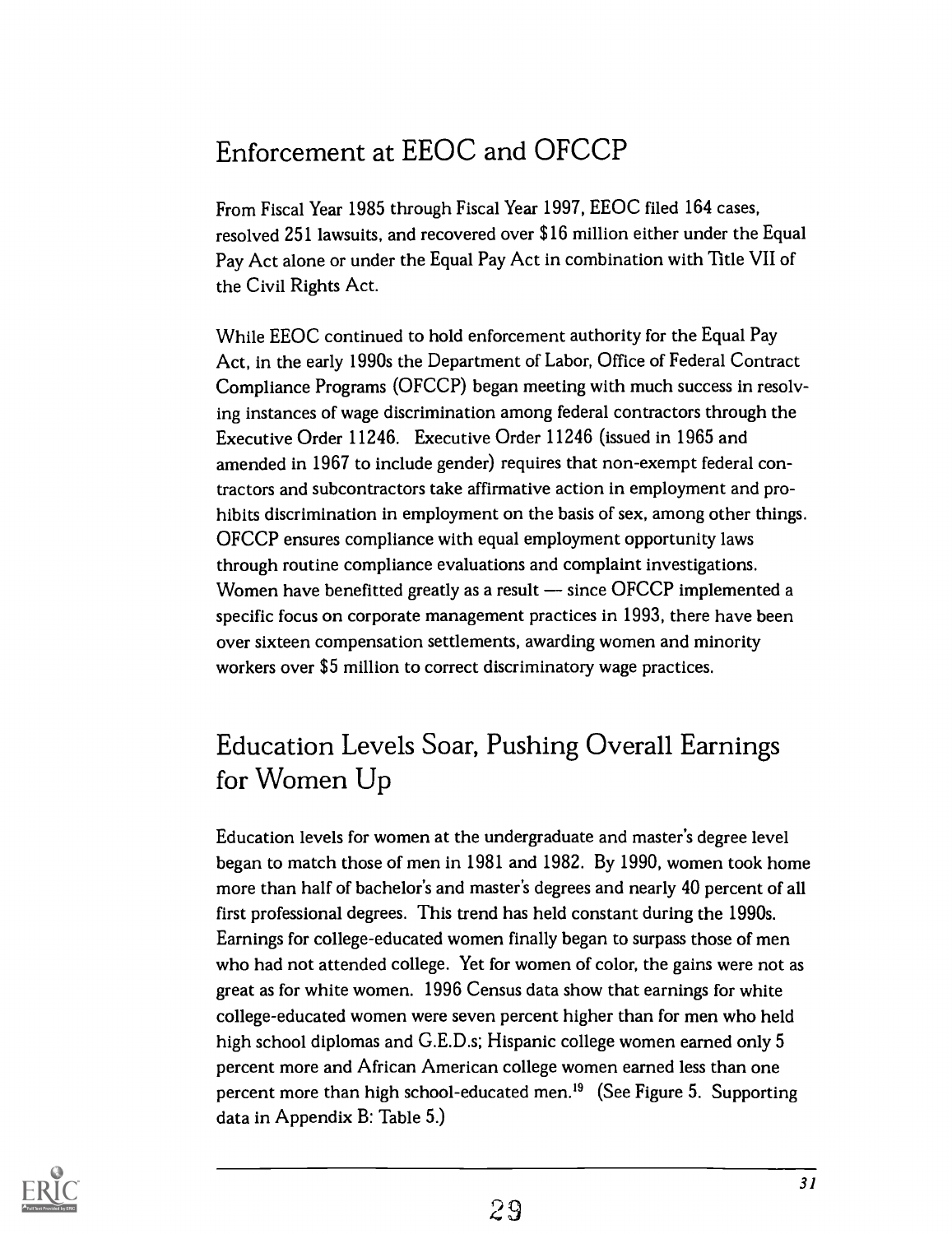## Young Women Still Fighting the Wage Gap

Even though young women still experience a wage gap, it is less than the gap faced by older women. In 1997, women under 25 years of age working full time earned 92.1 percent of men's weekly earnings as compared to 74.4 percent for women age 25 to 54.20

Many economists have predicted that as women's education, experience and occupations come to match those of men, their pay will follow. Researchers have focused intently on the education patterns and labor force experiences of the youngest women to gauge their future impact on working women. In Baccalaureate and Beyond, the Department of Education surveyed college graduates from 1992 and 1993 and found an average wage gap of 15.7 percent between men and women. The report also documented differences in the fields of study chosen between women and men, with women more likely to prepare for and enter lower-paying occupations, such as teaching and clerical/ administrative positions. However, such choices were hardly universal. The study found that more women majored in business than in any other specialty.2'



FIGURE 5

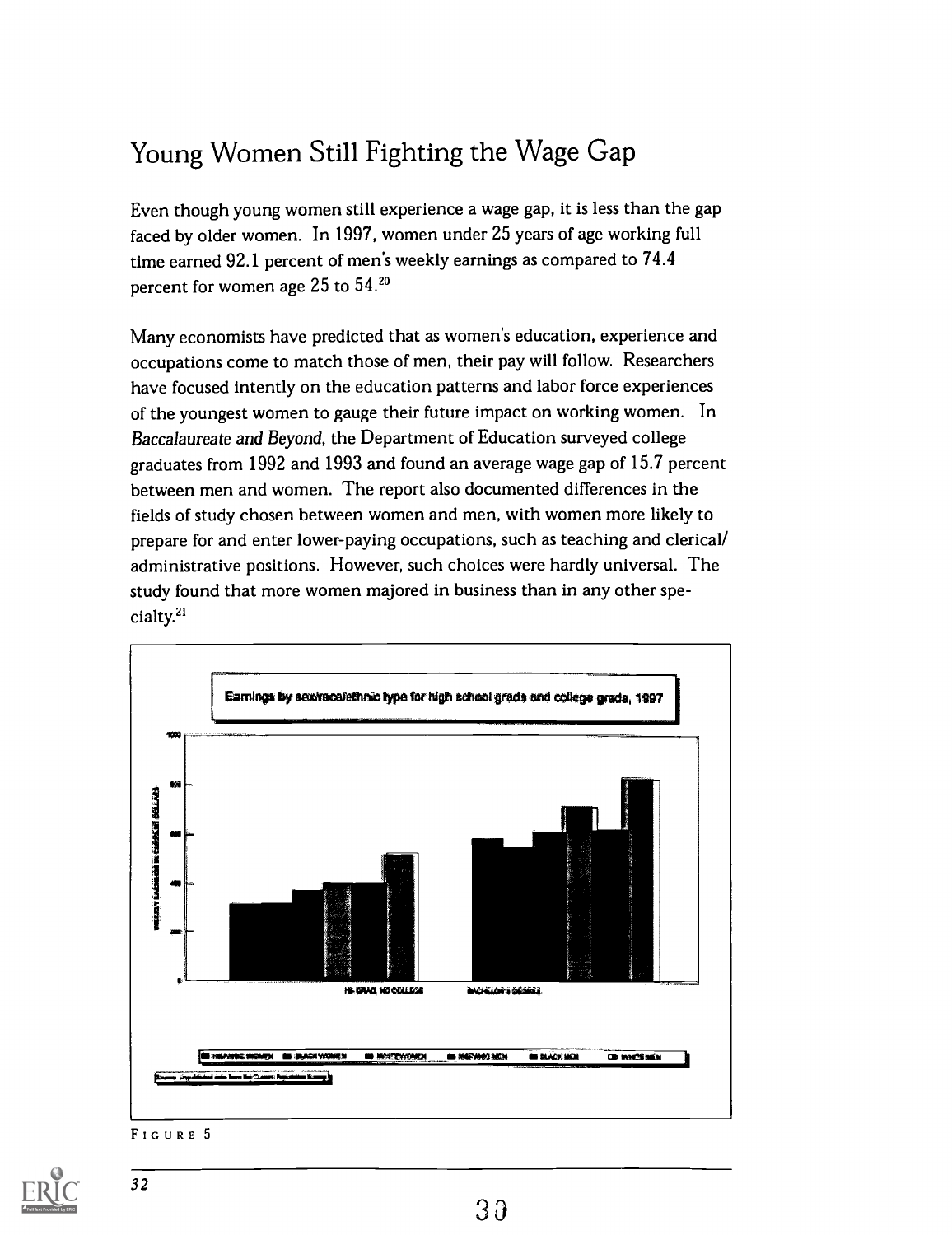A recent article in the Department of Labor's Monthly Labor Review explored the effects of major fields of study and occupational choices on women's and men's earnings for 130 major fields. It compared earnings for women and men by college major, occupation and age, and found that while earnings differences were smaller for those with similar characteristics, they did not disappear completely. Women earned 100 percent or more of men's earnings in 8.5 percent of the major fields, representing only 2 percent of women's employment. In about half of the fields, accounting for almost half (48 percent) of employment, women's earnings were at least 87 percent of men's earnings. In the remaining 51 major fields, or 39 percent, accounting for the remaining half of employed women, earnings were less than 87 percent of men's pay.

Among women in the 25 to 34 year age group, the fields that led to the best earnings ratios within occupations were: accounting, chemistry, computer and information sciences, engineering, mathematics and pharmacy.

Of further interest, the study estimated how much of the wage gap would disappear if men and women were equally likely to study the same subjects and enter the same occupations at roughly the same age. It noted that the actual 73 percent ratio between college-educated women's and men's earnings would increase by nine percentage points to 82 percent, if men and women held the same degrees, chose the same occupations and were the same age. $^{22}$ 

Gains for young, highly-educated and motivated women without children have been impressive indeed. However, as economist Katha Pollitt has pointed out, "young men and women have always had earnings more comparable than those of their elders: Starting salaries are generally low, and do not accurately reflect the advantages that accrue, or fail to accrue, over time as men advance and women stay in place, or as women in mostly female kinds of jobs reach the end of characteristically short career paths."<sup>23</sup>

## Working Families Depend on Earnings of Women

It is also important to recognize that most working women in the United States do have children at some point during their prime working years. In 1997, 40 percent of all working women had children under age 18 at home. New mothers are returning to the workforce sooner after having children and

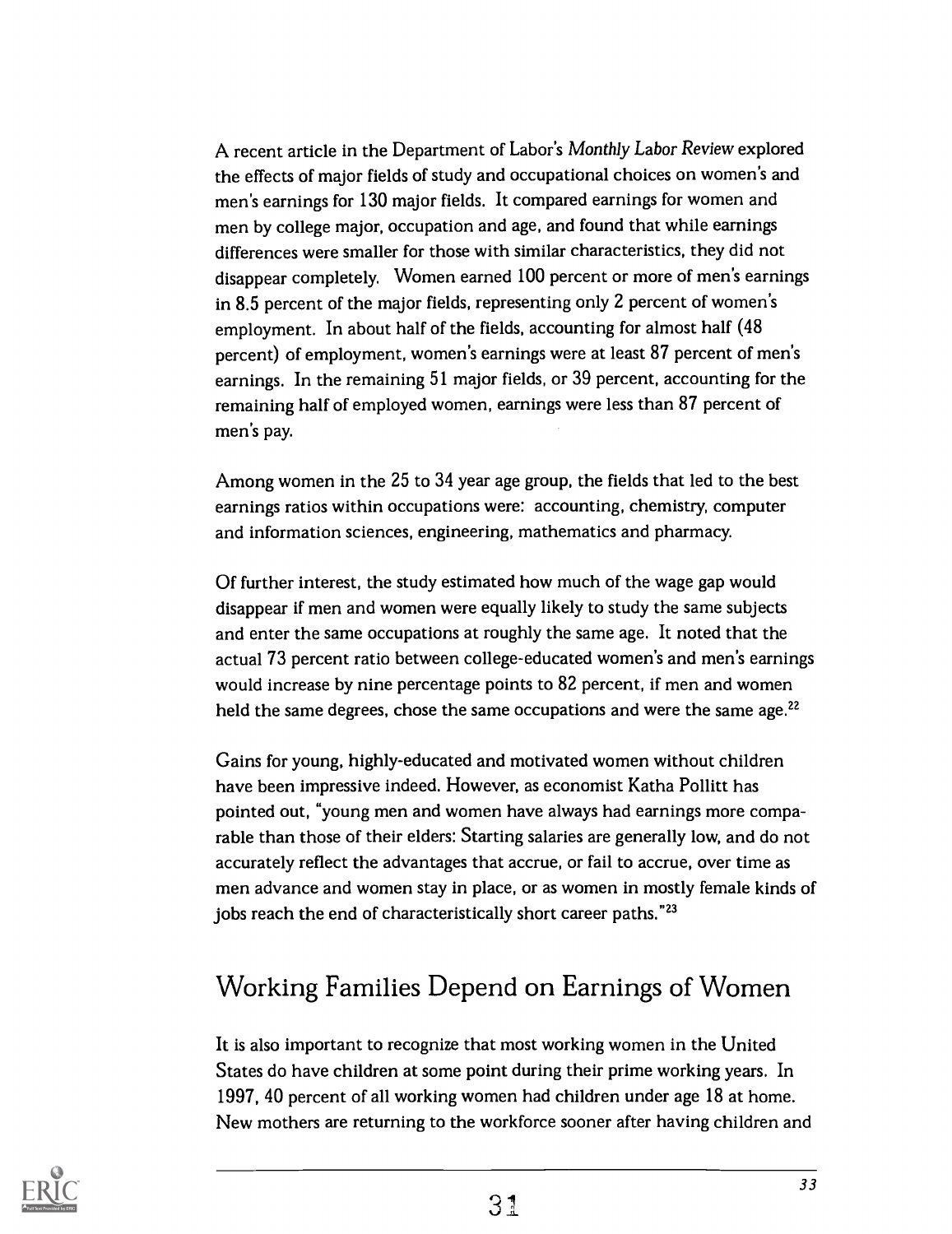are more likely to continue working for pay than they are to become homemakers and care for their own children exclusively. In 1996, 54.3 percent of women were back on the job by their baby's first birthday, while 63.3 percent of moms with two-year-old children held paying jobs.24

During the late 1980s and 1990s, the proportion of families maintained by women increased greatly. In 1997, 18 percent of all families were maintained by women.25 In these families, women's earnings made up 75 percent of total family income.<sup>26</sup>

In addition, the number of families with two working parents increased by nearly half a million between 1995 and 1996 alone, while the number of "traditional" families with a husband employed as breadwinner and wife engaged as homemaker remained unchanged. Both parents were employed in 63.9 percent of married-couple families with children 18 and younger, while 28.2 percent of these families had an employed father and a homemaker mother.<sup>27</sup>



FIGURE 6

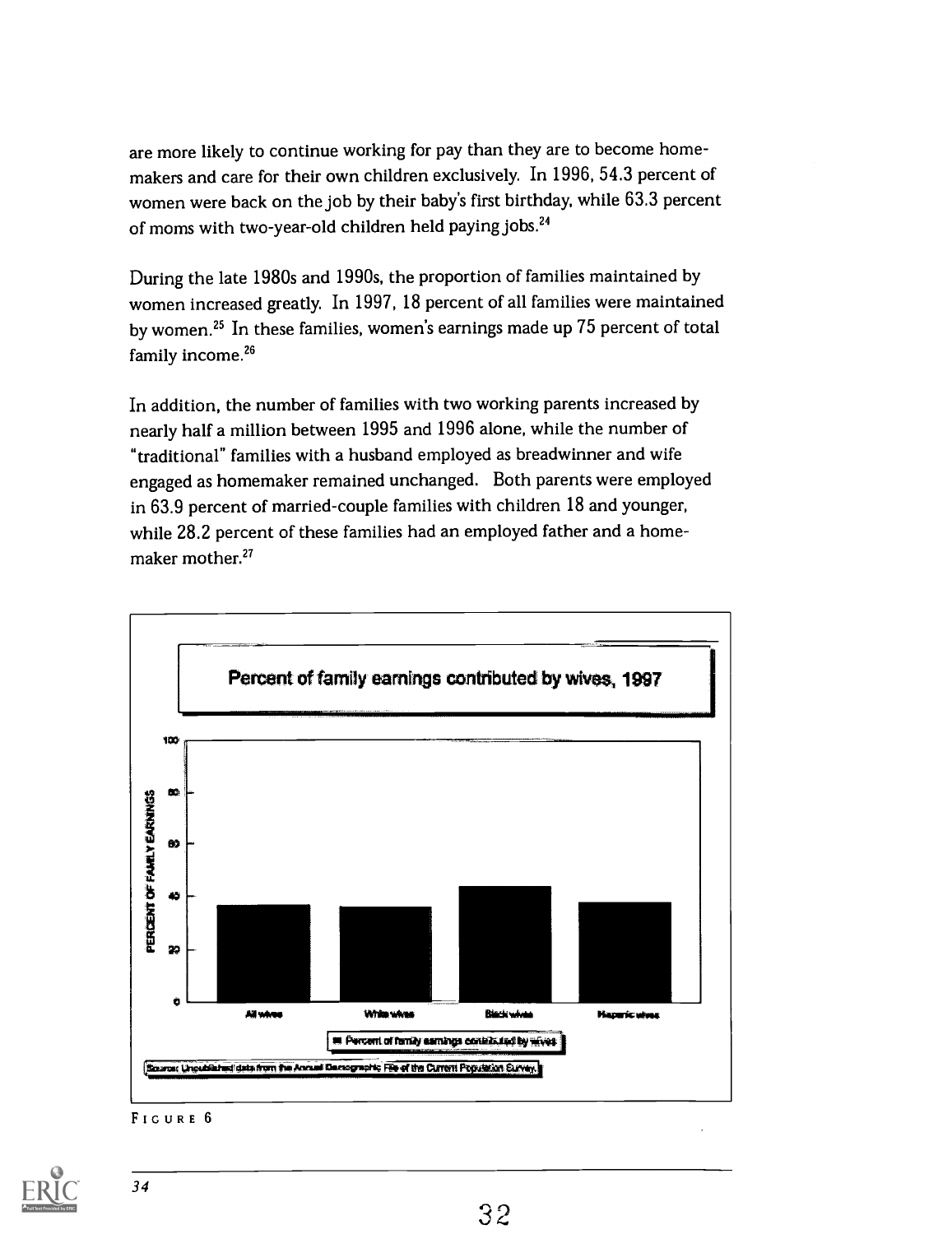Women contribute substantially to family earnings. In 1996 working wives contributed an average of 36.5 percent of family earnings. White wives contributed 35.8 percent, black wives contributed 43.7 percent and Hispanic wives contributed 37.5 percent. (See Figure 6. Supporting data in Appendix B: Table 6.)

There is a strong connection between the earnings of working mothers and the economic well-being of their families, according to a recent Monthly Labor Review article. Wives' earnings reduced the poverty rate by more than half for U.S. born and immigrant Mexican families, by more than three-fifths for Cubans and blacks, and by three-fourths for white families.<sup>28</sup>

### Women Gain More Managerial/Professional Occupations, Yet Clerical and Teaching Fields Still Among Most Likely Occupations

The most significant changes in the order of top ten occupations for women between 1985 and 1990 involved the rise in sales supervisors and proprietors, and the dropping of typists from the list. Secretaries still topped the list, followed by managers/administrators, with bookkeepers, cashiers and nurses close behind. Waiters, elementary school teachers, nursing aides/orderlies/ attendants and sales workers were still on the latter half of the list. By 1995, bookkeepers fell from its slot in the top four jobs, losing ground to cashiers, sales supervisors and proprietors. (See Table 4.)

Although elementary school teacher was not among the top five jobs for women, it should be noted that teachers (not including post-secondary teachers, those teaching in colleges and universities generally) numbered 3.6 million in 1997. This was the largest category of women workers in 1997, larger than the 3.0 million secretaries. Teachers have accounted for a consistently large group of women workers, but because statisticians divide teaching into the sub-categories of elementary, high school, kindergarten/prekindergarten, and special education teachers, the significance of the overall number of women teachers is hidden.

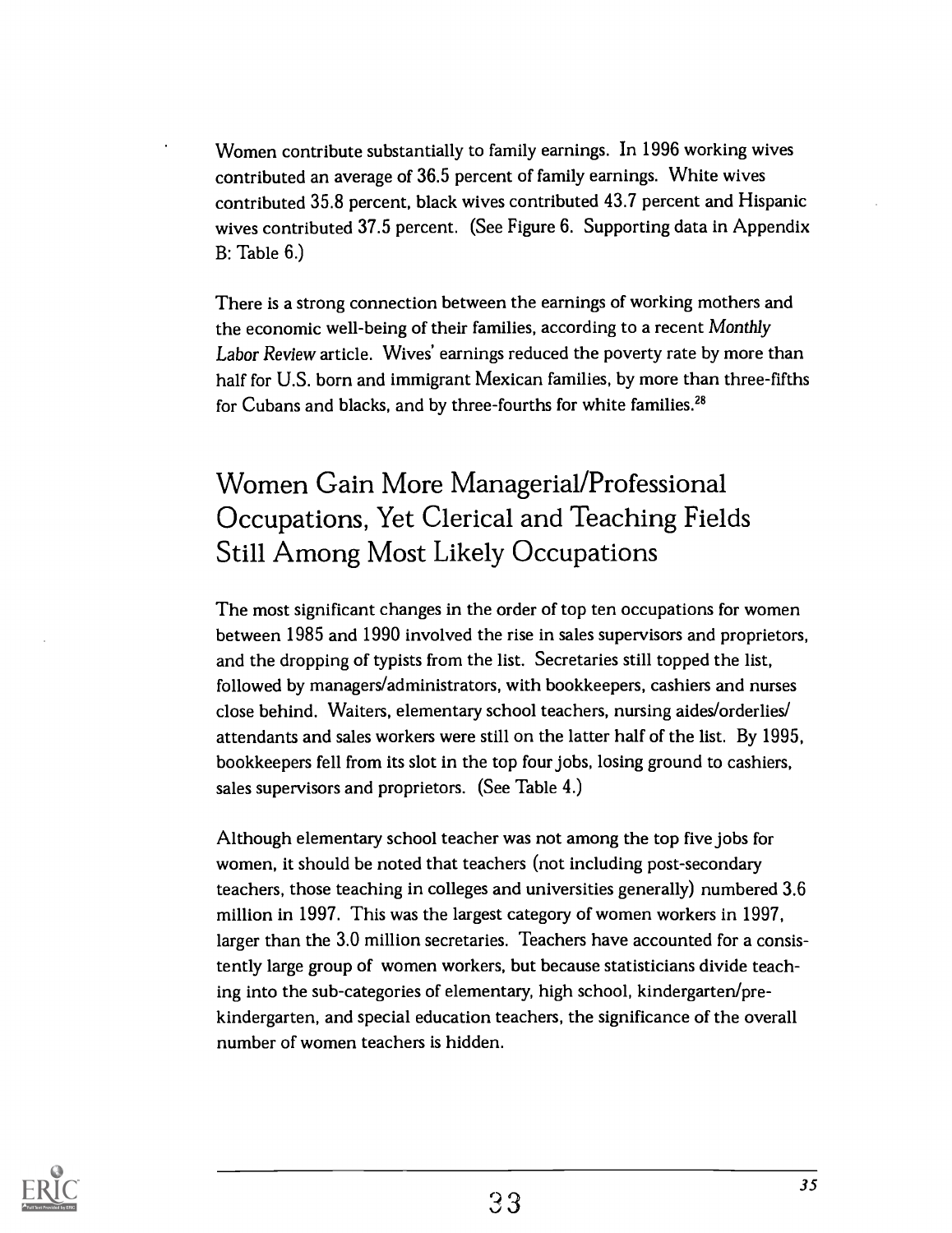### Nontraditional Occupations for Women Evolve

At the same time that women began increasing their presence in managerial and administrative occupations, they were also making their imprint on skilled technical and machinist positions. Women have joined the ranks of bank officials and financial managers, transport equipment operatives, engineering and science technicians and computer specialists. These occupations have shaped the post-industrial period and been the first indicators of a new age of information and technology. Women's educational gains, particularly at the graduate level, have led to such increases in professional fields that women now account for more than 25 percent of all lawyers and physicians - thus these once male bastions are no longer "nontraditional" jobs for women. Moreover, it is still true that weekly earnings of women working full time in the nontraditional occupations, such as precision production and high technology fields, are substantially higher than in traditional women's jobs, although somewhat less than those of their male counterparts. (See Tables 5 and 6.)

| Occupation                                 | 1985 | 1990 | 1995 | 1997 |
|--------------------------------------------|------|------|------|------|
| Sales representatives, commodities,        |      |      |      |      |
| except retail trade                        |      |      |      |      |
| Freight, stock, and materials handlers     |      |      |      |      |
| Protective service                         |      |      |      |      |
| Farm workers                               |      |      |      |      |
| Laborer, except construction               |      |      |      |      |
| Farmers, managers, and tenant farmer       |      |      |      |      |
| Engineering and related technologists, and |      |      |      |      |
| technicians                                |      |      | 10   | 10   |
| Precision production, supervisors          |      |      |      | 6    |
| Mechanics and repairers                    |      |      |      | 9    |
| Motor vehicles operators                   | 10   | 10   |      | 8    |
| Physicians                                 |      |      |      |      |
| <b>Engineers</b>                           |      |      |      |      |

TABLE 5. LEADING NONTRADITIONAL OCCUPATIONS FOR WOMEN, 1985-1997

e: Labor Force Statistics Derived from the Current Population Survey. 1948-87, [parsons 16 years and over]. Abstracted from: Table B-11 Employed civilians by detailed compations, sex, race, and Hispanic origin, 1983-87, pp. 673-692 and Table B-31. Median weekly earnings of full-time<br>wage and salary workers by detailed occupation and sex, 1983-87, pp. 748-7 August 1988. *Employment and Earnings*, Table A-11. Employed persons by detailed occupation, sax, race, and Hispanio origin and Table A-39. Median<br>weekly carnings of full-time wage and aslary worken by detailed occupation,

TABLE 5

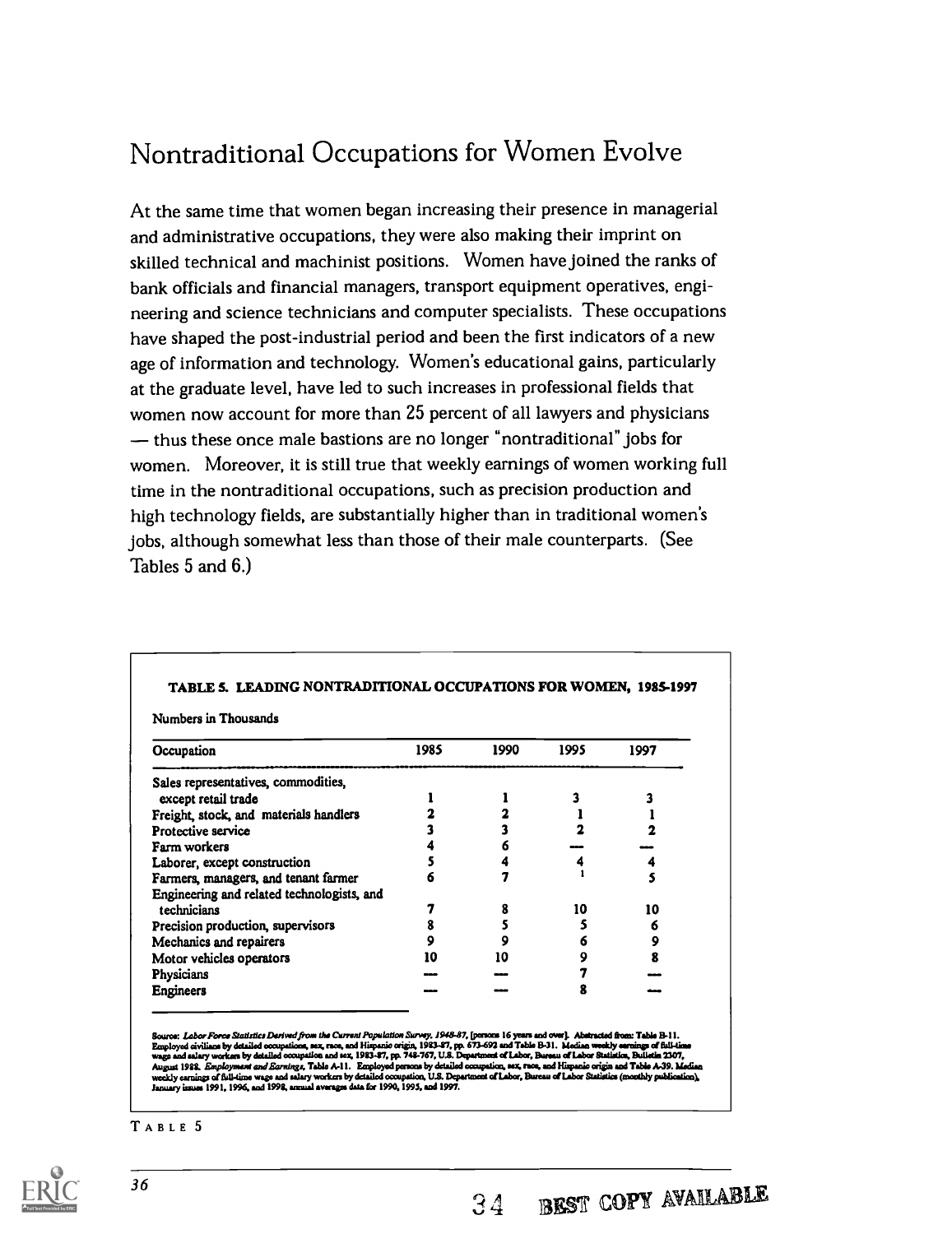| Occupation                                 | 1985  | 1990  | 1995  | 1997  |
|--------------------------------------------|-------|-------|-------|-------|
| Sales representatives, commodities,        |       |       |       |       |
| except retail trade                        | \$364 | \$501 | \$568 | \$582 |
| Freight, stock, and materials handlers     | 205   | 227   | 281   | 289   |
| Protective service                         | 278   | 405   | 438   | 451   |
| Farm workers                               | 178   | 202   | 217   | 247   |
| Laborer, except construction               | 207   | 258   | 285   | 307   |
| Farmers, managers, and tenant farmer       | 2     |       |       |       |
| Engineering and related technologists, and |       |       |       |       |
| technicians                                | 344   | 398   | 519   | 529   |
| Precision production, supervisors          | 303   | 363   | 428   | 435   |
| Mechanics and repairers                    | 392   | 459   | 550   | 489   |
| Motor vehicles operators                   | 246   | 305   | 345   | 399   |
| Physicians                                 |       | ---   | 806   |       |
| Engineers                                  |       |       | 806   |       |

#### TABLE 6. MEDIAN WEEKLY EARNINGS OF WOMEN FULL-TIME WORKERS IN NONTRADITIONAL OCCUPATIONS: 1985-1997

Source: *Labor Fores Statistics Derived from the Current Population Survey, 1948-87*, [persons 16 years and over]. Abstracted from: Table B-11-<br>Employed civilians by desilied occupations, sex, noca, and Hispanic origin, 19

#### TABLE 6

### Glass Ceiling Commission Documents Barriers, Recommends Changes for Working Women and Minorities

Although women entered the managerial and professional occupations in record numbers during the late 1980s and 1990s, surveys of corporate leadership and senior government positions found that very few women were reaching the upper levels of management in corporations and public service.

This was especially true for black women. Historically, black women have worked longer in paid employment and have greater work experience than white women. In 1987, they accounted for a record 50 percent of total black employment and have represented the larger segment of black employment ever since. Black women were more likely than white women to work, but generally earned less and held lower status jobs.<sup>29</sup>

# BEST COPY AVAILABLE

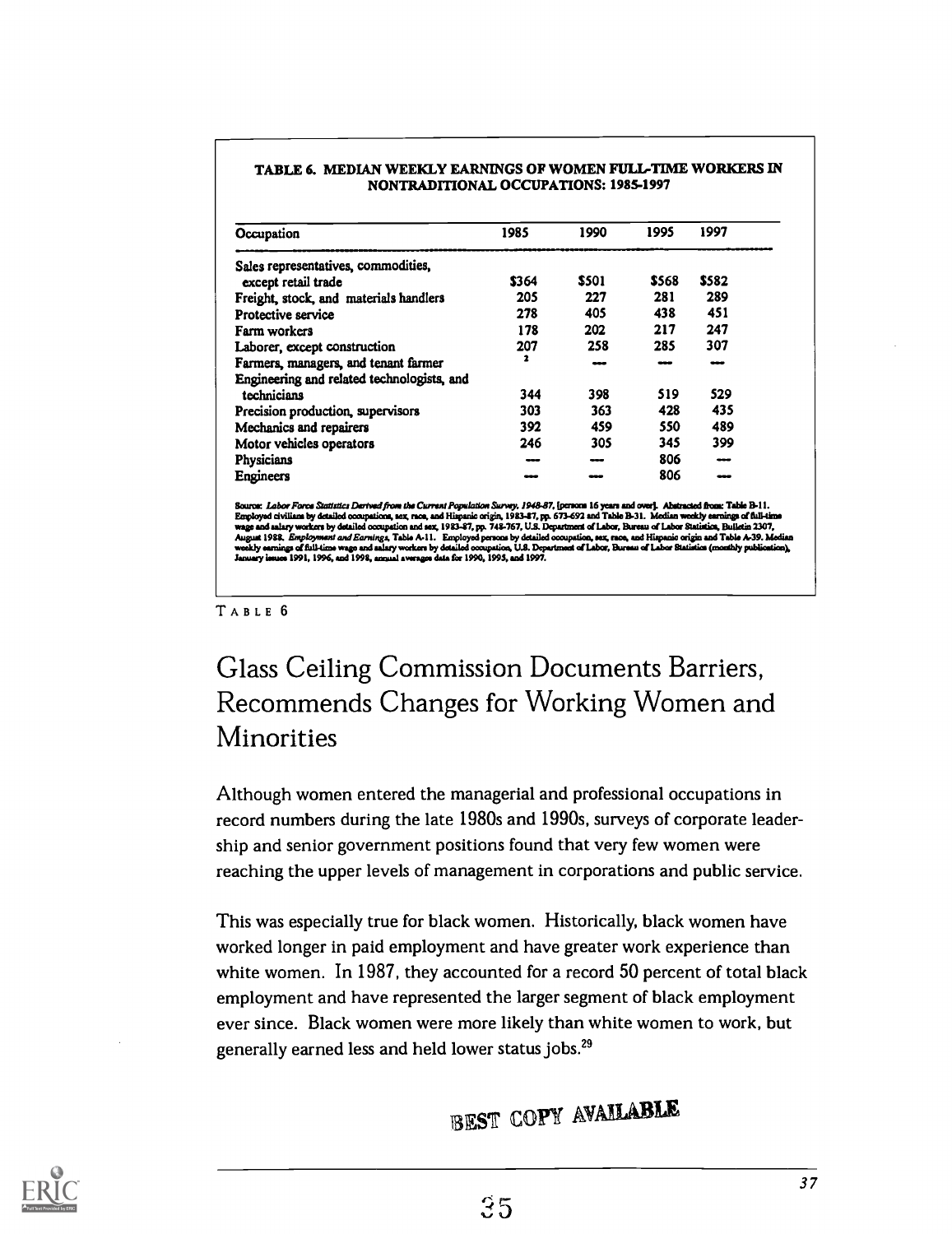In the late 1980s, Senator Robert Dole sponsored legislation to create a bipartisan Glass Ceiling Commission to study the barriers to advancement in the workplace for women and minorities, issue reports on its findings and share recommendations. In 1991, President George Bush appointed members to the Glass Ceiling Commission.

In 1995, the Commission issued two reports. The first, Good for Business: Making Full Use of the Nation's Human Capital, found that women and minorities had made some inroads into entry level managerial and professional jobs, but faced significant barriers to movement up the rungs of the corporate ladder. The Commission found that 97 percent of the senior managers of Fortune 1000 and Fortune 500 companies were white, and 95 to 97 percent were male. In the Fortune 2000 industrial and service companies, only 5 percent of senior managers were women. In addition, the Commission indicated that when women or minorities did achieve the top jobs, they were not able to collect the same paycheck. Its report included an analysis of the unique barriers faced by African American women, Asian women, Hispanic women and Native American women, as well as the problems for African American men, Asian men, Hispanic men and Native American men.<sup>30</sup>

The second report, A Solid Investment: Making Full Use of the Nation's Human Capital, offered eight recommendations for business and four for government to help break through the glass ceiling and improve opportunities for all women and minorities. In addition, it listed societal initiatives to help change the attitudes that reinforce the glass ceiling. Many of these recommendations have been woven into Department of Labor strategies to ensure a secure workforce.<sup>31</sup>

### Women-Owned Businesses Flourish

Finally, another important trend that emerged during this period was the phenomenal growth in women-owned businesses. Women owned fewer than one million firms in 1977. By 1992, they owned nearly 6.4 million businesses. Today, that number has increased to eight million (including C Corps) — one third of all firms. Women-owned businesses contribute more than \$2.3 trillion annually in revenues to the economy, more than the gross domestic product of most countries, and employ one out of every five U.S.

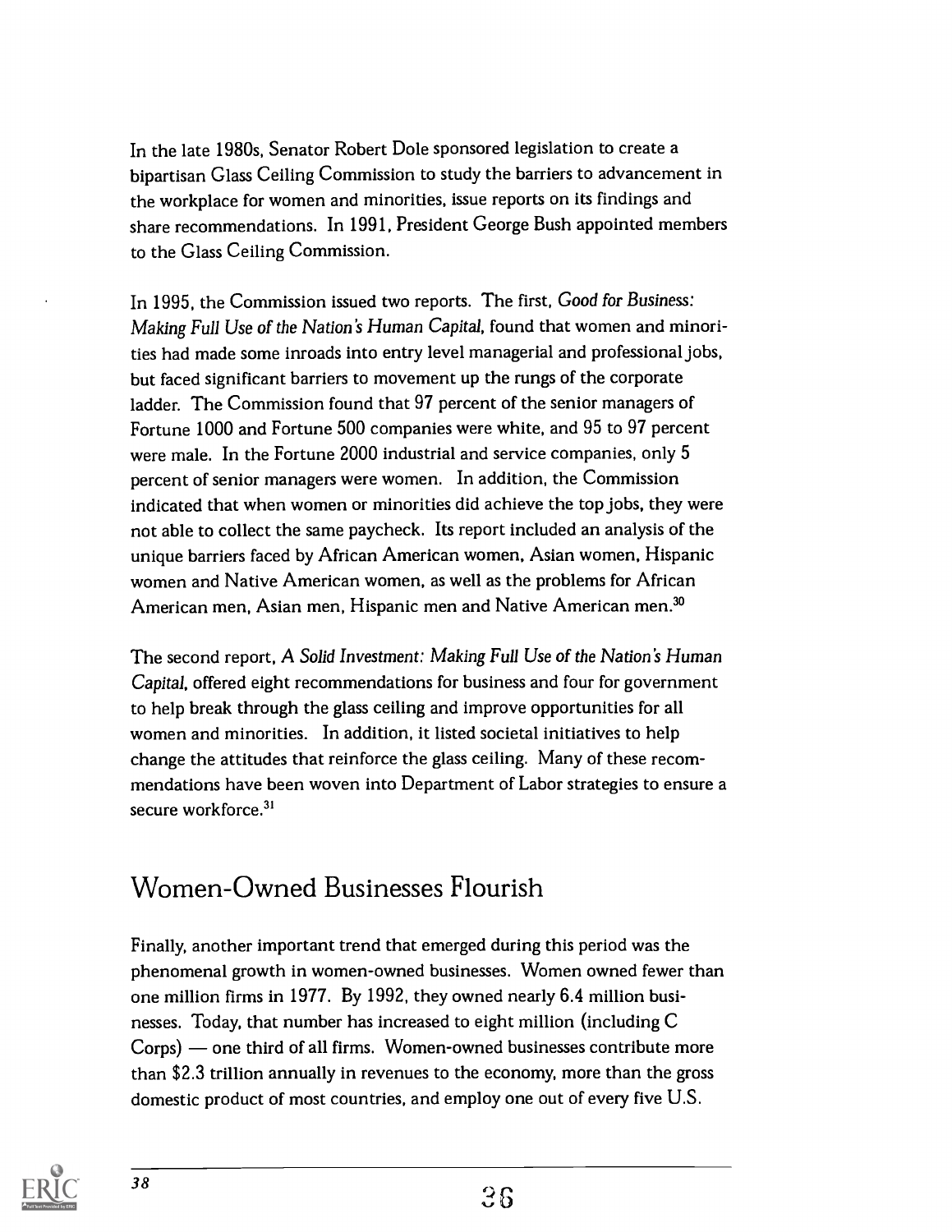







37 BEST COPY AVAILABLE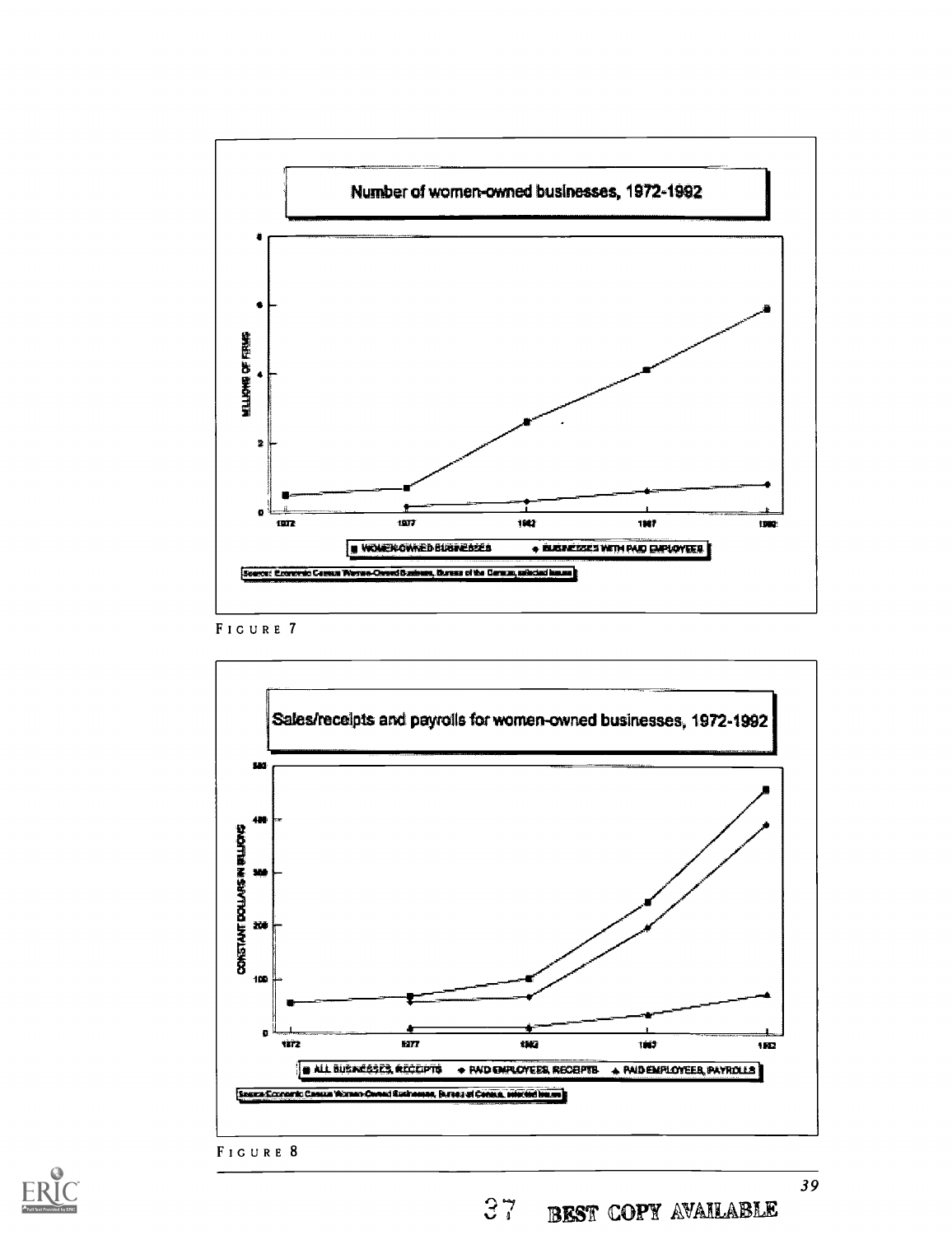

#### FIGURE 9

workers  $-$  a total of 18.5 million employees.<sup>32</sup> (See Figures 7, 8 and 9. Supporting data in Appendix B: Tables 7, 8 and 9.)

In the last few years, some women's leaders have commented that the continuing existence of the glass ceiling has fueled the skyrocketing growth in women-owned businesses. A February 1998 study by the National Foundation for Women Business Owners found that 29 percent of women business owners with corporate experience said that "glass ceiling issues" were significant in motivating them to start their own companies.<sup>33</sup>

Writer and women's rights activist Gloria Steinem has noted that the growth in self-employment and micro enterprise among women is similar to the entrepreneurial patterns of other minority groups, particularly immigrants to the United States, who have experienced language barriers, stereotypes and discrimination which limited access to jobs and hindered earning potential. "Owning your own business can give women freedom and equity, not just security and a salary. It isn't right for everyone, but women, like other minority groups before them, are discovering entrepreneurship including cooperatively-owned businesses," she said in a meeting of women's leaders with

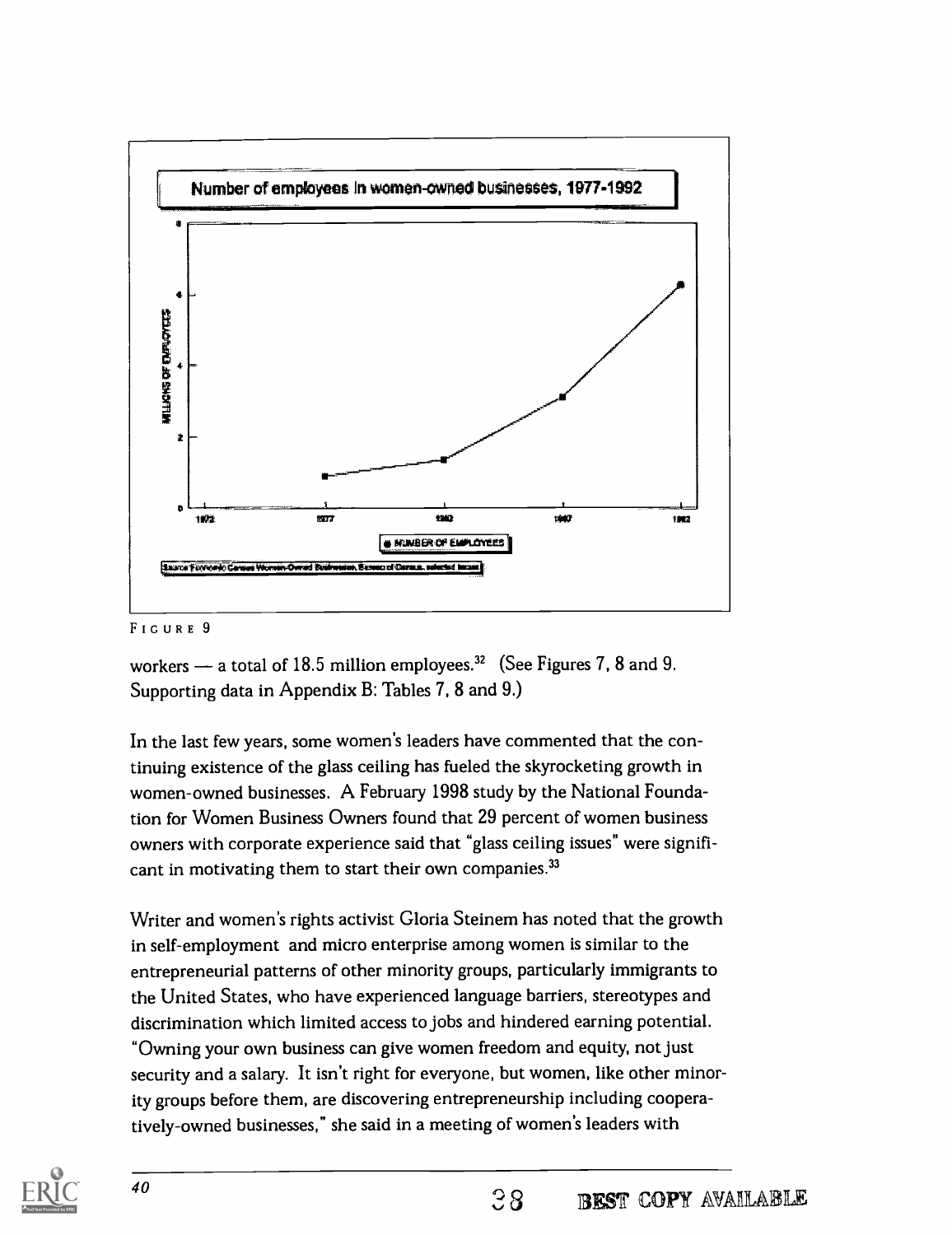government officials following the Fourth World Conference in Beijing, China.

Some have criticized the promotion of self employment, particularly micro enterprise and other home-based business as viable avenues to boost women's earning power because of their high financial risk, long hours and few health or pension benefits. Yet Ms. Steinem pointed out that in some communities, such as rural North Carolina, women who cooperatively own a handicraft business were averaging a \$9.00 per hour wage, much higher than the average hourly wage for workers in that State.

### Home-Based Businesses and Telecommuting

In fact, the interest of women in home-based employment during the 1990s has been a significant factor in the dramatic reversal of the previous 20 year trend toward declining at-home workers. Home-based business employment declined from 4.7 million in 1960 to 2.7 million in 1970 and 2.2 million in 1980 before rising to 3.4 million in 1990. Commenting on the major factors contributing to the growth of at-home workers, the Daily Labor Report noted that women were a proportionately larger group of the at-home group of workers (52 percent) than they were in the "work away from home" group (45 percent.) In addition, the report predicted that " $[g]$  iven the advancements in personal computers and Internet technology since these data were collected in the 1990 census, we expect more significant increases in the proportion working at home by Census 2000."34

Even more dramatic estimates of at-home workers have already been reported by groups that study telecommuting. A Telecommute America survey found that in 1997 approximately 11 million workers performed some part of their jobs via a computer that was connected to an outside employer.<sup>35</sup>

It is unclear what impact the home-based business and telecommuting trends will have on women's pay. Some have expressed fear that the lack of "facetime" in an office setting diminishes women's opportunities for promotions that lead to higher pay. Others have pointed to the blurring distinction between workplace and home and worry that employers will begin expecting more hours on the clock, yet will not make corresponding increases in pay.

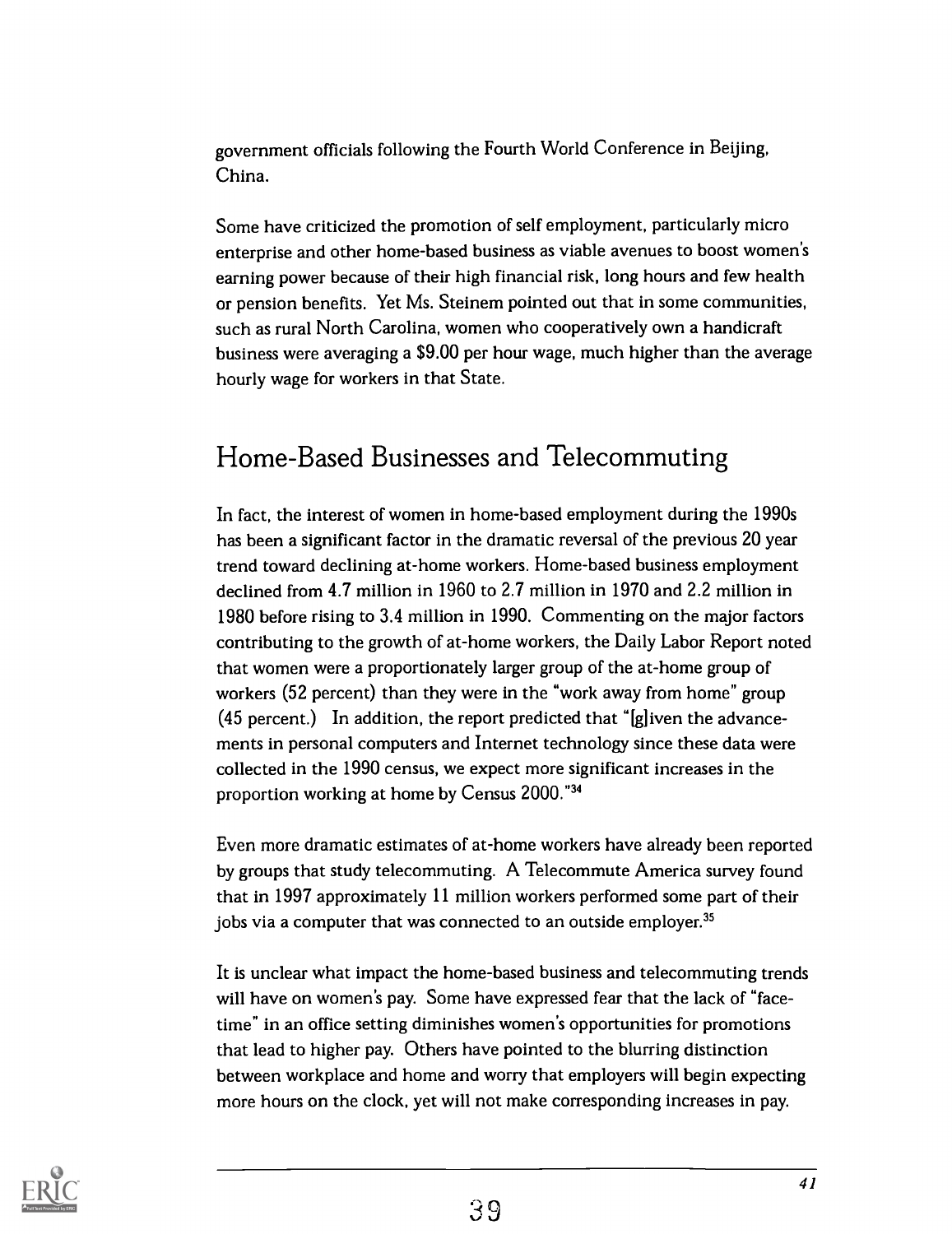## Balancing Work and Family

The interest of many women and men in working from their homes is directly related to the stress that working parents feel trying to balance the need to earn an income that supports a family while still being available to meet the physical and emotional needs of their children, parents and community responsibilities. The 1990s have been marked by the growth in companies implementing formal policies to help workers meet their families' needs, the passage of the Family and Medical Leave Act, and the number of conferences and reports urging more action on the part of government officials and business leaders. Support for such benefits as child care, elder care, flextime and flexiplace has grown significantly while demand for greater attention to these issues continues to affect the bottom-line business success of employers.

While work and family benefits are generally not calculated as wages, the value of these benefits can help working women maintain jobs, and wages, that might otherwise be lost due to pressing needs of families. For instance, a paid family and medical leave policy has an obvious impact on the income of a working woman who takes such a leave. Unpaid leave protects wages as well, by making it possible for workers to take time off to care for a family member or their own health needs, while keeping the job and its accompanying wages on hold. This makes the transition back to work much smoother and ensures overall continuity of wages and an employment history or career path. Flexiplace and flextime programs often similar advantages to workers, helping them to maintain jobs which they may not otherwise be able to keep when family needs require greater flexibility. Some employers also offer assistance in purchasing dependent care services, which is a significant monetary benefit for some working women and men.

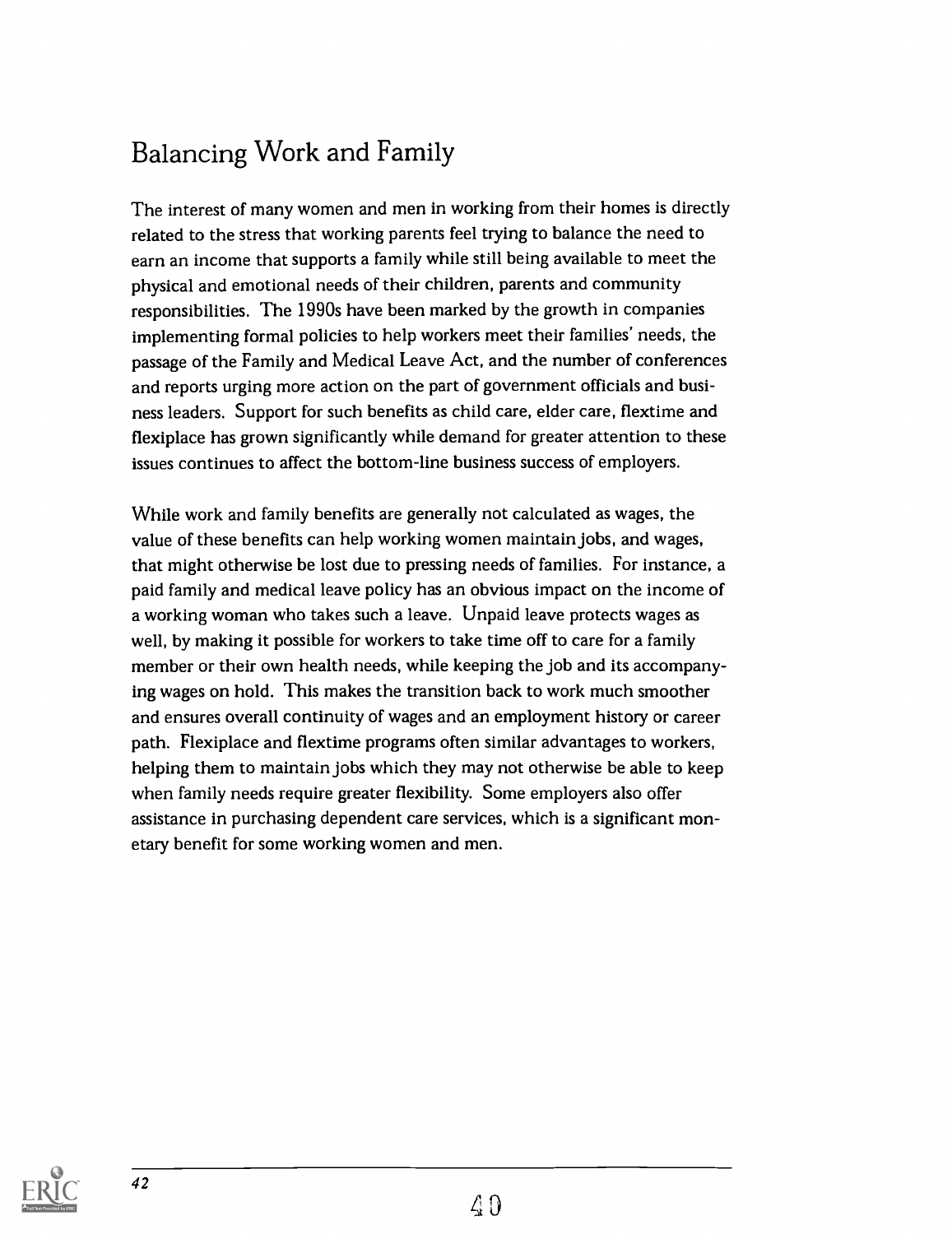# PART IV.

# ISSUES TO WATCH IN THE NEW **CENTURY**

## Advances in Technology, Expansion of the Service Economy and Increased Opportunities for Highly-Educated Workers

The last three decades have been marked by significant economic changes. High-wage manufacturing occupations, which accounted for nearly a third of all jobs in 1964, now make up only 15 percent of all jobs. The service producing industries, including government, education and retail trade, comprised two-thirds of all jobs in  $1964$  and four-fifths of jobs today.<sup>36</sup> Advances in technology have transformed the occupations available, the manner in which goods are produced and the basic living conditions of U.S. workers. These developments, combined with recent economic forces such as corporate downsizing and an economy soaring from record stock market gains, have led to a stratification in the workforce  $-$  a demand for highly-educated and skilled workers at one end of the spectrum and fewer good-paying opportunities for those without education and professional skills at the other.

### Women Meet Demand For Skilled and Educated Workers, But Wage Gap Persists

The effects of such change on women workers have been complex. Women represent a growing share of the educated workforce and their skills have served the economy's need for more workers in health services, retail trade, education and government. This has led to the overall increase in women's earnings.

Most of the fastest growing occupations are concentrated in one or more of the rapidly growing industries of computer and data processing services;

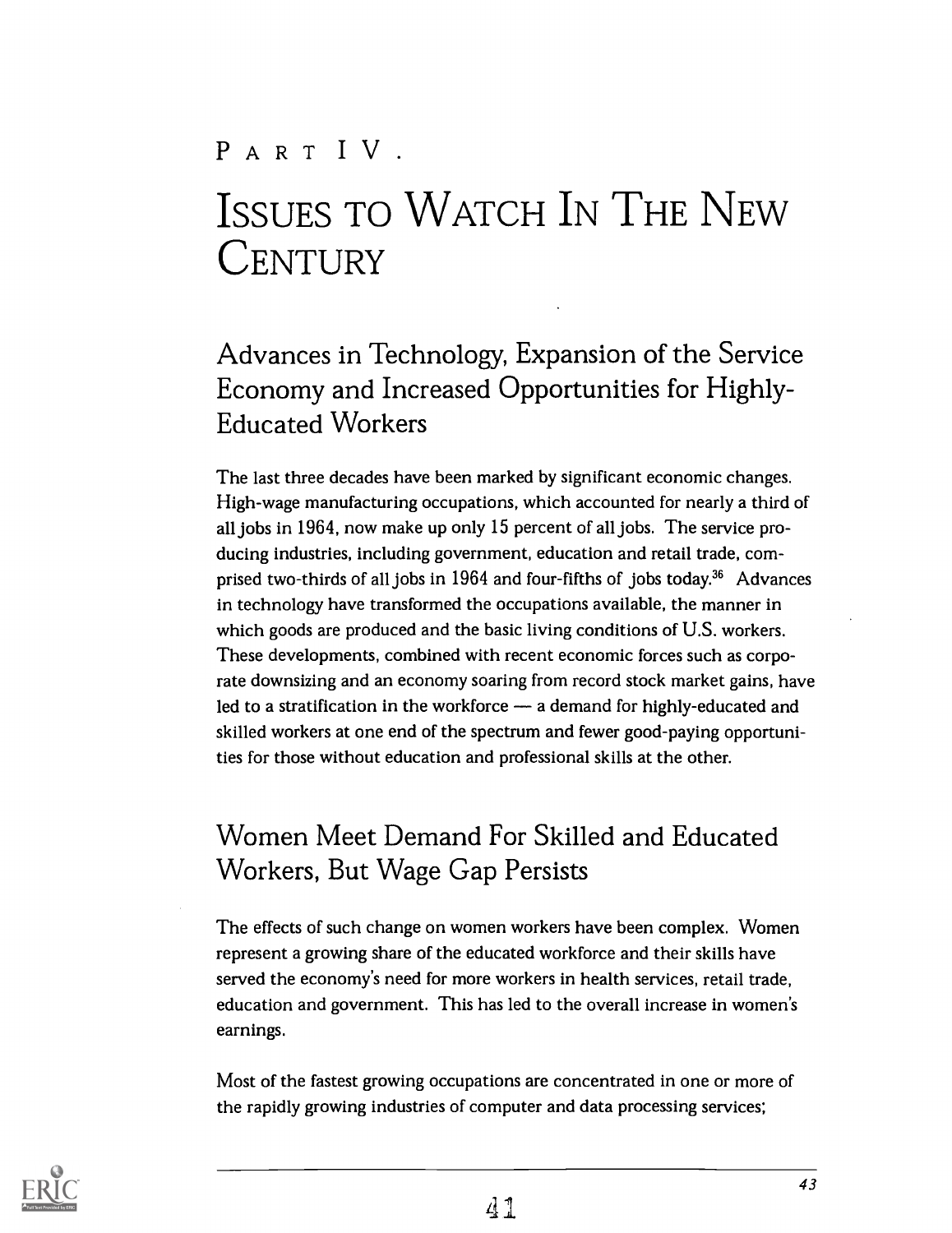|                                           |      | Employment | Change |         |  |
|-------------------------------------------|------|------------|--------|---------|--|
| Occupation                                | 1996 | 2006       | No.    | Percent |  |
| Database administrators, computer         |      |            |        |         |  |
| support specialists, and all other        |      |            |        |         |  |
| computer scientists                       | 212  | 461        | 249    | 118     |  |
| Computer engineers                        | 216  | 451        | 235    | 109     |  |
| Systems analysts                          | 506  | 1,025      | 520    | 103     |  |
| Personal and home care aides              | 202  | 374        | 171    | 85      |  |
| Physical and corrective therapy           |      |            |        |         |  |
| assistants and aides                      | 84   | 151        | 66     | 79      |  |
| Home health aides                         | 495  | 873        | 378    | 76      |  |
| Medical assistants                        | 225  | 391        | 166    | 74      |  |
| Desktop publishing specialists            | 30   | 53         | 22     | 74      |  |
| Physical therapists                       | 115  | 196        | 81     | 71      |  |
| Occupational therapy assistants and aides | 16   | 26         | 11     | 69      |  |

#### Table 7. FASTEST GROWING OCCUPATIONS, 1996-2006 (numbers in thousands)

TABLE 7

### Table 8. INDUSTRIES WITH FASTEST EMPLOYMENT GROWTH, 1996-2006 (numbers in thousands)

|                                                        | Employment |         | Change  |         |  |
|--------------------------------------------------------|------------|---------|---------|---------|--|
| <b>Industry Description</b>                            | 1996       | 2006    | No.     | Percent |  |
| Computer and data processing services                  | 1,207.9    | 2,509.1 | 1.301.2 | 107.7   |  |
| Health services, n.e.c. <sup>1</sup>                   | 1.171.9    | 1,968.3 | 796.4   | 68.0    |  |
| Management and public relations                        | 873.2      | 1400.0  | 526.8   | 60.3    |  |
| Miscellaneous transportation services                  | 204.3      | 327.4   | 123.1   | 60.2    |  |
| Residential care                                       | 672.1      | 1,069.8 | 397.7   | 59.2    |  |
| Personnel supply services                              | 2,646.0    | 4,039.3 | 1.393.3 | 52.7    |  |
| Water and sanitation                                   | 230.9      | 349.1   | 118.2   | 51.2    |  |
| Individual and miscellaneous social services           | 846.3      | 1,265.9 | 419.6   | 49.6    |  |
| Offices of health practitioners                        | 2,751.4    | 4,045.9 | 1,294.5 | 47.0    |  |
| Amusement and recreation services, n.e.c. <sup>1</sup> | 1.108.6    | 1.565.3 | 456.7   | 41.2    |  |
| $\frac{1}{2}$ n e.c. = not elsewhere classified.       |            |         |         |         |  |

TABLE 8

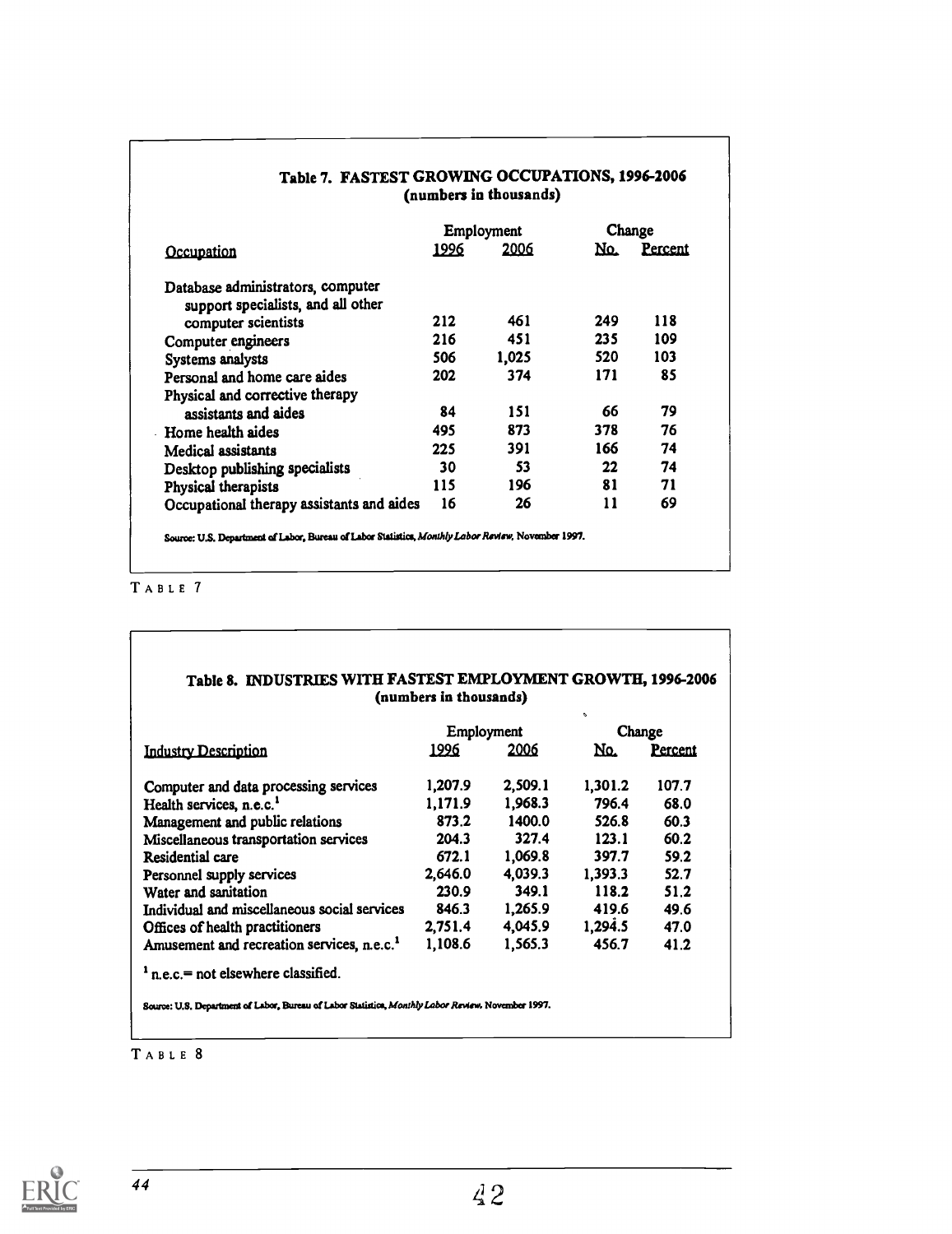health services; and management and public relations shown in Table 7. Since 1985, women have held about 28 percent of the computer system analyst/engineer and scientist jobs. In the fast-growing health care occupations, women continue to hold three-quarters of all therapist jobs - respiratory, occupational, physical, and speech —and have increased their share of physician's assistant jobs from 38 percent in 1985 to 63 percent in 1997.

Looking at the projections for the top ten fastest growing occupations from 1996 to 2006 in Table 7, women currently comprise the larger share of most of these occupations. Women have increased their employment in the growing occupations, yet their median weekly earnings still lag behind similarly employed men. For instance, men who worked as computer system analyst/engineers earned \$952 per week, while women earned \$850 in 1997. As therapists, where women outnumber men three to one, they still earned less than men — women's weekly earnings were  $$686$  compared with  $$733$ per week for men.<sup>37</sup>

### Continuing Inequity Squeezes U.S. Families

Continuing inequities in pay hurt not only women, but families as well. Trends such as corporate downsizing and the loss of high-wage jobs for high school-educated men have put much economic pressure on families. Families have come to depend on the earnings of working women to maintain middleclass living standards. In the 1960s, the majority of families with young children were supported by one earner, usually the husband. The Women's Bureau's testimony in support of the Equal Pay Act asserted that women who were in the workforce in 1960 were there for economic reasons.<sup>38</sup> Today, women are still working for economic reasons  $-$  the earnings of working wives in married-couple families provided 32.6 percent of family income in 1996.39 The majority of married- couple families send two earners to the workplace, and there are higher numbers of single parent families.

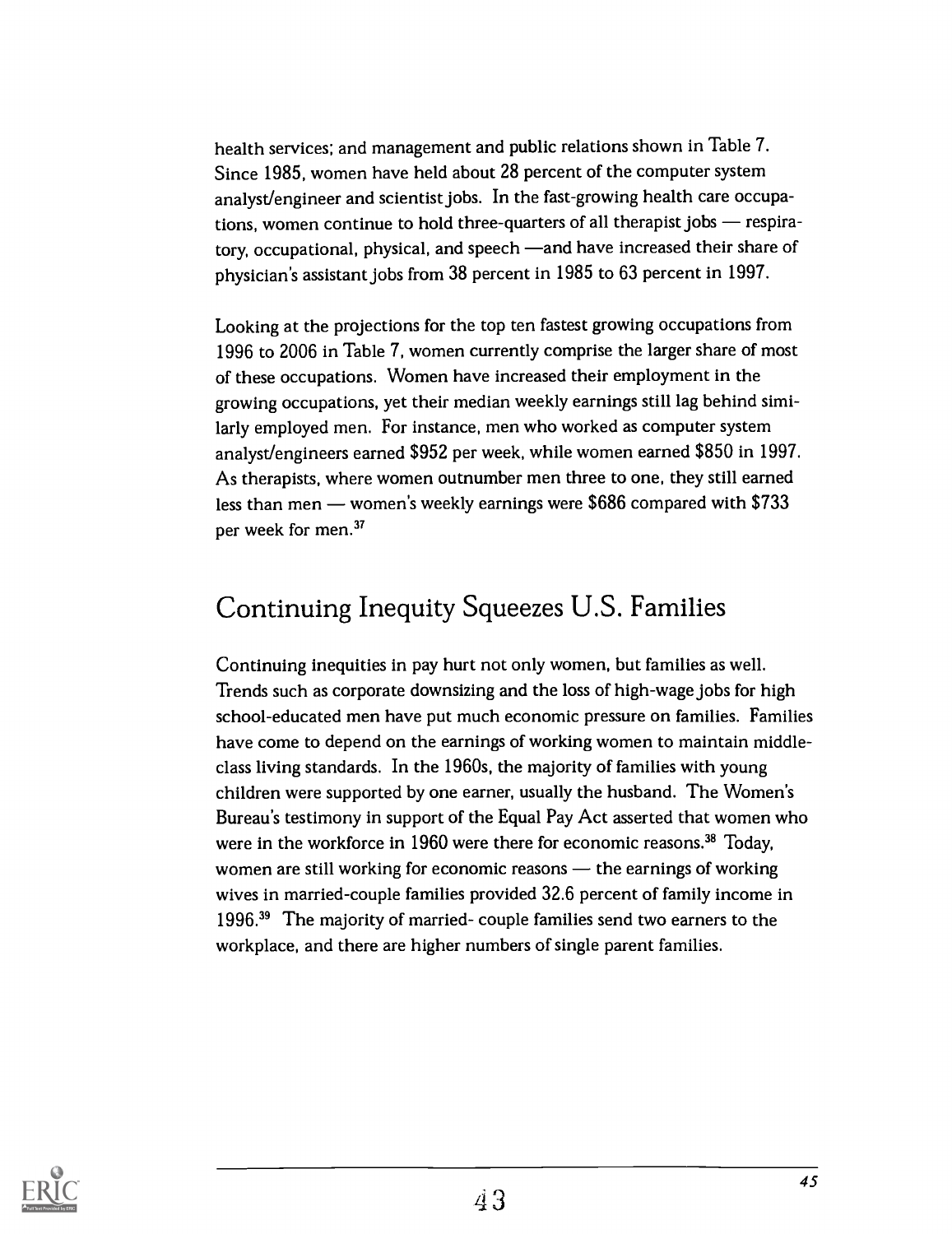## Increase in Dual Earner/Single Parent Families Fuels Demand for Workers in the "Business of Caring"

While our working patterns and daily tasks on the job have changed, our social patterns and daily tasks off the job have been slower to evolve. Married women with children have shifted into the paid labor force, yet families still need the tasks that women have routinely performed in the home as labors of love. The "business" of caring for children, or sick and elderly family members and managing the needs of a household are often performed by women after a full day of paid work. Husbands do more "chores" than they used to, yet time use surveys show that the division of labor within the home is still not even.

Women's presence in the labor force has given rise to a demand for paid workers to take on the tasks of dependent care and home management. Many families have turned to professional dependent care workers, cleaning services, take-out meals and other services to alleviate their stress and meet their many responsibilities to their families. This demand has led to the growth of businesses providing these services, and current projections show that the number of workers in these fields will expand further.

## Equal Pay Good For Women, Families and the Economy

The Equal Pay Act laid the foundation for women to move into the workforce with dignity and to demand the rightful reward for their efforts. Since its passage, working women have made tremendous strides. There is still more ground to cover before the wage gap between men's and women's wages is eliminated  $-$  and this should be a goal for all of us.

As we move into the new century, we must wage a multi-faceted effort for equity. We must strengthen and enforce vigorously our laws against wage discrimination. We must shatter the glass ceiling so women can compete fairly for well-paying jobs in business, government and other arenas.

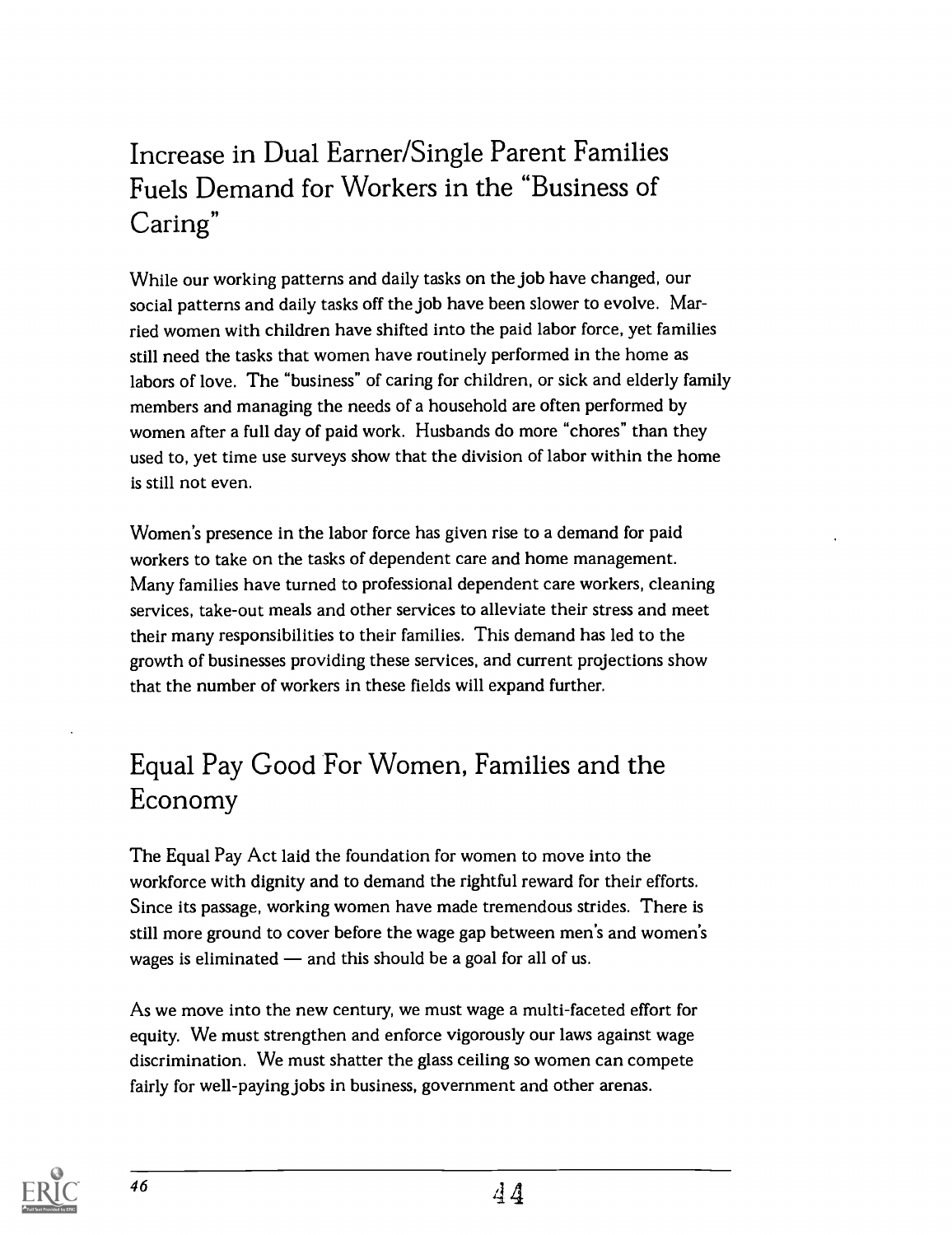Finally, we need to recognize that work is a source of dignity as well as a source of income. Occupations which are projected to grow significantly, such as cashier, receptionists/information clerks, and home health aides, are traditional women's jobs where 75 percent or more of the workers are women. They are typically among the lowest paying positions. However, they, too, contribute to society and the workers who perform them deserve our appreciation and respect.

In the past thirty five years, women have joined the labor force in record numbers. Today, they account for nearly half of all workers and represent a significant segment of the educated and skilled workforce. Women have driven new ways of working and changed the way we think about the relationship between work and family. They have made our nation the world power it is. Our commitment to equal pay has been, and continues to be, not only the right moral action to take, but good for our nation's families and our nation's economy.

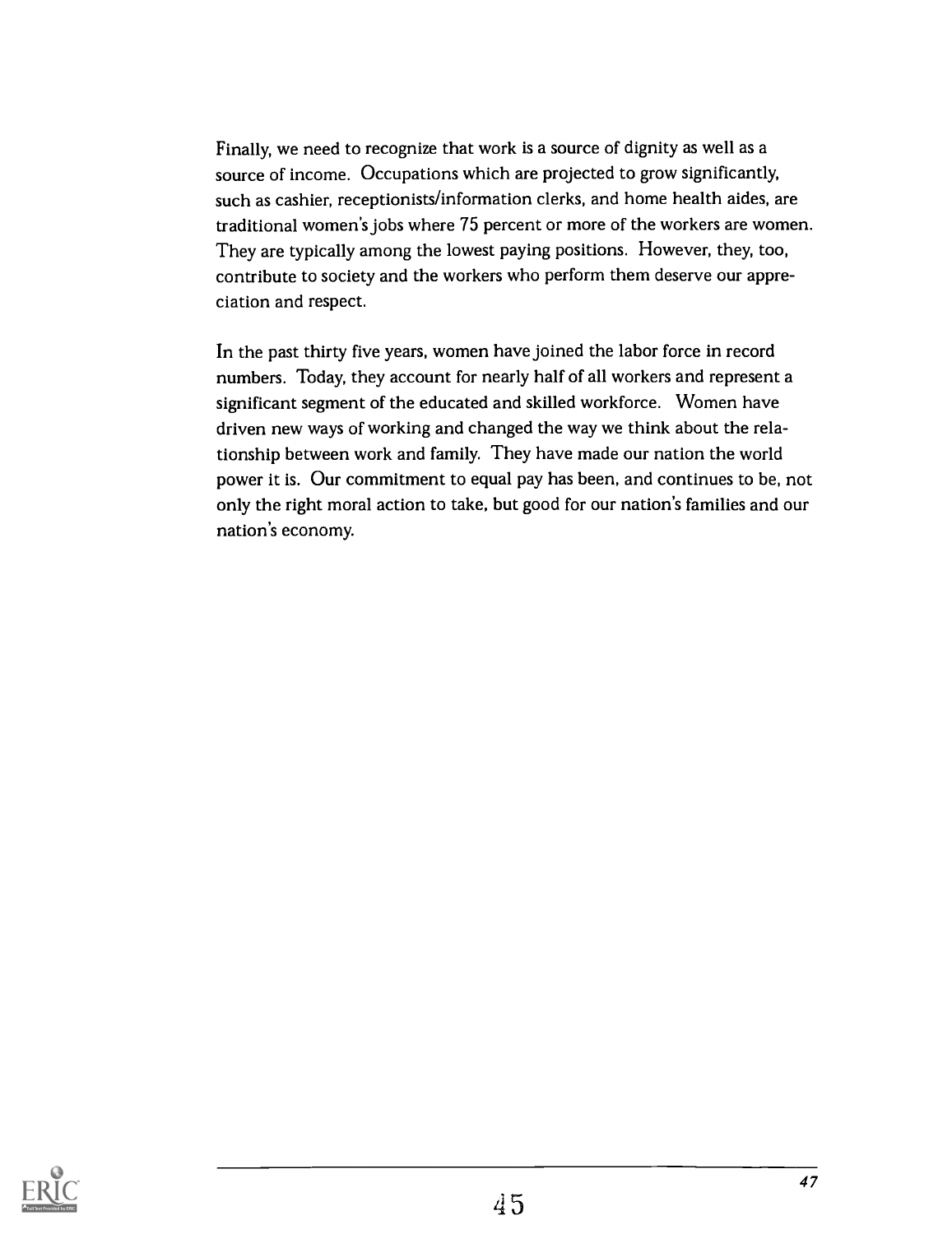Statement of Ester Peterson, Assistant Secretary of Labor, Before the Subcommittee on Labor of the Senate Committee on Labor and Public Welfare on S.910, the Equal Pay Act, April 2, 1963.

U.S. Department of Labor, Bureau of Labor Statistics, Handbook of Labor Statistics, 1989, Employment and Earnings, January 1998 and unpublished tables.

<sup>3</sup> U.S. Department of Labor, Women's Bureau, Table 42. Major Occupational Groups of Employed Women, 1965 Handbook on Women Workers, p. 89.

U.S. Department of Labor, Women's Bureau, 1965 Handbook on Women Workers, p. 16.  $\overline{\mathbf{5}}$ Morag MacLeod Simchak, "Equal Pay in the United States," International Labor Review, June 1971.

U.S. Department of Labor, Workplace Standards Administration, Wage and Hour Division, "Equal Pay Under the Fair Labor Standards Act as Amended in 1966," Wage and Hour Publication 1179, Reprinted August 1970.

U.S. Department of Labor, Women's Bureau, "Equal Pay Benefits for White Collar Workers," Equal Pay Briefing Kit, August 1972.

U.S. Department of Labor, USDL 75-402. "Illegal Underpayments of Workers Rise 13 Percent in Fiscal Year 1975," July 1975.

<sup>9</sup> U.S. Department of Labor, Women's Bureau, 1975 Handbook on Women Workers.<br><sup>10</sup> Anthony P. Carnevale and Stephen L. Rose, "Education for What? The New Ot

Anthony P. Carnevale and Stephen J. Rose, "Education for What? The New Office Economy," Educational Testing Service, 1998.

<sup>11</sup> U.S. Equal Employment Opportunity Commission, 14th Annual Report for Fiscal Year 1979.

<sup>12</sup> These suits included: EEOC v. State of Delaware (D.Del. 1983); EEOC v. Madison School District, (S.D.Ill 1983); EEOC v. Memphis Mental Health Institute (W.D.I11. 1983); EEOC v. Missouri Department of Corrections, (E.D.Mo. 1983); EEOC v. Von Hoffman Press, Inc. And Graphic Arts International Union Local III-B, (W.D.Mo. 1983); and EEOC v. Fremont Christian School, (N.D.Cal. 1983).

<sup>13</sup> U.S. Department of Labor, Women's Bureau, Working Women Count! A Report to the Nation, 1994.

<sup>14</sup> U.S. Department of Labor, Bureau of Labor Statistics, Table 37. Median weekly earnings of full-time wage and salary workers by selected characteristics, Employment and Earnings, January 1998.

U.S. Department of Commerce, Economics and Statistics Administration, Bureau of the Census, Money Income in the United States: 1996, p.ix, Current Population Reports, Consumer Income, p. 60-197.

<sup>16</sup> "Stall in Women's Real Wage Growth Slows Progress in Closing the Wage Gap," Institute for Women's Policy Research, February 1998.

<sup>17</sup> U.S. Department of Labor, Bureau of Labor Statistics, Table 5. Median weekly earnings of wage and salary workers who usually work full time by detailed occupation and sex," 1997 Annual Averages.

<sup>18</sup> See Lemons. v. City and County of Denver (620 F.2d 228 (10th CIR. 1980) for an example of the difficulty that women in some of these administrative/managerial occupations face in using current law to raise allegations of wage discrimination. Since the jobs are not "substantially equal" they are outside the Equal Pay Act's protections, and since it is difficult to prove that employers are intentionally discriminating against women in pay, Title VII of the Civil Rights Act is not always effective.

<sup>19</sup> U.S. Census Bureau, Table 15. Educational Attainment — Total Money Earnings in 1996 of Persons 25 Years Old and Over, by Age, Race, Hispanic Origin, Sex, and Work Experience in 1996, Median Earnings for Year-Round, Full-Time Workers.

<sup>20</sup> U.S. Department of Labor, Bureau of Labor Statistics, Unpublished data, Current Population Survey, 1997.

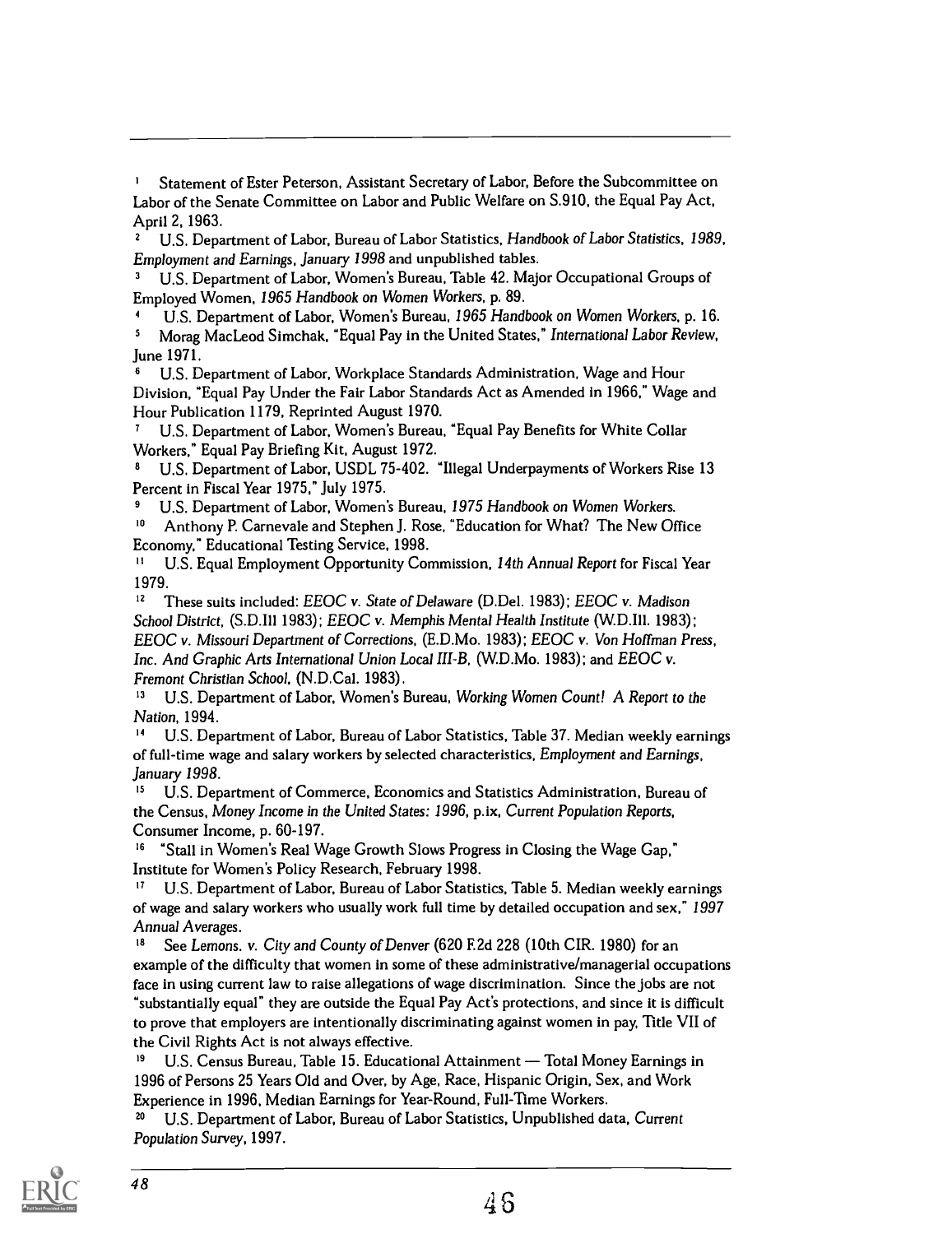<sup>29</sup> U.S. Department of Labor, Women's Bureau, 1983 Handbook on Working Women.

3° Good for Business: Making Full Use of the Nation's Human Capital, Federal Glass Ceiling Commission, Washington, DC, March 1995.

3' A Solid Investment: Making Full Use of the Nation's Human Capital, Federal Glass Ceiling Commission, Washington, DC, November 1995.

<sup>32</sup> U.S. Small Business Administration, "Statistics on Women Business Ownership," November 1996.

<sup>33</sup> Robert Schwab, "Women executives warn of female brain drain. Conference in May takes aim at Glass Ceiling," Denver Post, March 17, 1998.

"Employment Increase in At-Home Workers Reverses Earlier Trend Census Says," Daily Labor Report, May 7, 1998.

<sup>35</sup> Ibid.

<sup>36</sup> U.S. Department of Labor, Women's Bureau, "Women's Jobs: 1964-1996: More than 30 Years of Progress."

U.S. Department of Labor, Bureau of Labor Statistics, Table 5. Median Weekly Earnings for Wage and Salary Workers Who Usually Work Full Time by Detailed (3-Digit Census Code) Occupation and Sex, 1997.

<sup>38</sup> Statement of Esther Peterson, Assistant Secretary of Labor, to the Subcommittee on Labor of the Senate Committee on Labor and Public Welfare on S. 2494, the Equal Pay Act of 1962, August 1, 1962.<br><sup>39</sup> U.S. Department of Labor, Bureau of Labor Statistics, Work and Family Statistics,

Annual Demographic File, Current Population Survey, Unpublished data from Table 24, 1997.



<sup>&</sup>lt;sup>21</sup> U.S. Department of Education, Office of Educational Research and Improvement, National Center for Education Statistics, "Baccalaureate and Beyond Longitudinal Study: A Descriptive Summary of 1992-93 Bachelor's Degree Recipients 1 Year Later, With an Essay on Time to Degree," Statistical Analysis Report, August, 1996.

U.S. Department of Labor, Bureau of Labor Statistics, Daniel E. Hecker, "Earnings of college graduates: women compared with men," Monthly Labor Review, March 1998.

<sup>23</sup> Katha Pollitt, "Go Figure," The Nation, April 14, 1997.

<sup>24</sup> U.S. Department of Labor, Bureau of Labor Statistics, Table 6. Employment Characteristics of Families in 1996.

<sup>&</sup>lt;sup>25</sup> U.S. Department of Labor, Bureau of Labor Statistics, Table 2. Employment Characteristics of Families in 1997.

<sup>&</sup>lt;sup>26</sup> U.S. Department of Labor, Bureau of Labor Statistics, Work and Family Statistics, Annual Demographic File, Current Population Survey, Unpublished data from Table 26, 1997.

<sup>27</sup> U.S. Department of Labor, Bureau of Labor Statistics, Tables 2 and 4. Employment Characteristics of Families in 1996.

U.S. Department of Labor, Bureau of Labor Statistics, "The effect of working wives on the incidence of poverty," Monthly Labor Review, March 1998.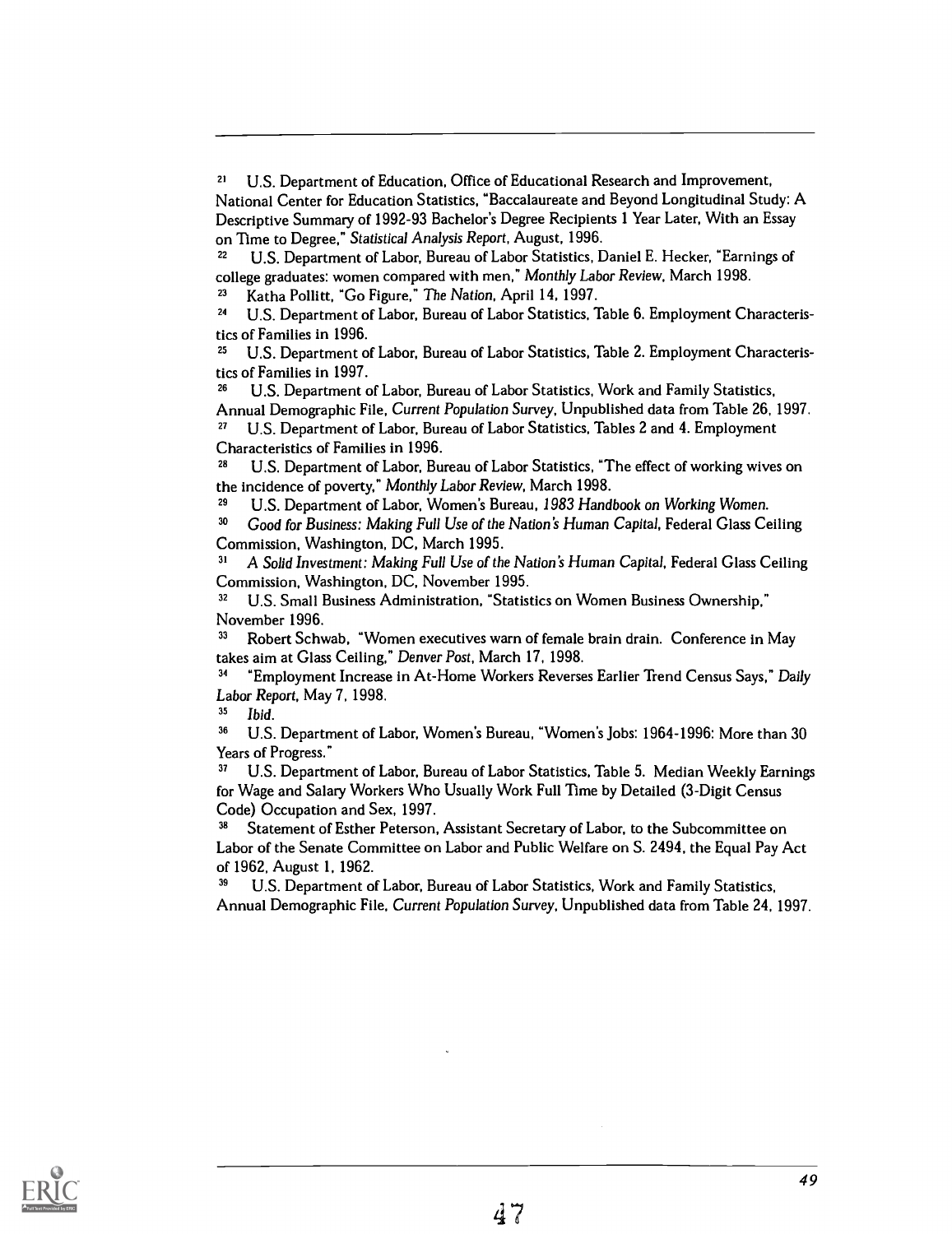# APPENDIX A

### EQUAL PAY CHRONOLOGY

| November 24, 1942 | The National War Labor Board issued General Order No. 16, which<br>authorized employers voluntarily to make "adjustments which equalize<br>wage or salary rates paid to females with the rates paid to males for<br>comparable quality and quantity of work on the same or similar<br>operations."                                                                                                                                                                                                                            |
|-------------------|-------------------------------------------------------------------------------------------------------------------------------------------------------------------------------------------------------------------------------------------------------------------------------------------------------------------------------------------------------------------------------------------------------------------------------------------------------------------------------------------------------------------------------|
| June 10, 1963     | President Kennedy signed the Equal Pay Act, which covered some 27.5<br>million men and women. It requires that, regardless of gender, employees<br>doing work requiring equal skill, effort and responsibility and which is<br>being performed under similar working conditions, be paid equal wages.                                                                                                                                                                                                                         |
| June 11, 1964     | The Equal Pay Act takes effect.                                                                                                                                                                                                                                                                                                                                                                                                                                                                                               |
| June 19, 1963     | President John F. Kennedy calls for passage of Civil Rights legislation                                                                                                                                                                                                                                                                                                                                                                                                                                                       |
| July 2, 1964      | Passage of the Civil Rights Act of 1964. Title VII of this Act, as amended,<br>prohibits employers from engaging in employment actions adverse to their<br>employees on the basis of race, color, national origin, sex or religion.                                                                                                                                                                                                                                                                                           |
| July 2, 1965      | Effective date of the Civil Rights Act of 1964.                                                                                                                                                                                                                                                                                                                                                                                                                                                                               |
| October 13, 1967  | President Lyndon Baines Johnson extended anti-discrimination and<br>affirmative action protections to women by signing Executive Order 11375,<br>which amended Executive Order 11246 to prohibit employment<br>discrimination on the basis of race, creed, color, national origin or sex, by<br>federal contractors.                                                                                                                                                                                                          |
| 1970              | In Schultz v. Wheaton Glass Company, the U.S. Court of Appeals for the<br>Third Circuit ruled that jobs need only be "substantially equal" to be<br>compared under the Equal Pay Act's provisions.                                                                                                                                                                                                                                                                                                                            |
| 1971              | From the effective date of the Equal Pay Act in June 1964 up to the end of<br>January 1971, a total of back wages (i.e. underpayments representing illegal<br>wage differentials) amounting to over \$26 million were found by Wage and<br>Hour compliance officers to be due to nearly 71,000 employees, almost all<br>of them women. Over 200 court cases had been filed under the Equal Pay<br>Act by the Department of Labor's legal staff. About 75 percent of these<br>were decided or settled, most of them favorably. |
| 1972              | The protection of the Equal Pay Act was extended to executive,<br>administrative, professional and outside sales employees by section<br>906(b)(l) of the Education Amendments of 1972, effective July 1, 1972.                                                                                                                                                                                                                                                                                                               |

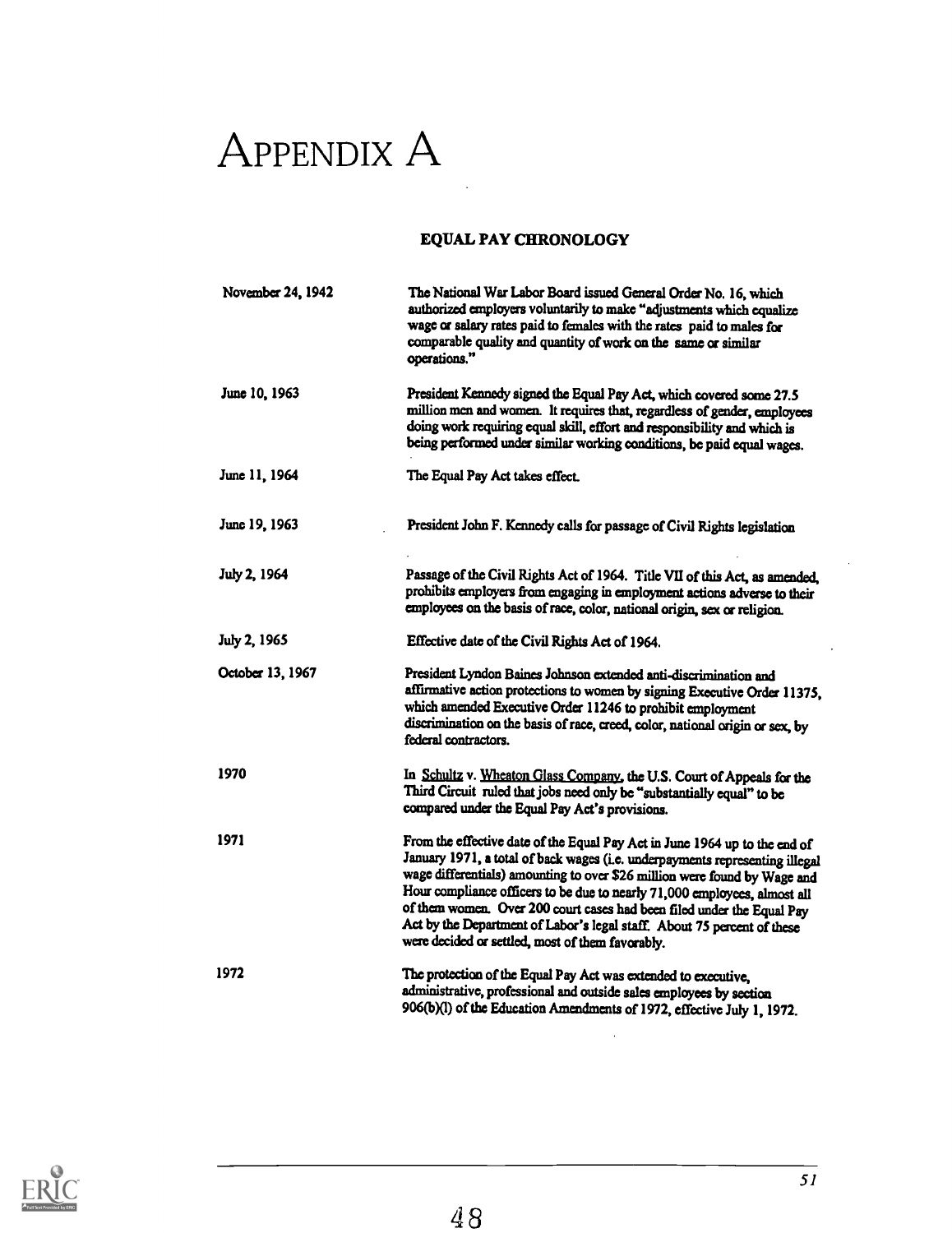| June 3, 1974      | The U.S. Supreme Court handed down its decision in Corning Glass<br>Works v. Brennan, rejecting the traditional "market rate" business defense.                                                                                                                                                                                                                                                                                                                                                                                                                                                                            |
|-------------------|----------------------------------------------------------------------------------------------------------------------------------------------------------------------------------------------------------------------------------------------------------------------------------------------------------------------------------------------------------------------------------------------------------------------------------------------------------------------------------------------------------------------------------------------------------------------------------------------------------------------------|
| 1975              | Since the Equal Pay Act became effective June 11, 1964,<br>\$125,947,290 was found due to 220,333 workers.                                                                                                                                                                                                                                                                                                                                                                                                                                                                                                                 |
| July 1, 1979      | All functions related to enforcing or administering the Equal Pay Act were<br>transferred from the U.S. Department of Labor and the Civil Service<br>Commission to the U.S. Equal Employment Opportunity Commission<br>(EEOC) pursuant to Reorganization Plan No. 1 of 1978. Between July and<br>September 1979, the Commission resolved 350 Equal Pay complaints.                                                                                                                                                                                                                                                         |
| 1981              | In County of Washington v. Gunther, the U.S. Supreme Court ruled that<br>Title VII is not limited by the equal work standard found in the Equal Pay<br>Act.                                                                                                                                                                                                                                                                                                                                                                                                                                                                |
| 1985              | A \$5 million consent decree resolved an EEOC Suit against Allstate<br>Insurance Company for an alleged equal pay violation that affected 3,200<br>persons.                                                                                                                                                                                                                                                                                                                                                                                                                                                                |
| 1991              | Monetary benefits secured through litigation involving the Equal Pay Act<br>totaled \$99,000. The EEOC and State Fair Employment Practice Agencies<br>received 1,968 charges of wage discrimination based on gender.                                                                                                                                                                                                                                                                                                                                                                                                       |
| February 5, 1993  | President Clinton signed into law the Family and Medical Leave Act, which<br>protects the jobs and wages of working women and men by guaranteeing<br>the right of up to 12 weeks of unpaid leave per year when it is urgently<br>needed at home to care for a newborn child, or an ill family member.                                                                                                                                                                                                                                                                                                                      |
| September, 1993   | The Department of Labor's Office of Federal Contract Compliance<br>Programs reaches a \$603,943 settlement with Fairfax Hospital, VA in the<br>first of its corporate management reviews. Fairfax agreed to pay \$425,586<br>in back pay to 52 women employed in the top six grades of the hospital's<br>personnel structure. In addition, 44 of the women received \$178,357 in<br>salary increases.                                                                                                                                                                                                                      |
| <b>April 1998</b> | OFCCP reaches the largest wage settlement in its corporate management<br>review program, with CoreStates Financial Institution, in Philadelphia, PA.<br>The federal contractor agreed to pay \$1.5 million dollars to women and<br>minorities to address past practices of pay discrimination. The agreement<br>with OFCCP called for the contractor to pay \$1,150,434 in back pay, and<br>\$334,115 in salary adjustments to 76 women and 66 minorities. OFCCP<br>concluded that CoreStates did not apply its compensation policies and<br>procedures uniformly, thus, leading to a pattern of discriminatory treatment. |

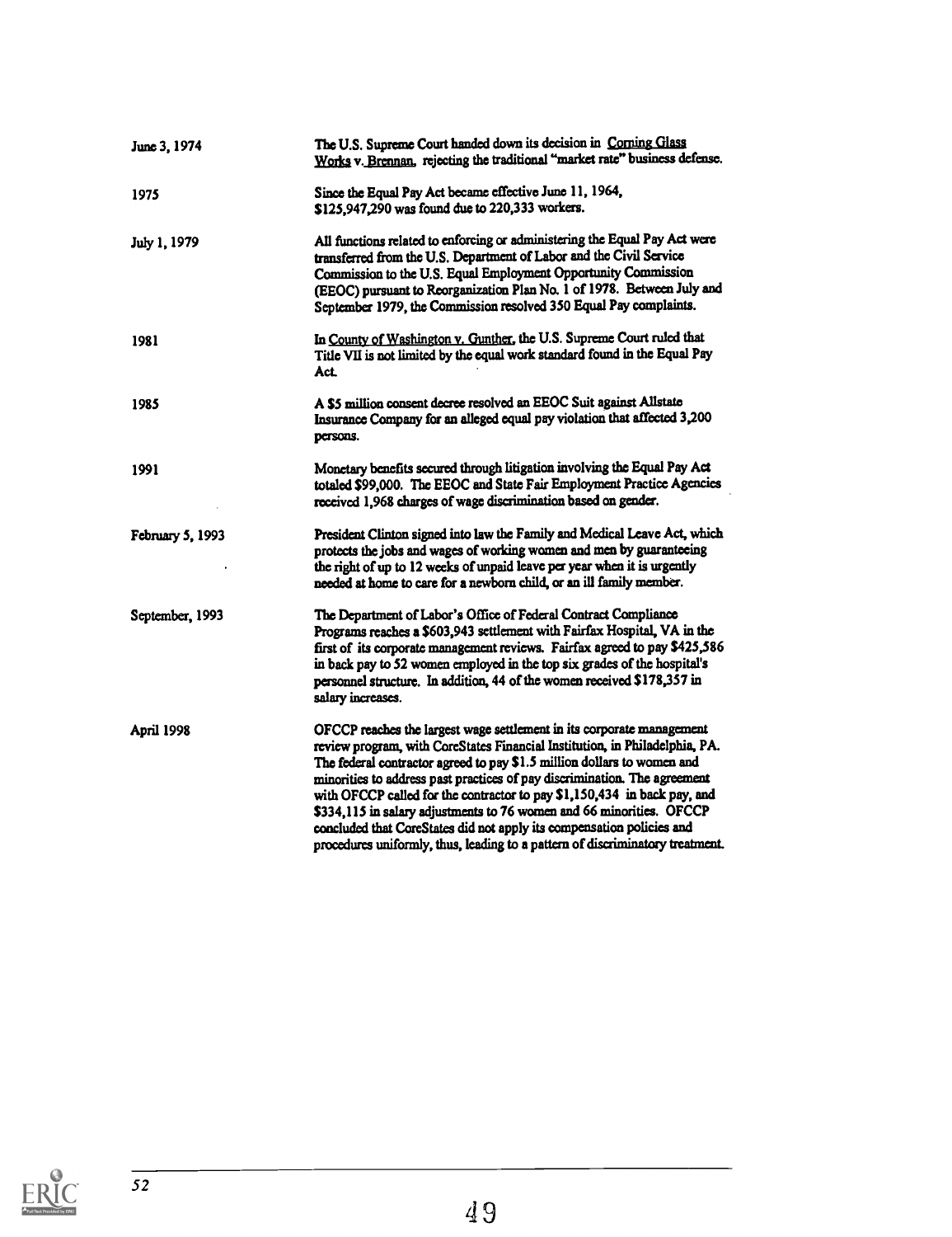|                                                                       | 1960          | 1965 | 1970 | 1975 | 1980 | 1985 | 1990 | 1995 | 1997 |
|-----------------------------------------------------------------------|---------------|------|------|------|------|------|------|------|------|
| Labor force<br>participation rate<br>of women, 16<br>years and over   | 37.7          | 39.3 | 43.3 | 46.3 | 51.5 | 54.5 | 57.5 | 58.9 | 59.8 |
| Percentage of<br>married women in<br>the labor force                  | $30.5^*$ 34.7 |      | 40.8 | 44.4 | 50.1 | 54.2 | 58.2 | 61.1 | 62.1 |
| Percentage of<br>married women<br>with children in the<br>labor force | $27.6*$       | 32.2 | 39.7 | 44.9 | 54.1 | 60.8 | 66.3 | 70.2 | 71.1 |

### TABLE 1. LABOR FORCE PARTICIPATION RATE OF WOMEN, 1960-1997

\*For 1960, civilian non-institutional persons 14 years and over. Thereafter, 16 years and over.

Source: U.S. Department of Labor, Bureau of Labor Statistics, Handbook of Labor Statistics, 1989, Employment and Earnings January 1998 and unpublished tables.

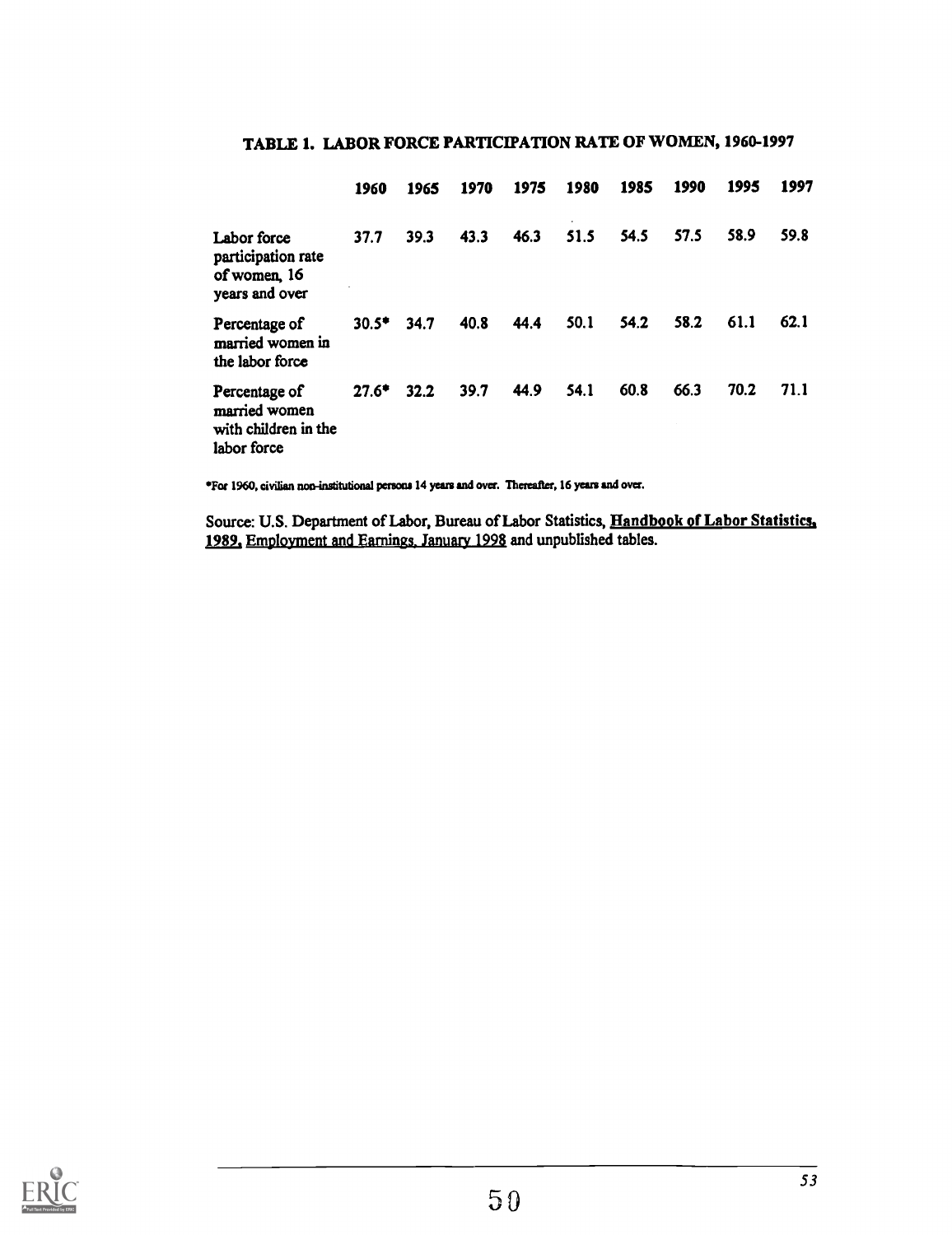|                                                                                                          | 1960 | 1965 | 1970 | 1975 | 1980 | 1985 | 1990 | 1995 | 1997    |
|----------------------------------------------------------------------------------------------------------|------|------|------|------|------|------|------|------|---------|
| Percentage of<br><b>Bachelor Degrees</b><br>Awarded to<br>Women (includes first<br>professional degrees) | 35.3 | 42.8 | 43.1 | 45.3 | 49.0 | 50.5 | 53.2 | 52.6 | $55.4*$ |
| Percentage of<br><b>Masters Degrees</b><br>Awarded to<br>Women                                           | 31.6 | 32.9 | 39.7 | 44.8 | 49.2 | 50.1 | 52.6 | 55.1 | $52.7*$ |
| Percentage of 1st<br>Professional<br><b>Degrees Awarded</b><br>to Women                                  | n.a. | 3.6  | 5.3  | 12.4 | 24.8 | 32.8 | 38.1 | 40.8 | $39.3*$ |

#### TABLE 2. WOMEN AND EDUCATIONAL ATTAINMENT, 1960-1997

SOURCE: U.S. Department of Education, National Center for Education Statistics, Earned Degrees Conferred; Projections of Education Statistics to 2007; Higher Education General Information Survey (AEGIS), "Degrees and Other Formal Awards Conferred" surveys: and Integrated Postsecondary Education Data System (IPEDS), "Completions" surveys, April 1997.

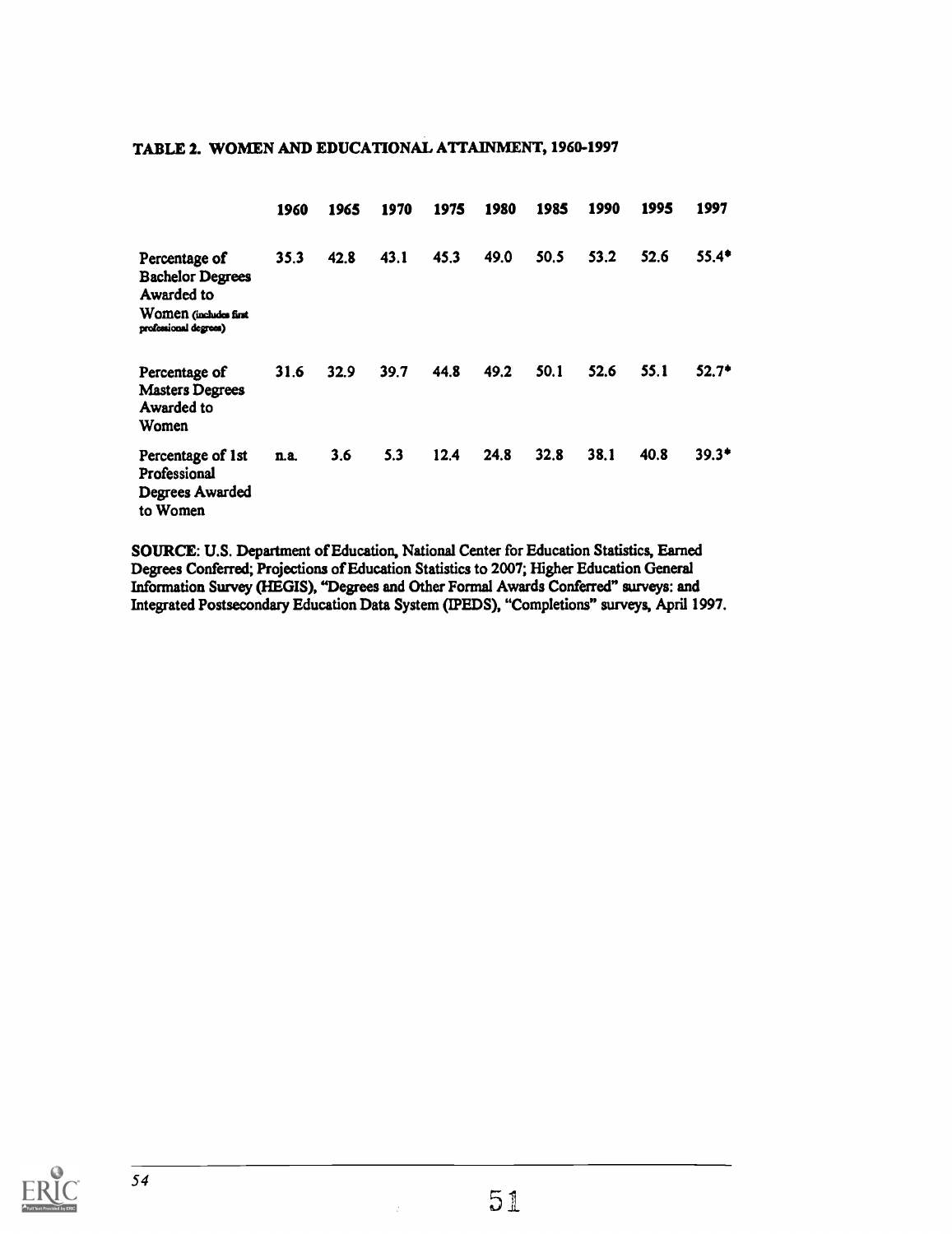### TABLE 3. 'UNDERPAYMENTS FOUND BY THE U.S. DEPARTMENT OF LABOR UNDER THE EQUAL PAY ACT, NUMBER OF EMPLOYEES UNDERPAID AND INCOME RESTORED, FISCAL YEARS 1965-1978

 $\bar{L}$ 

 $\bar{\mathcal{L}}$ 

 $\sim$ 

| <b>Fiscal Year</b> | Underpayments       | Number of                     | <b>Income Restored</b> |               |  |  |
|--------------------|---------------------|-------------------------------|------------------------|---------------|--|--|
| S.                 |                     | <b>Employees</b><br>Underpaid | <b>Employees</b>       | Amount        |  |  |
| 1965               | 156,202             | 960                           |                        |               |  |  |
| 1966               | 2,097,600           | 6,633                         |                        |               |  |  |
| 1967               | 3,252,319           | 5,931                         |                        |               |  |  |
| 1968               | 2,488,405           | 6,622                         |                        |               |  |  |
| 1969               | 4,585,344           | 16,100                        |                        |               |  |  |
| 1970               | 6,119,265           | 17,719                        |                        |               |  |  |
| 1971               | 14,842,994          | 29,992                        |                        |               |  |  |
| 1972               | 14,030,889          | 29,022                        |                        |               |  |  |
| 1973               | 18,005,582          | 29,619                        | $17,331*$              | $$4,626,251*$ |  |  |
| 1974               | 20,600,000          | 32,792                        | 16,768                 | 6,841,443     |  |  |
| 1975               | 26,484,860          | 31,843                        | 17,889                 | 7,474,163     |  |  |
| 1976               | 17,900,000          | 24,610                        | 16,728                 | 7,881,502     |  |  |
| 1977               | 15,500,000          | 19,382                        |                        | 6,700,000     |  |  |
| 1978               | 16,000,000 (nearly) | 18,376                        | 14,929                 | 8,700,000     |  |  |



Does not include \$6,300,000 paid under the Equal Pay Act by American Telephone & Telegraph to 6,100 of its employees.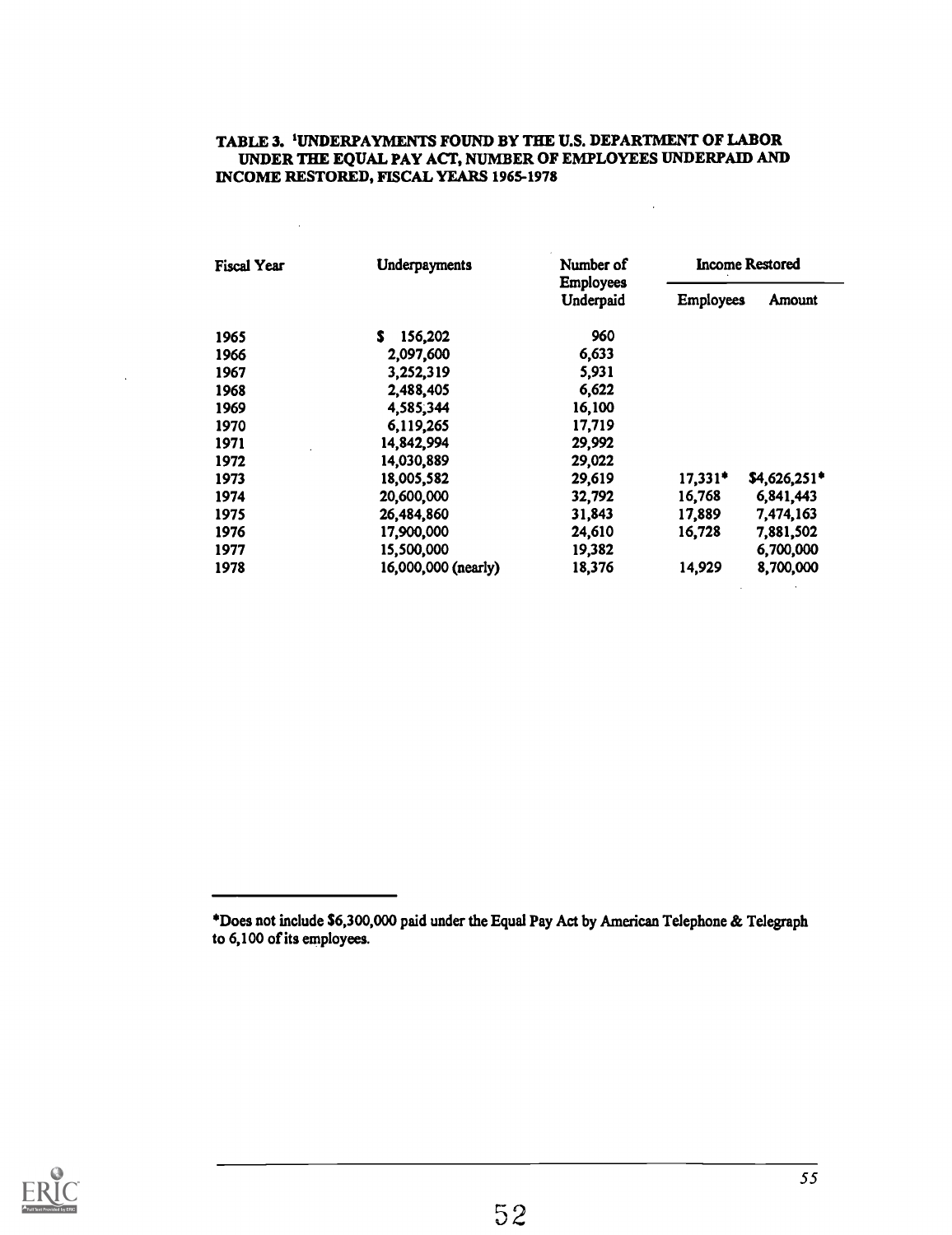### TABLE 4. EMPLOYED WOMEN: 1960-1997

|                                                                             | 1960 | 1965 | 1970 | 1975 | 1980 | 1985 | 1990 | 1995 | 1997 |  |
|-----------------------------------------------------------------------------|------|------|------|------|------|------|------|------|------|--|
| Women as a<br>percentage of total<br>employed                               | 33.3 | 34.8 | 37.7 | 39.6 | 42.4 | 44.1 | 45.4 | 46.1 | 46.2 |  |
| Women as a<br>percentage of all<br>full-time workers<br>(16 years and over) | n.a. | n.a. | 32.8 | 34.4 | 37.4 | 39.2 | 40.1 | 41.1 | 41.6 |  |
| Women as a<br>percentage of all<br>part-time workers<br>(16 years and over) | n.a. | n.a. | 65.1 | 76.7 | 67.3 | 67.6 | 66.2 | 68.0 | 68.0 |  |

### TABLE 5. FULL-TIME/PART-TIME JOB STATUS OF WORKING WOMEN, 1960-1997

|                                                                                | 1960 | 1965 | 1970 | 1975 | 1980 | 1985 | 1990 | 1995 | 1997 |  |
|--------------------------------------------------------------------------------|------|------|------|------|------|------|------|------|------|--|
| Percentage of<br>employed women<br>with full-time jobs<br>(20 years and older) | n.a. | n.a. | 76.6 | 75.6 | 76.4 | 76.1 | 77.4 | 75.3 | 76.3 |  |
| Percentage of<br>employed women<br>with part-time jobs<br>(20 years and older) | n.a. | n.a. | 23.4 | 24.4 | 23.6 | 23.9 | 22.6 | 24.7 | 23.7 |  |

Source: U.S. Department of Labor, Bureau of Labor Statistics, Handbook of Labor Statistics, 1989. Employment and Earnings. January 1998 and unpublished tables.

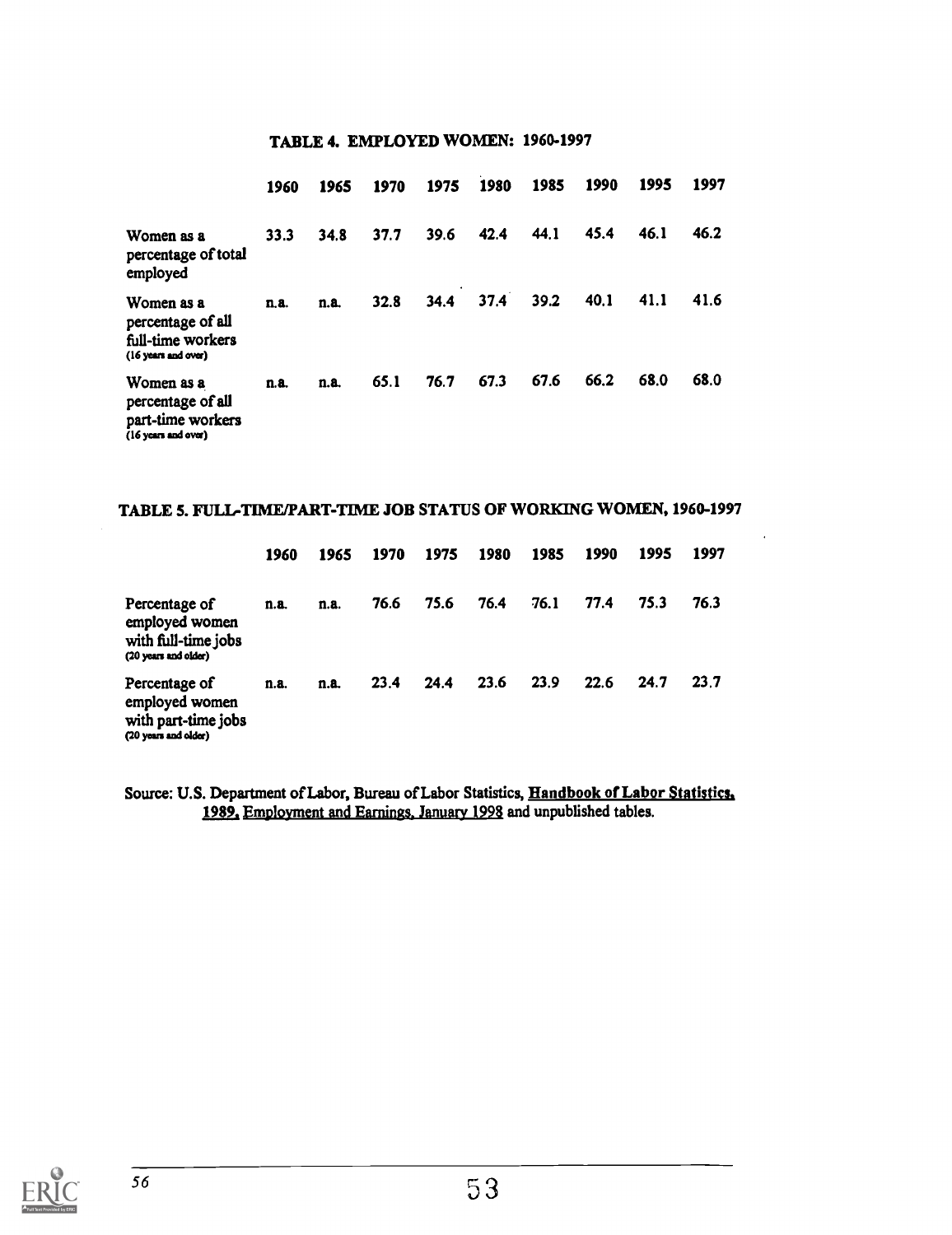# APPENDIX B

#### Table 1. Stubborn Pay Gap Persists

Median annual earnings for year-round, full-time workers by sex , 1951-1996 (data reported in current dollars for 1951-1996 and adjusted for inflation using the CPI-U with 1982-84=100 to calculate real earnings in 1982-84 dollars for 1951-1996; data relate to persons 15 and over begining with 1980; data reported for persons 14 and older in previous years)

|      |        | Earnings (current dollars) |       | Earnings (real dollars) | Women/men |           |
|------|--------|----------------------------|-------|-------------------------|-----------|-----------|
| Year | Women  | Men                        | CPI-U | Women                   | Men       | (percent) |
| 1951 | 2,305  | 3,605                      | 26.0  | 8,865                   | 13,865    | 63.9      |
| 1952 | 2,448  | 3,829                      | 26.5  | 9,238                   | 14,449    | 63.9      |
| 1953 | 2,585  | 4,043                      | 26.7  | 9,682                   | 15,142    | 63.9      |
| 1954 | 2,598  | 4,064                      | 26.9  | 9,658                   | 15,108    | 63.9      |
| 1955 | 2,719  | 4,252                      | 26.8  | 10,146                  | 15,866    | 63.9      |
| 1956 | 2,827  | 4,466                      | 27.2  | 10,393                  | 16,419    | 63.3      |
| 1957 | 3,008  | 4,713                      | 28.1  | 10,705                  | 16,772    | 63.8      |
| 1958 | 3,102  | 4,927                      | 28.9  | 10,734                  | 17,048    | 63.0      |
| 1959 | 3,193  | 5,209                      | 29.1  | 10,973                  | 17,900    | 61.3      |
| 1960 | 3,257  | 5,368                      | 29.6  | 11,003                  | 18,135    | 60.7      |
| 1961 | 3,315  | 5,595                      | 29.9  | 11,087                  | 18,712    | 59.2      |
| 1962 | 3,412  | 5,754                      | 30.2  | 11,298                  | 19,053    | 59.3      |
| 1963 | 3,525  | 5,980                      | 30.6  | 11,520                  | 19,542    | 58.9      |
| 1964 | 3,669  | 6,203                      | 31.0  | 11,835                  | 20,010    | 59.1      |
| 1965 | 3,828  | 6,388                      | 31.5  | 12,152                  | 20,279    | 59.9      |
| 1966 | 3,946  | 6,856                      | 32.4  | 12,179                  | 21,160    | 57.6      |
| 1967 | 4,150  | 7,182                      | 33.4  | 12,425                  | 21,503    | 57.8      |
| 1968 | 4,457  | 7,664                      | 34.8  | 12,807                  | 22,023    | 58.2      |
| 1969 | 4,977  | 8,455                      | 36.7  | 13,561                  | 23,038    | 58.9      |
| 1970 | 5,323  | 8,966                      | 38.8  | 13,719                  | 23,108    | 59.4      |
| 1971 | 5,593  | 9,399                      | 40.5  | 13,810                  | 23,207    | 59.5      |
| 1972 | 5,903  | 10,202                     | 41.8  | 14,122                  | 24,407    | 57.9      |
| 1973 | 6,335  | 11,186                     | 44.4  | 14,268                  | 25,194    | 56.6      |
| 1974 | 6,970  | 11,863                     | 49.3  | 14,138                  | 24,063    | 58.8      |
| 1975 | 7,504  | 12,758                     | 53.8  | 13,948                  | 23,714    | 58.8      |
| 1976 | 8,099  | 13,455                     | 56.9  | 14,234                  | 23,647    | 60.2      |
| 1977 | 8,618  | 14,626                     | 60.6  | 14,221                  | 24,135    | 58.9      |
| 1978 | 9,350  | 15,730                     | 65.2  | 14,340                  | 24,126    | 59.4      |
| 1979 | 10,151 | 17,014                     | 72.6  | 13,982                  | 23,435    | 59.7      |
| 1980 | 11,197 | 18,612                     | 82.4  | 13,589                  | 22,587    | 60.2      |
| 1981 | 12,001 | 20,260                     | 90.9  | 13,202                  | 22,288    | 59.2      |
| 1982 | 13,014 | 21,077                     | 96.5  | 13,486                  | 21,841    | 61.7      |
| 1983 | 13,915 | 21,881                     | 99.6  | 13,971                  | 21,969    | 63.6      |

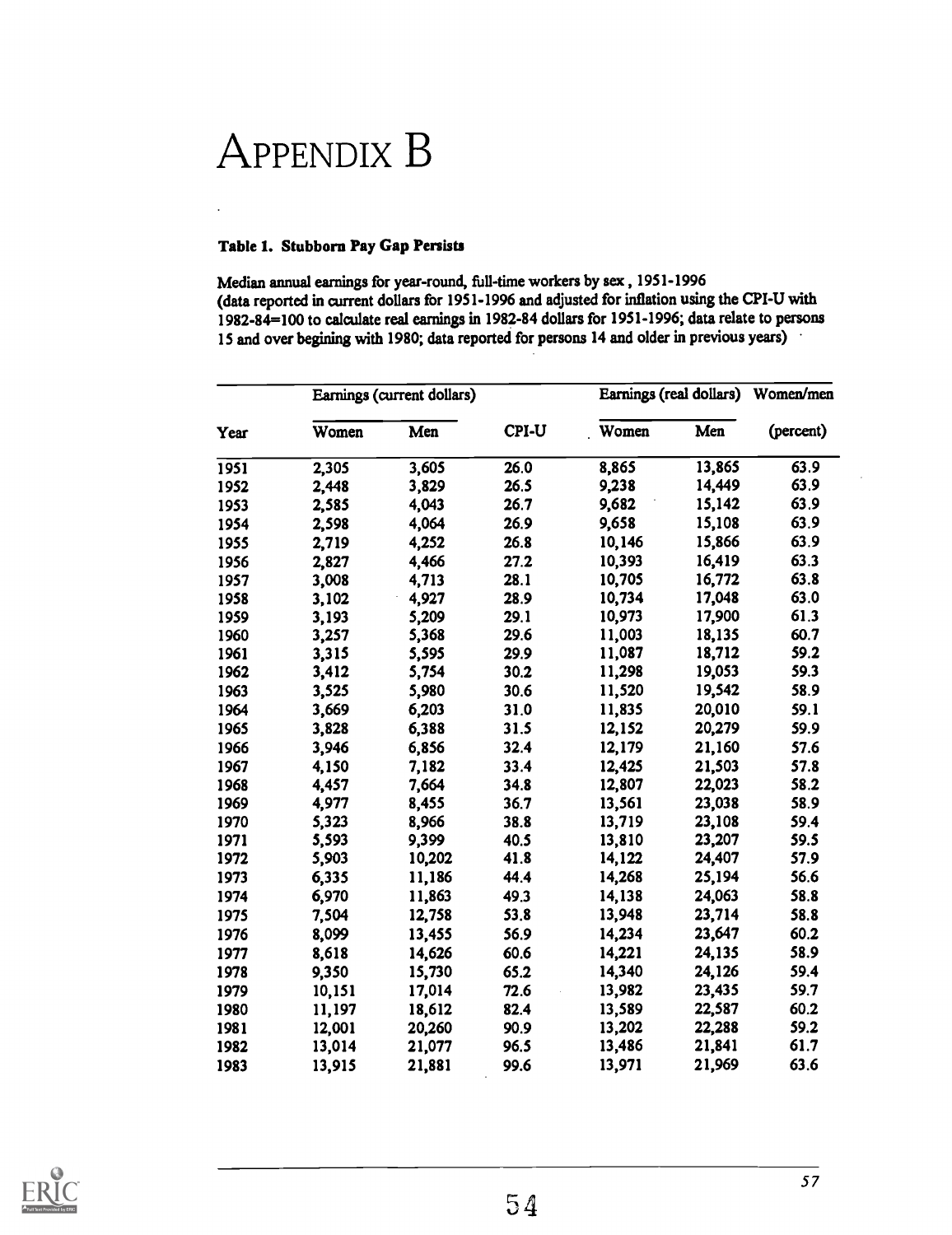| 1984 | 14,780 | 23,218 | 103.9 | 14,225 | 22,346 | 63.7 |  |
|------|--------|--------|-------|--------|--------|------|--|
| 1985 | 15,624 | 24,195 | 107.6 | 14,520 | 22,486 | 64.6 |  |
| 1986 | 16,232 | 25,256 | 109.6 | 14,810 | 23,044 | 64.3 |  |
| 1987 | 16,911 | 25,946 | 113.6 | 14,886 | 22,840 | 65.2 |  |
| 1988 | 17,606 | 26,656 | 118.3 | 14,883 | 22,533 | 66.0 |  |
| 1989 | 18,769 | 27,331 | 124.0 | 15,136 | 22,041 | 68.7 |  |
| 1990 | 19,822 | 27,678 | 130.7 | 15,166 | 21,177 | 71.6 |  |
| 1991 | 20,553 | 29,421 | 136.2 | 15,090 | 21,601 | 69.9 |  |
| 1992 | 21,375 | 30,197 | 140.3 | 15,235 | 21,523 | 70.8 |  |
| 1993 | 21,747 | 30,407 | 144.5 | 15,050 | 21,043 | 71.5 |  |
| 1994 | 22,205 | 30,854 | 148.2 | 14,983 | 20,819 | 72.0 |  |
| 1995 | 22,497 | 31,496 | 152.4 | 14,762 | 20,667 | 71.4 |  |
| 1996 | 23,710 | 32,144 | 156.9 | 15,112 | 20,487 | 73.8 |  |

Source: U.S. Bureau of the Census, Current Population Reports, Series p-60, selected issues; U.S.Bureau of Labor Statistics, Consumer Price Index for all urban consumers

(1982-84=100); http://www.census.gov/incomehistinc/p13.html

#### Table 2. Women in the Labor Force, 1960-1997 (Numbers in thousands)

| Year | Civilian Labor Force |  |
|------|----------------------|--|
| 1960 | 23,268               |  |
| 1965 | 26,200               |  |
| 1970 | 31,543               |  |
| 1975 | 37,475               |  |
| 1980 | 45,487               |  |
| 1985 | 51,050               |  |
| 1990 | 56,289               |  |
| 1995 | 60,944               |  |
| 1997 | 63,036               |  |

Source: U.S. Department of Labor, Bureau of Labor Statistics, Employment and Earnings, January 1998.

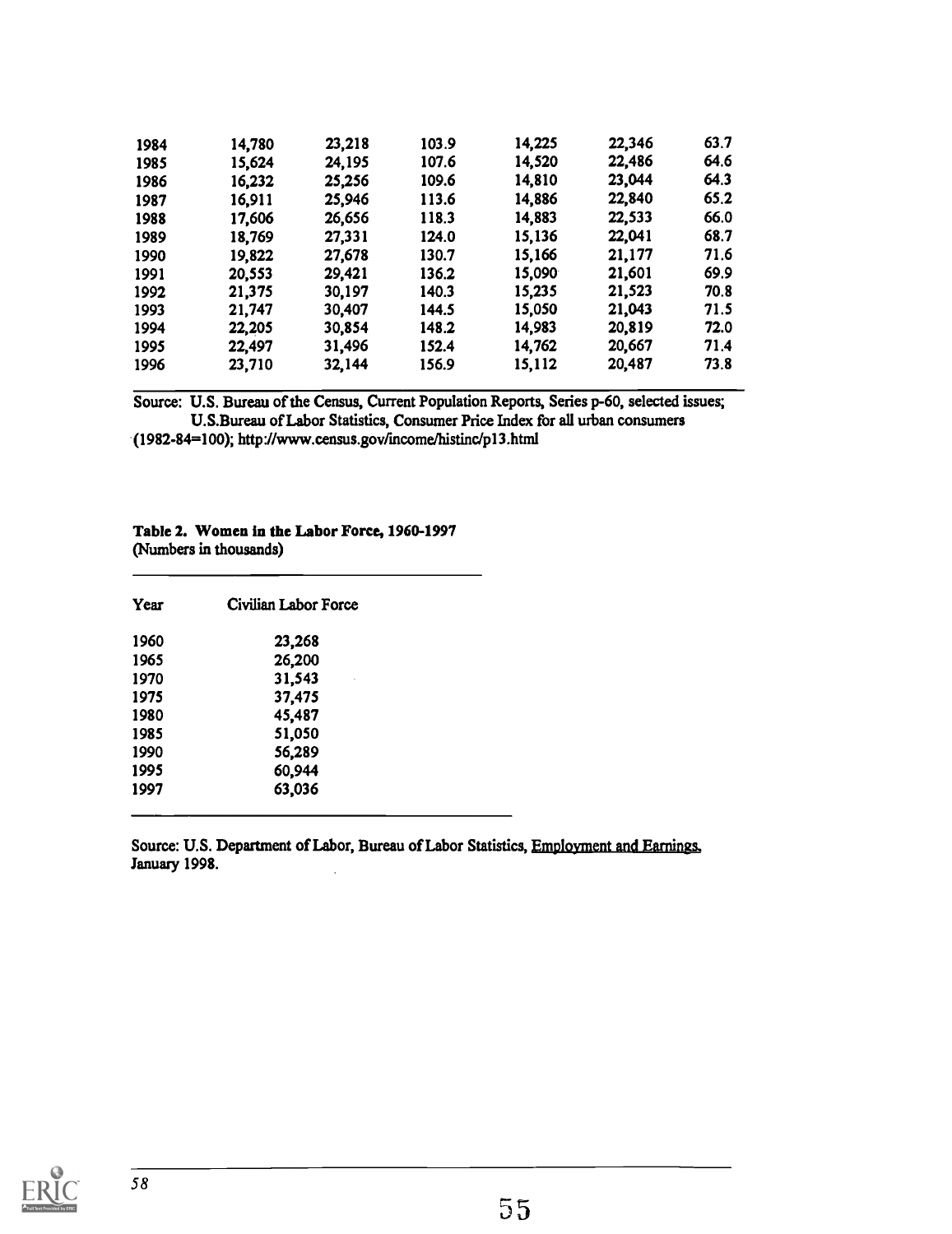| Age       | 1950 | 1960 | 1970 | 1980 | 1990 |  |
|-----------|------|------|------|------|------|--|
| 16-19     | 41.0 | 39.3 | 44.0 | 52.9 | 51.8 |  |
| $20 - 24$ | 46.0 | 46.1 | 57.7 | 68.9 | 71.6 |  |
| $25 - 34$ | 34.0 | 36.0 | 45.0 | 65.5 | 73.6 |  |
| 35-44     | 39.0 | 43.4 | 51.1 | 65.5 | 76.5 |  |
| 45-54     | 37.9 | 49.9 | 54.4 | 59.9 | 71.2 |  |
| 55-64     | 27.0 | 37.2 | 43.0 | 41.3 | 45.3 |  |
| 65 plus   | 9.7  | 10.8 | 9.7  | 8.1  | 8.7  |  |

Table 3a. Labor Force Participation Rate of Women by Age, 1950-1990

Source: Handbook of Labor Statistics, Bulletin 2340, Table 5 (1950-1980); Employment and Earnings, January 1991, Table 3 (1990).

|  |  |  | Table 3b. Labor Force Participation Rate of Men by Age, 1950-1990 |  |  |  |
|--|--|--|-------------------------------------------------------------------|--|--|--|
|--|--|--|-------------------------------------------------------------------|--|--|--|

| Age       | 1950 | 1960 | 1970 | 1980 | 1990 |  |
|-----------|------|------|------|------|------|--|
| 16-19     | 63.2 | 56.1 | 56.1 | 60.5 | 55.7 |  |
| $20 - 24$ | 87.9 | 88.1 | 83.3 | 85.9 | 84.3 |  |
| 25-34     | 96.0 | 97.5 | 96.4 | 95.2 | 94.2 |  |
| 35-44     | 97.6 | 97.7 | 96.9 | 95.5 | 94.4 |  |
| 45-54     | 95.8 | 95.7 | 94.3 | 91.2 | 90.7 |  |
| 55-64     | 86.9 | 86.8 | 83.0 | 72.1 | 67.7 |  |
| 65 plus   | 45.8 | 33.1 | 26.8 | 19.0 | 16.4 |  |

Source: Handbook of Labor Statistics, Bulletin 2340, Table 5 (1950-1980); Employment and Earnings, January 1991, Table 3 (1990).

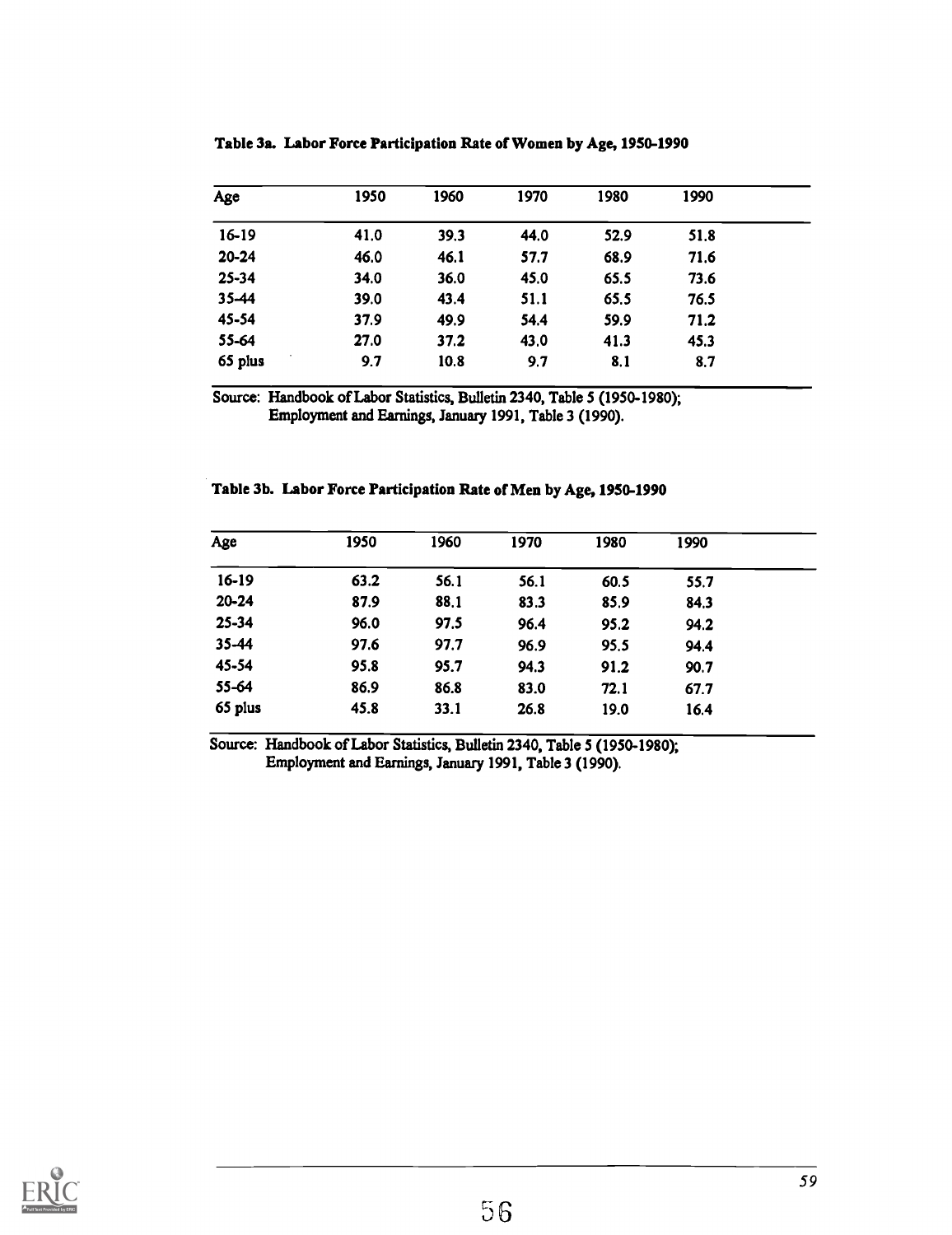### Table 4. Earnings of Persons Age 25-54

| Median usual weekly earnings of full-time wage and salary workers, by sex, age, race and |  |
|------------------------------------------------------------------------------------------|--|
| Hispanic origin, 1979-96 annual averages in real dollars                                 |  |
|                                                                                          |  |

 $\overline{a}$ 

| 239<br>239<br>238<br>248<br>247<br>247<br>269<br>274<br>279<br>263<br>262<br>273<br>310<br>316<br>318<br>324<br>316<br>343<br>416<br>424<br>419<br>417<br>417<br>444<br>1991<br>1986<br>1989<br>1990<br>1992<br>1987<br>1988<br>232<br>233<br>228<br>227<br>227<br>234<br>255<br>258<br>257<br>254<br>246<br>250<br>287<br>290<br>291<br>291<br>292<br>292<br>285<br>269<br>296<br>296<br>279<br>279<br>305<br>315<br>320<br>321<br>296<br>291<br>433<br>428<br>418<br>411<br>402<br>399<br>1993<br>1994<br>1995<br>1996<br>1997<br>212<br>211<br>212<br>233<br>219<br>253<br>246<br>245<br>249<br>244<br>296<br>299<br>297<br>293<br>294<br>266<br>255<br>253<br>248<br>250<br>281<br>285<br>285<br>291<br>292<br>400<br>391<br>401<br>397<br>393 | Age 25 to 54 Years | 1979 | 1980 | 1981 | 1982 | 1983 | 1984 | 1985 |
|----------------------------------------------------------------------------------------------------------------------------------------------------------------------------------------------------------------------------------------------------------------------------------------------------------------------------------------------------------------------------------------------------------------------------------------------------------------------------------------------------------------------------------------------------------------------------------------------------------------------------------------------------------------------------------------------------------------------------------------------------|--------------------|------|------|------|------|------|------|------|
|                                                                                                                                                                                                                                                                                                                                                                                                                                                                                                                                                                                                                                                                                                                                                    | Hispanic Women     |      |      |      |      |      |      |      |
|                                                                                                                                                                                                                                                                                                                                                                                                                                                                                                                                                                                                                                                                                                                                                    | <b>Black Women</b> |      |      |      |      |      |      | 249  |
|                                                                                                                                                                                                                                                                                                                                                                                                                                                                                                                                                                                                                                                                                                                                                    | White Women        |      |      |      |      |      |      | 282  |
|                                                                                                                                                                                                                                                                                                                                                                                                                                                                                                                                                                                                                                                                                                                                                    | Hispanic Men       |      |      |      |      |      |      |      |
|                                                                                                                                                                                                                                                                                                                                                                                                                                                                                                                                                                                                                                                                                                                                                    | <b>Black Men</b>   |      |      |      |      |      |      | 303  |
|                                                                                                                                                                                                                                                                                                                                                                                                                                                                                                                                                                                                                                                                                                                                                    | White Men          |      |      |      |      |      |      | 425  |
|                                                                                                                                                                                                                                                                                                                                                                                                                                                                                                                                                                                                                                                                                                                                                    |                    |      |      |      |      |      |      |      |
|                                                                                                                                                                                                                                                                                                                                                                                                                                                                                                                                                                                                                                                                                                                                                    | Hispanic Women     |      |      |      |      |      |      | 228  |
|                                                                                                                                                                                                                                                                                                                                                                                                                                                                                                                                                                                                                                                                                                                                                    | <b>Black Women</b> |      |      |      |      |      |      | 253  |
|                                                                                                                                                                                                                                                                                                                                                                                                                                                                                                                                                                                                                                                                                                                                                    | White Women        |      |      |      |      |      |      | 294  |
|                                                                                                                                                                                                                                                                                                                                                                                                                                                                                                                                                                                                                                                                                                                                                    | Hispanic Men       |      |      |      |      |      |      | 268  |
|                                                                                                                                                                                                                                                                                                                                                                                                                                                                                                                                                                                                                                                                                                                                                    | <b>Black Men</b>   |      |      |      |      |      |      | 286  |
|                                                                                                                                                                                                                                                                                                                                                                                                                                                                                                                                                                                                                                                                                                                                                    | White Men          |      |      |      |      |      |      | 399  |
|                                                                                                                                                                                                                                                                                                                                                                                                                                                                                                                                                                                                                                                                                                                                                    |                    |      |      |      |      |      |      |      |
|                                                                                                                                                                                                                                                                                                                                                                                                                                                                                                                                                                                                                                                                                                                                                    | Hispanic Women     |      |      |      |      |      |      |      |
|                                                                                                                                                                                                                                                                                                                                                                                                                                                                                                                                                                                                                                                                                                                                                    | <b>Black Women</b> |      |      |      |      |      |      |      |
|                                                                                                                                                                                                                                                                                                                                                                                                                                                                                                                                                                                                                                                                                                                                                    | White Women        |      |      |      |      |      |      |      |
|                                                                                                                                                                                                                                                                                                                                                                                                                                                                                                                                                                                                                                                                                                                                                    | Hispanic Men       |      |      |      |      |      |      |      |
|                                                                                                                                                                                                                                                                                                                                                                                                                                                                                                                                                                                                                                                                                                                                                    | <b>Black Men</b>   |      |      |      |      |      |      |      |
|                                                                                                                                                                                                                                                                                                                                                                                                                                                                                                                                                                                                                                                                                                                                                    | White Men          |      |      |      |      |      |      |      |

Source: Unpublished data from the Current Population Survey.

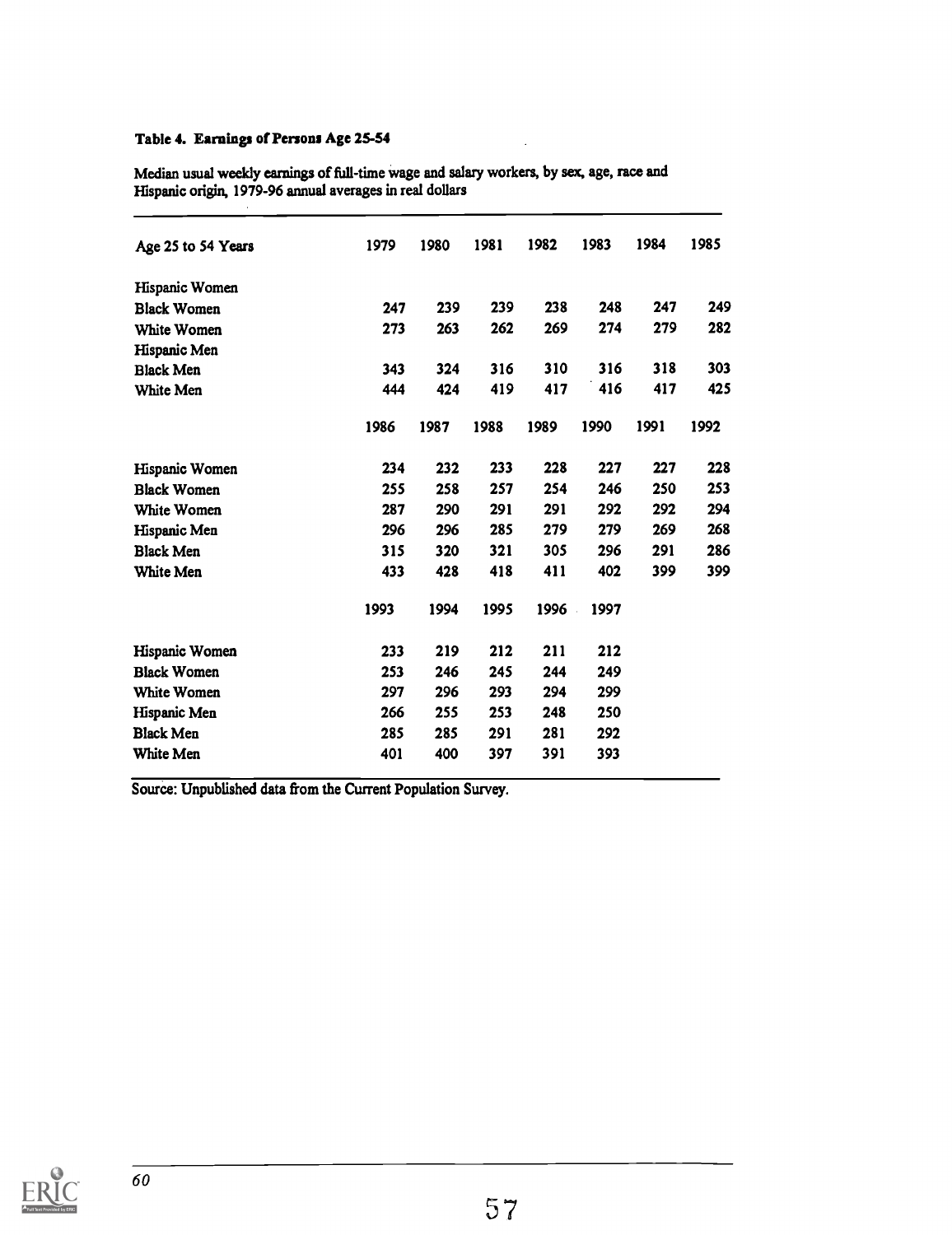|                    | HS grad, no college | Bachelor's Degree |
|--------------------|---------------------|-------------------|
| Hispanic Women     | 316                 | 583               |
| <b>Black Women</b> | 317                 | 546               |
| White Women        | 370                 | 611               |
| Hispanic Men       | 403                 | 711               |
| <b>Black Men</b>   | 398                 | 618               |
| White Men          | 517                 | 826               |

### Table 5. Earnings by Sex/Race/Ethnic Type for High School Grads and College Grads, 1997

Source: Unpublished data from the Current Population Survey.

### Table 6. Percent of Family Earnings Contributed by Wives, 1997

|                    | Wives contribution in percent |
|--------------------|-------------------------------|
| All wives          | 36.5                          |
| White wives        | 35.8                          |
| <b>Black wives</b> | 43.7                          |
| Hispanic wives     | 37.5                          |

Source: Unpublished data from the Annual Demographic File of the Current Population Survey.

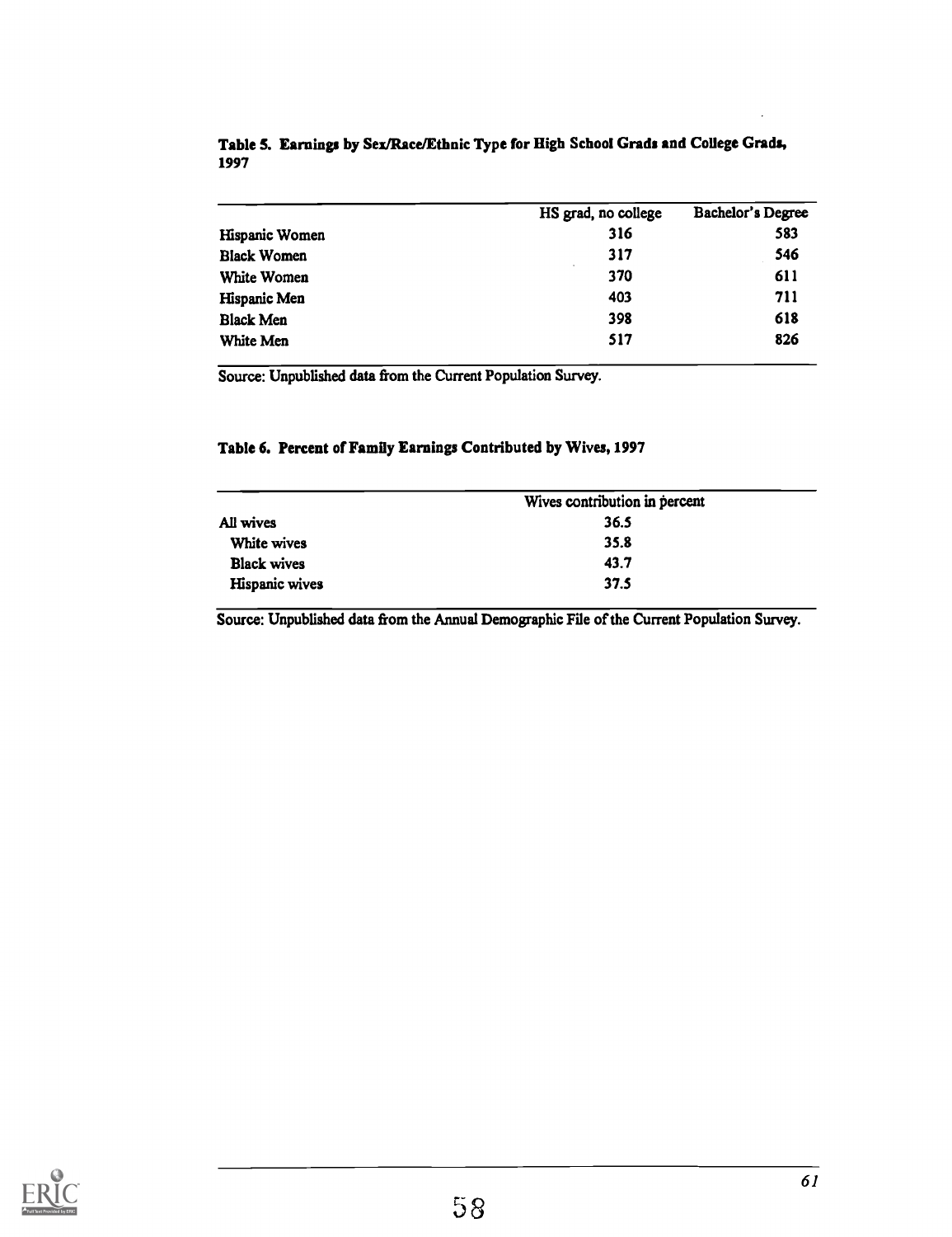#### Table 7. Number of Women-Owned Businessses, 1972-1992

|                              | 1972    | 1977               | 1982                 | 1987                 | 1992                 |  |
|------------------------------|---------|--------------------|----------------------|----------------------|----------------------|--|
| All firms<br>Firms with emp. | 486,009 | 701.957<br>167,733 | 2,612,621<br>311,662 | 4,114,787<br>618,198 | 5,888,883<br>817,773 |  |

Source: Economic Census Women-Owned Businesses, selected issues.

#### Table 8. Sales/Receipts and Payrolls for Women-Owned Businesses, 1972-1992

|                 | 1972         | 1977         | 1982          | 1987          | 1992          |
|-----------------|--------------|--------------|---------------|---------------|---------------|
| All receipts    | \$56,186,483 | \$68,491,294 | \$101.856,490 | \$244,839,892 | \$457,936,103 |
| Firms with emp. |              | \$58,069,888 | \$67,717,564  | \$197,188,572 | \$392,320,111 |
| Payroll         |              | \$10,138,472 | \$11,561,025  | \$35,989,994  | \$74,687,447  |

 $\ddot{\phantom{a}}$ 

Source: Economic Census Women-Owned Businesses, selected issues.

#### Table 9. Number of Employees in Women-Owned Businesses, 1977-1992

|                  | 1972 | 1977    | 1982      | 1987      | 1992      |  |
|------------------|------|---------|-----------|-----------|-----------|--|
| <b>Employees</b> |      | 894,591 | 1,354,588 | 3,102,685 | 6,252,029 |  |

Source: Economic Census Women-Owned Businesses, selected issues.